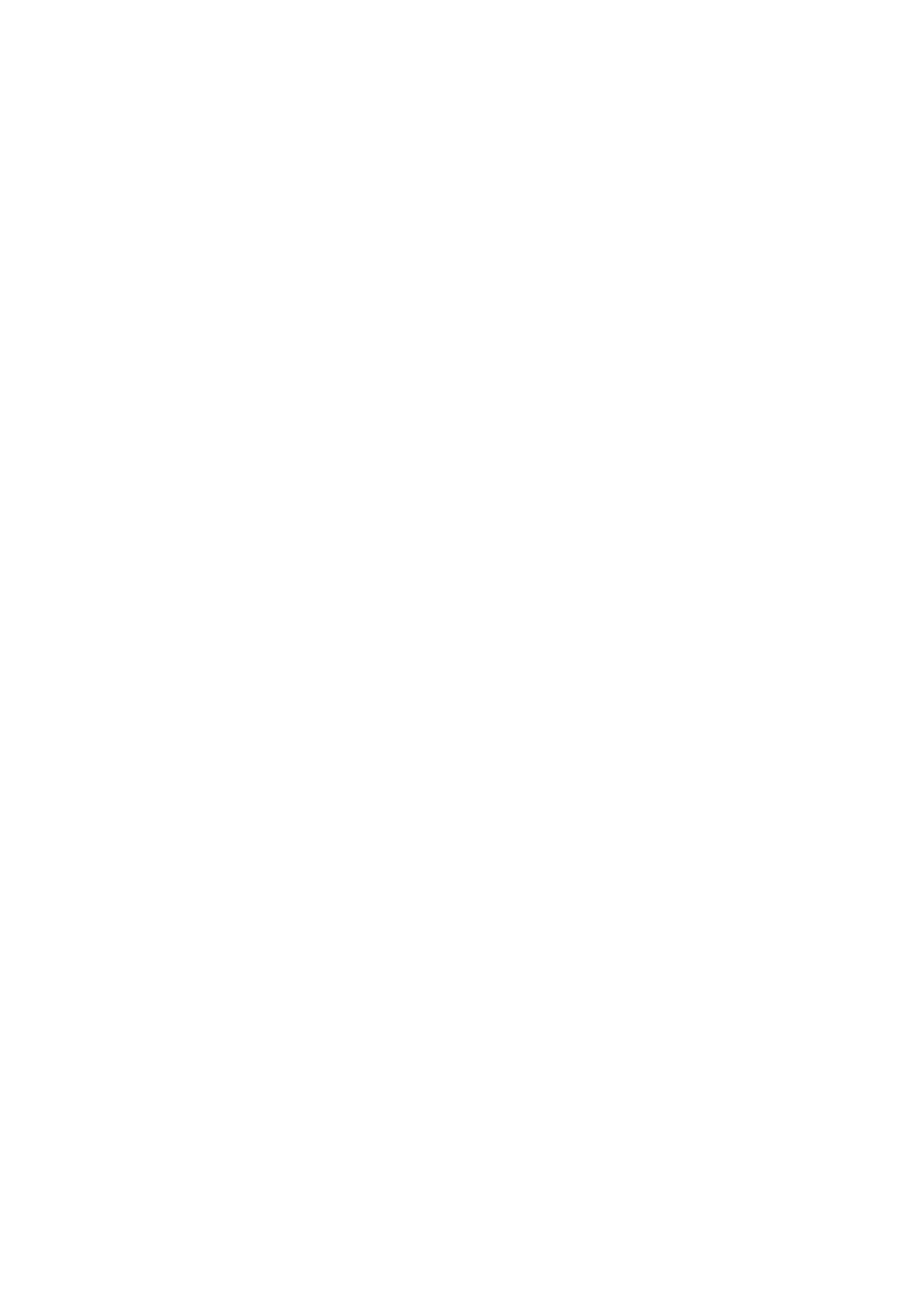## **Contents**

| Abbreviations used in this paper |                        |    |  |  |  |
|----------------------------------|------------------------|----|--|--|--|
| -1                               | Overview               |    |  |  |  |
| $\mathbf{2}$                     | Mortgage Conduct Rules |    |  |  |  |
| 3                                | Other Handbook rules   | 10 |  |  |  |
|                                  |                        |    |  |  |  |
|                                  | A                      |    |  |  |  |

#### **Annexes**

|   | <b>1</b> Cost benefit analysis   |     |
|---|----------------------------------|-----|
|   | <b>2</b> Compatibility Statement |     |
| 3 | List of questions                | -21 |

## **Appendix**

| Draft Handbook text |  |
|---------------------|--|
|                     |  |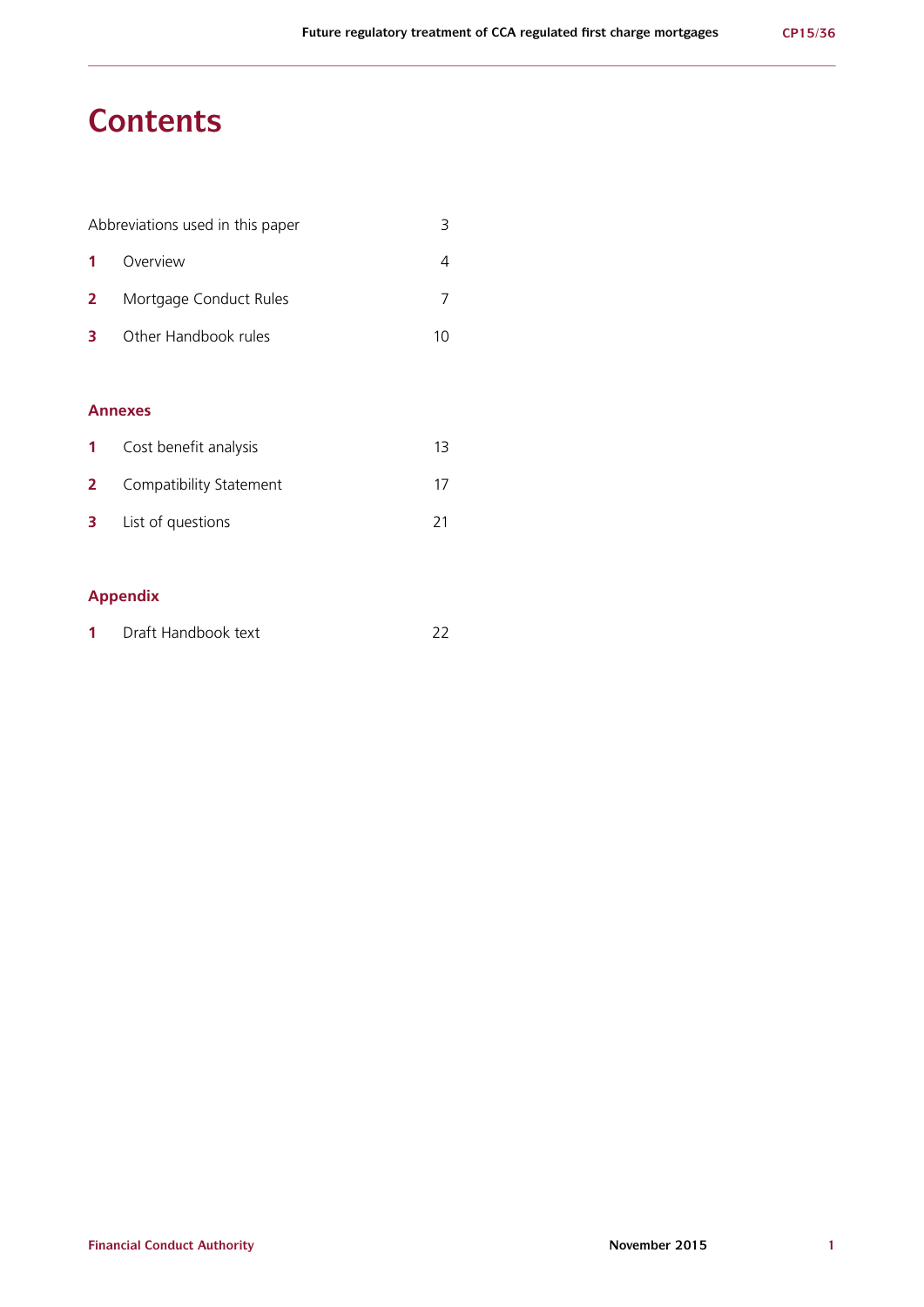We are asking for comments on this Consultation Paper by Friday 18th December. You can send them to us using the form on our website at: [www.fca.org.uk/your-fca/documents/consultation-papers/cp15-36-response-form.](http://www.fca.org.uk/your-fca/documents/consultation-papers/cp15-36-response-form)

#### **Or in writing to:**

Terence Denness Strategy and Competition Division Financial Conduct Authority 25 The North Colonnade Canary Wharf London E14 5HS

**Telephone:** 020 7066 61768<br>**Email:** cn15-36@fca.org **Email:** cp15-36@fca.org.uk

We make all responses to formal consultation available for public inspection unless the respondent requests otherwise. We will not regard a standard confidentiality statement in an email message as a request for non-disclosure.

Despite this, we may be asked to disclose a confidential response under the Freedom of Information Act 2000. We may consult you if we receive such a request. Any decision we make not to disclose the response is reviewable by the Information Commissioner and the Information Rights Tribunal.

All our publications are available to download from www.fca.org.uk. If you would like to receive this paper in an alternative format, please call 020 7066 0790 or email publications\_graphics @fca.org.uk or write to Editorial and Digital Department, Financial Conduct Authority, 25 The North Colonnade, Canary Wharf, London E14 5HS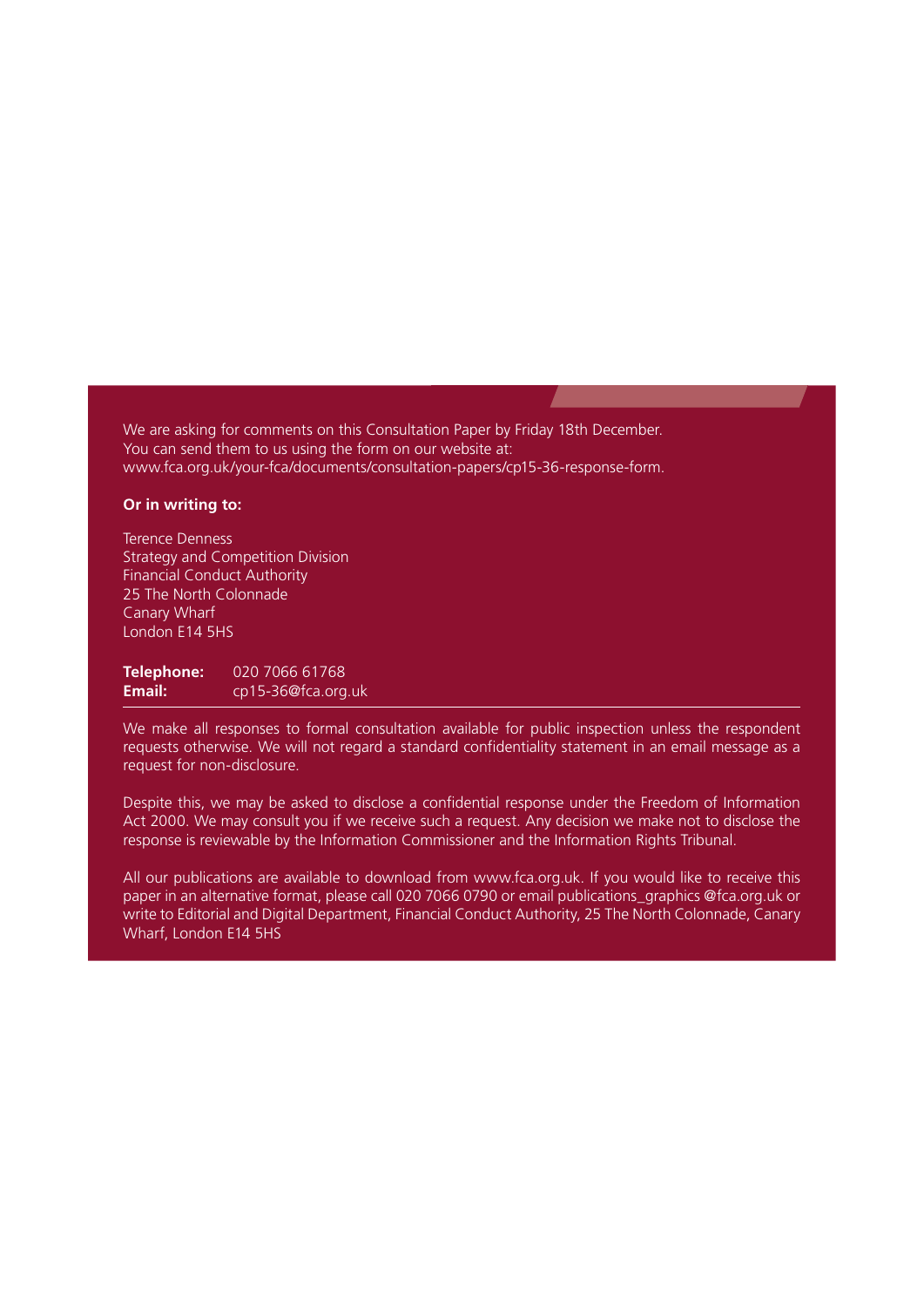## **Abbreviations used in this paper**

| <b>CCA</b>   | Consumer Credit Act 1974                                                                       |  |  |
|--------------|------------------------------------------------------------------------------------------------|--|--|
| <b>CONC</b>  | Consumer Credit sourcebook                                                                     |  |  |
| <b>CP</b>    | Consultation paper                                                                             |  |  |
| <b>CBA</b>   | Cost benefit analysis                                                                          |  |  |
| <b>DISP</b>  | Dispute Resolution: Complaints                                                                 |  |  |
| <b>FEES</b>  | Fees Manual                                                                                    |  |  |
| <b>FOS</b>   | Financial Ombudsman Service                                                                    |  |  |
| <b>FSMA</b>  | Financial Services and Markets Act 2000                                                        |  |  |
| <b>LRRA</b>  | Legislative and Regulatory Reform Act 2006                                                     |  |  |
| <b>MCD</b>   | Mortgage Credit Directive                                                                      |  |  |
| <b>MCOB</b>  | Mortgages and Home Finance: Conduct of Business sourcebook                                     |  |  |
| <b>MIPRU</b> | The Prudential sourcebook for Mortgage and Home Finance Firms, and Insurance<br>Intermediaries |  |  |
| <b>MLAR</b>  | Mortgage Lenders and Administrators Return                                                     |  |  |
| <b>PERG</b>  | Perimeter Guidance Manual                                                                      |  |  |
| <b>PS</b>    | Policy statement                                                                               |  |  |
| <b>PSD</b>   | Product Sales Data                                                                             |  |  |
| <b>SUP</b>   | Supervision                                                                                    |  |  |
| <b>TC</b>    | Training and Competence                                                                        |  |  |
|              |                                                                                                |  |  |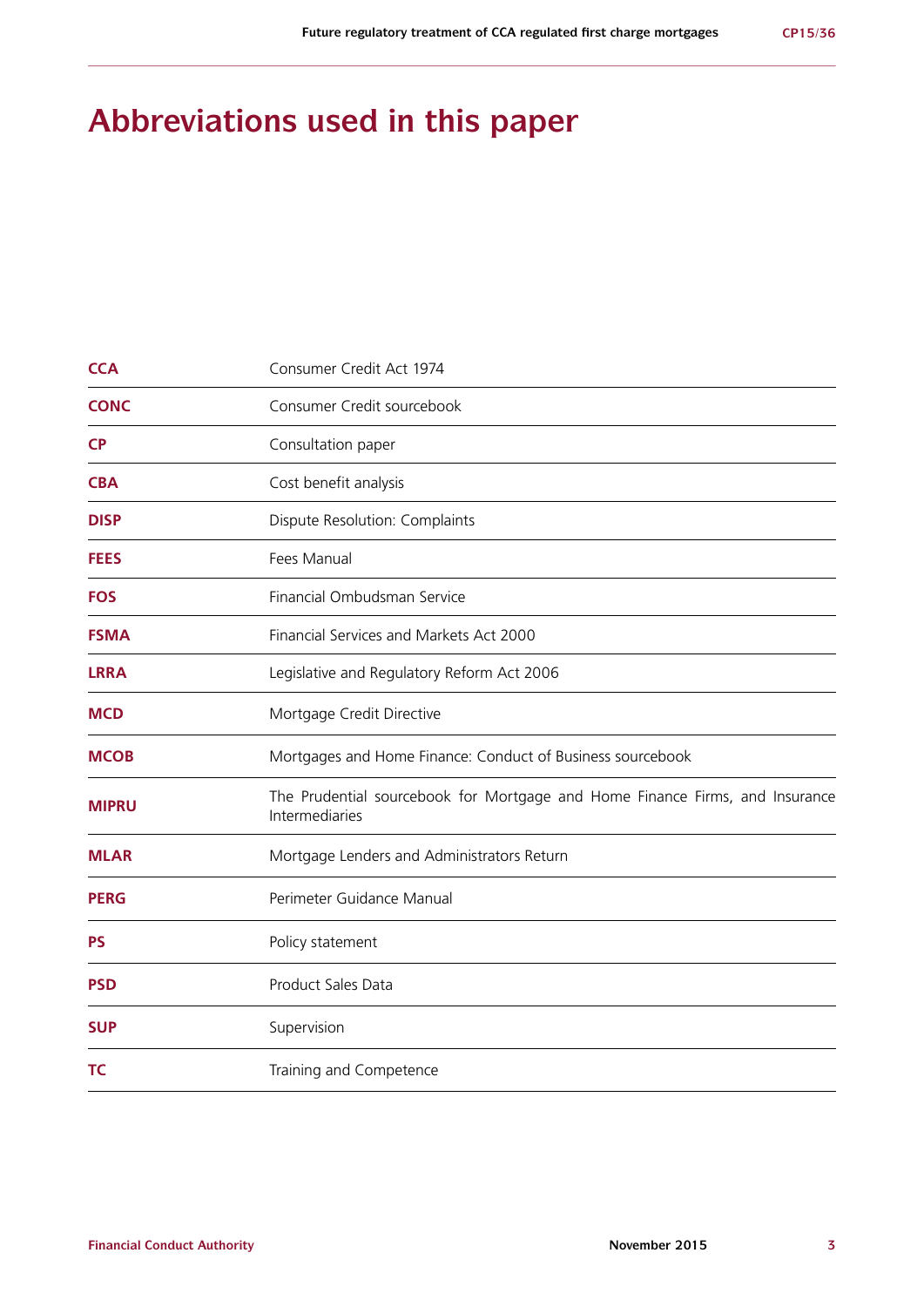## **1. Overview**

#### **Introduction**

**1.1** Prior to 31 October 2004, first charge mortgages were regulated under the Consumer Credit Act 1974 (CCA) if they fell below the relevant financial threshold. In November 2015 the Government made legislation<sup>1</sup> which will make the administration of these mortgages a regulated mortgage activity from 21 March 2016 and the CCA will then no longer generally apply. This consultation paper sets out our proposed rules for firms administering or performing activities in relation to variations of these mortgages, which we refer to as 'pre-2004 first charge CCA mortgages'.

#### **Who does this consultation affect?**

**1.2** This consultation will interest any firm currently administering or performing variations on a book of pre-2004 first charge CCA mortgages or anyone whose mortgage is a pre-2004 first charge CCA mortgage.

#### **Is this of interest to consumers?**

**1.3** These proposals will affect the regulatory treatment of pre-2004 first charge CCA mortgages. If implemented, our proposals will mean, for example, that consumers with a pre-2004 first charge CCA mortgage will be entitled to an enhanced form of annual statement, and firms will be subject to different rules relating to arrears and payment shortfalls. Our proposals do not affect consumers with any other type of mortgage.

#### **Summary of our proposals**

- **1.4** Before the introduction of mortgage regulation under the Financial Services and Markets Act 2000 (FSMA) on 31 October 2004, first charge mortgages were regulated under the CCA if they did not exceed the relevant financial threshold. This threshold was:
	- **•** £25,000 between 1 May 1998 and 31 October 2004
	- **•** £15,000 between 20 May 1985 and 1 May 1998
	- **•** £5,000 before 20 May 1985
	- 1 <http://www.legislation.gov.uk/uksi/2015/1863/made>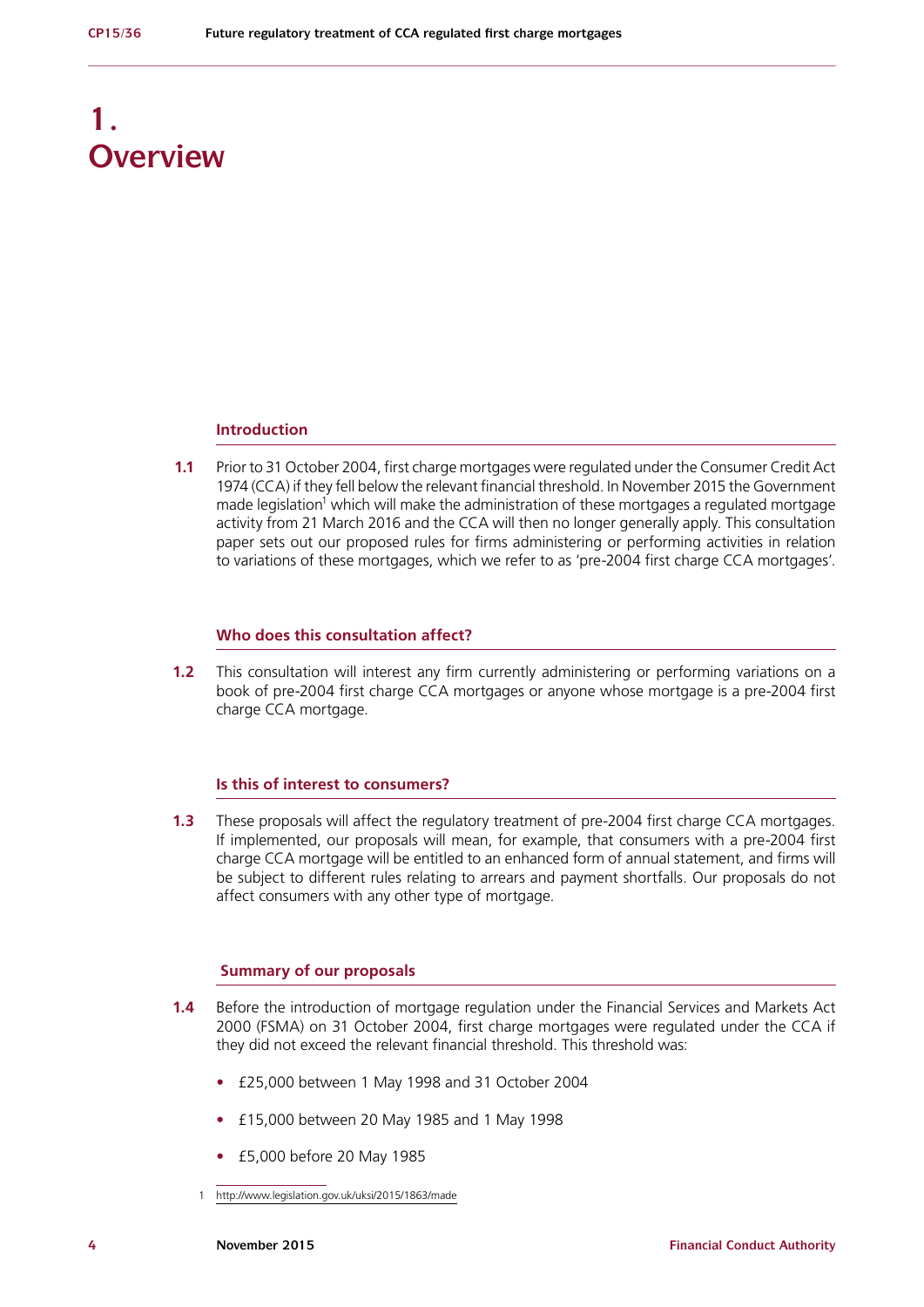- **1.5** The legislation will make administering a regulated mortgage contract in relation to pre-2004 first charge CCA mortgages a regulated mortgage activity from 21 March 2016 and the CCA will no longer generally apply.<sup>2</sup> Government also plans to expand the definition of 'advising on a regulated mortgage contract' and 'arranging a regulated mortgage contract' to include advising and arranging on variations of pre-2004 first charge CCA mortgages.<sup>3</sup> This means that firms that conduct activities in relation to these loans will need to hold the appropriate mortgage permissions in place of consumer credit permissions.
- **1.6** We propose to apply our existing Mortgages and Home Finance: Conduct of Business sourcebook (MCOB) to such firms in the same way that it applies to firms in relation to post-2004 first charge mortgages, with some limited modifications or exceptions. We believe this approach will provide an appropriate level of protection for consumers whose mortgage is a pre-2004 first charge CCA mortgage.
- **1.7** We also propose that firms performing activities in relation to pre-2004 first charge CCA mortgages will be subject to our other Handbook rules applicable to firms performing activities in relation to first charge back book mortgages, for example, our manuals for Supervision (SUP), Dispute Resolution: Complaints (DISP) and Training and Competence (TC), with some exceptions, which we set out in Section 3.
- **1.8** Many firms with a back book of pre-2004 first charge CCA mortgages will already have the relevant mortgage permissions and systems in place to treat these loans as regulated mortgage contracts. We set out our analysis of costs and benefits of our proposed rule changes in Annex 1.
- **1.9** The administration, and activities in relation to variations of pre-2004 first charge CCA mortgages will become regulated mortgage activities from 1 October 2016, although firms who wish to adopt the new rules early can do so at any date from 21 March 2016.
- **1.10** We consulted on the regulatory treatment of second charge back book loans in CP14/20,<sup>4</sup> and published our final rules in PS15/9<sup>5</sup> in March 2015. This included second charge loans entered into prior to 31 October 2004. This consultation and the associated cost benefit analysis therefore addresses the future regulatory treatment of first charge loans which are currently subject to the CCA and were entered into prior to 31 October 2004 only.

<sup>2</sup> As with the transfer of existing second charge loans into our mortgage regime from 21 March 2016 (see CP14/20 and PS15/9) certain existing protections from the CCA will be retained for pre-2004 first charge CCA mortgages, including the restrictions on early settlement fees. This is because HM Treasury has taken the view that it would be unfair to remove such protections where there is an existing expectation that they will apply. Firms should refer to the Mortgage Credit Directive Order 2015 for further information.

<sup>3</sup> Certain proposals in this consultation paper, such as the changes to the Glossary and the transitional provisions are dependent on further legislative amendments such as changes to the advising and arranging activities and the transitional for firms to comply with our proposed rules early. The draft rules proposed in this consultation paper assume that those legislative amendments will be made in a particular way. We are discussing these matters with HM Treasury. However, in order to make rules in time for 21 March 2016, we have had to issue this consultation paper in advance of the legislative amendments being published; consequently, we may need to review the rules proposed once the legislative amendments have been made.

<sup>4</sup> CP14/20 Implementing the Mortgage Credit Directive and the new regime for second charge mortgages (September 2014) http:// www.fca.org.uk/news/cp14-20-mcd

<sup>5</sup> PS15/9 Implementation of the Mortgage Credit Directive and the new regime for second charge mortgages, feedback to CP14/20 and final rules (March 2015) http://www.fca.org.uk/news/ps15-9-implementation-of-the-mortgage-credit-directive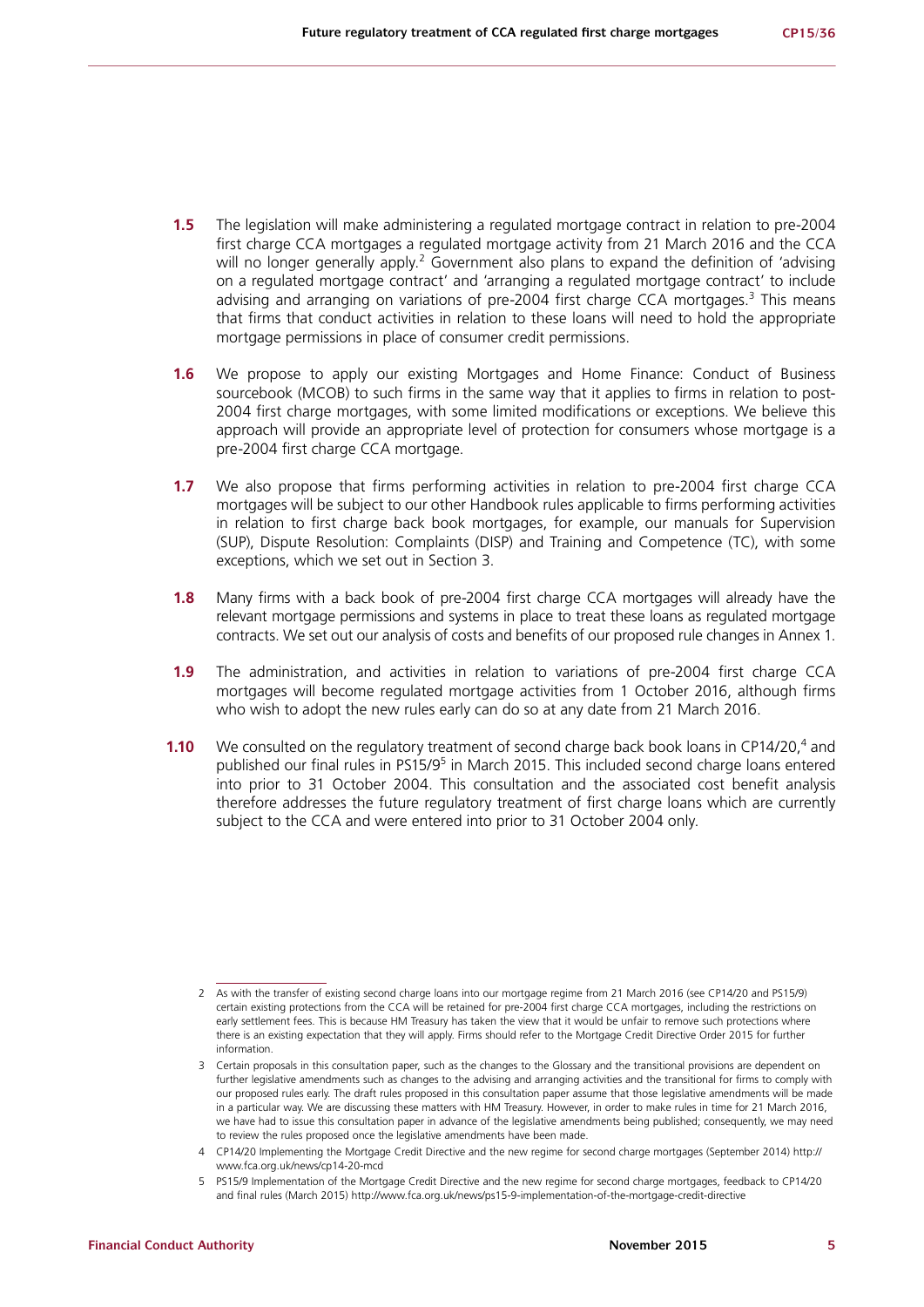**1.11** The Financial Ombudsman Service ('FOS') proposes to mirror certain changes in Annex A for the Voluntary Jurisdiction. Where relevant this consultation is issued jointly by the FCA and FOS. See Section 2.13 for further information.

#### **Equality and diversity considerations**

- **1.12** We are required by the Equality Act 2010 to consider whether our proposals could have a potentially discriminatory impact on groups with protected characteristics (age, sex, disability, race or ethnicity, marriage and civil partnership, pregnancy and maternity, religion, sexual orientation and gender reassignment). We are also required to have due regard to the need to eliminate discrimination and advance equality of opportunity when carrying out our activities.
- **1.13** Although the majority of our proposals will not have any differential impact on protected groups, we are aware that some of the loans impacted by the proposed changes are lifetime mortgage agreements which are primarily held by older borrowers. The majority of our bespoke lifetime mortgage rules relate to pre-sales activity; however, these rules will apply where a firm varies an existing loan. We consider that where introducing our bespoke rules has an impact on consumers it will be positive. For example, it will allow them to receive tailored disclosure documents specific to lifetime mortgage agreements.
- **1.14** We will continue to consider the equality and diversity implications of the proposals during the consultation period, and will revisit them when publishing the final rules. In the interim we welcome any input to this consultation on such matters.

#### **Next steps**

#### **What do you need to do next?**

**1.15** We want to know what you think of the proposals in this paper. The consultation will close six weeks after publication of this paper. Please respond to our questions by 18<sup>th</sup> December. You can find a consolidated list of questions in Annex 3.

#### **How?**

**1.16** Use the online response form on our website or write to us at the address on page 2.

#### **What will we do?**

**1.17** We will consider your feedback and seek to publish our rules in a Policy Statement in time for firms to adopt along with their adoption of the Mortgage Credit Directive (MCD) rules on 21 March 2016 should they wish to do so.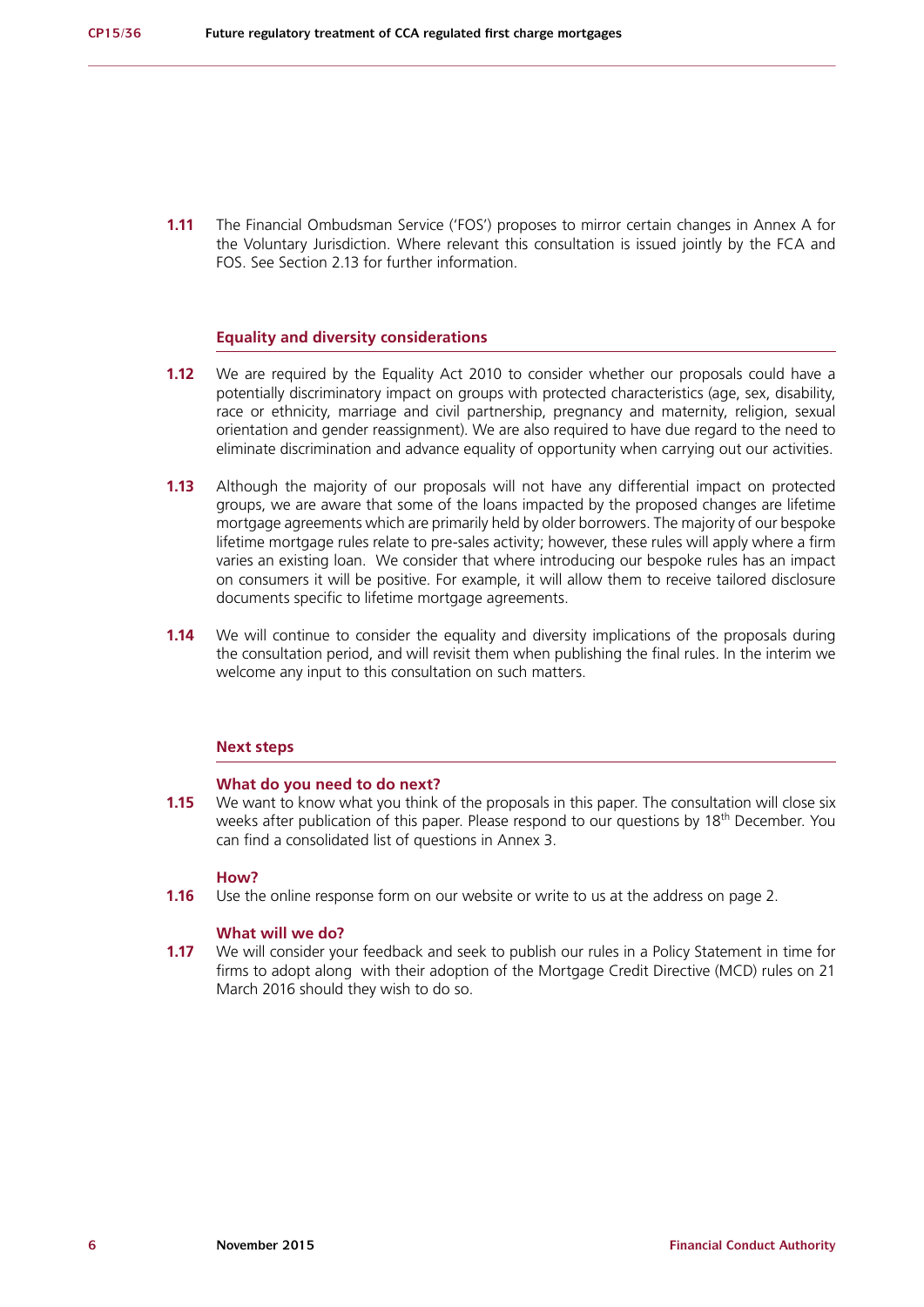## **2. Mortgage Conduct Rules**

#### **Mortgages and Home Finance: Conduct of Business Sourcebook ('MCOB')**

- **2.1** Pre-2004 first charge CCA mortgages are currently regulated under the CCA and our Consumer Credit sourcebook ('CONC'). After 1 October 2016 the administration and activities relating to the variation of these loans will become regulated mortgage activities and the CCA will no longer generally apply.
- **2.2** We propose to apply our existing MCOB provisions to such firms, in the same way that it applies to firms in relation to regulated mortgage contracts, with some limited modifications or exceptions.
- **2.3** Our proposed approach is in line with that taken in CP14/20 and PS15/9 in respect of second charge back book mortgages when they came into the mortgage regime.

#### **Post-contractual disclosure**

**2.4** We propose that our MCOB 7 rules on post-contractual disclosure should apply in full. This includes the MCOB 7.5 requirement for annual statements to be provided. This requirement replaces current CCA protections that will fall away after 1 October 2016.<sup>6</sup> We consider the type of disclosures required by MCOB 7 to be appropriate for keeping customers informed. We also propose to introduce a transitional rule to ensure that a customer will receive their first MCOB annual statement no more than 365 days after receiving their final s.77 CCA annual statement.

### **Q1: Do you agree with our proposal to apply MCOB 7 on post-contractual disclosure to pre-2004 first charge CCA mortgages?**

#### **Charges**

**2.5** We propose that MCOB 12 (Charges) should apply to pre-2004 first charge CCA mortgages on a forward looking basis with the exception of MCOB 12.3 on early repayment charges, as we expect that the early settlement charges provisions in the CCA will continue to apply to these loans as a result of the legislation. MCOB 12.4 prevents firms from charging payment shortfall fees which are a percentage of the loan balance, or monthly fees where the customer is maintaining an agreed payment plan, and MCOB 12.5 prohibits excessive charges. We believe it is appropriate to apply these rules to ensure borrowers are treated fairly. This is also consistent with the approach taken on second charge back book.

<sup>6</sup> Annual statements under MCOB 7.5 will replace the annual statements provided under s.77 CCA, The s.77A sanctions for noncompliance will fall away subject to accrued rights and defences being preserved.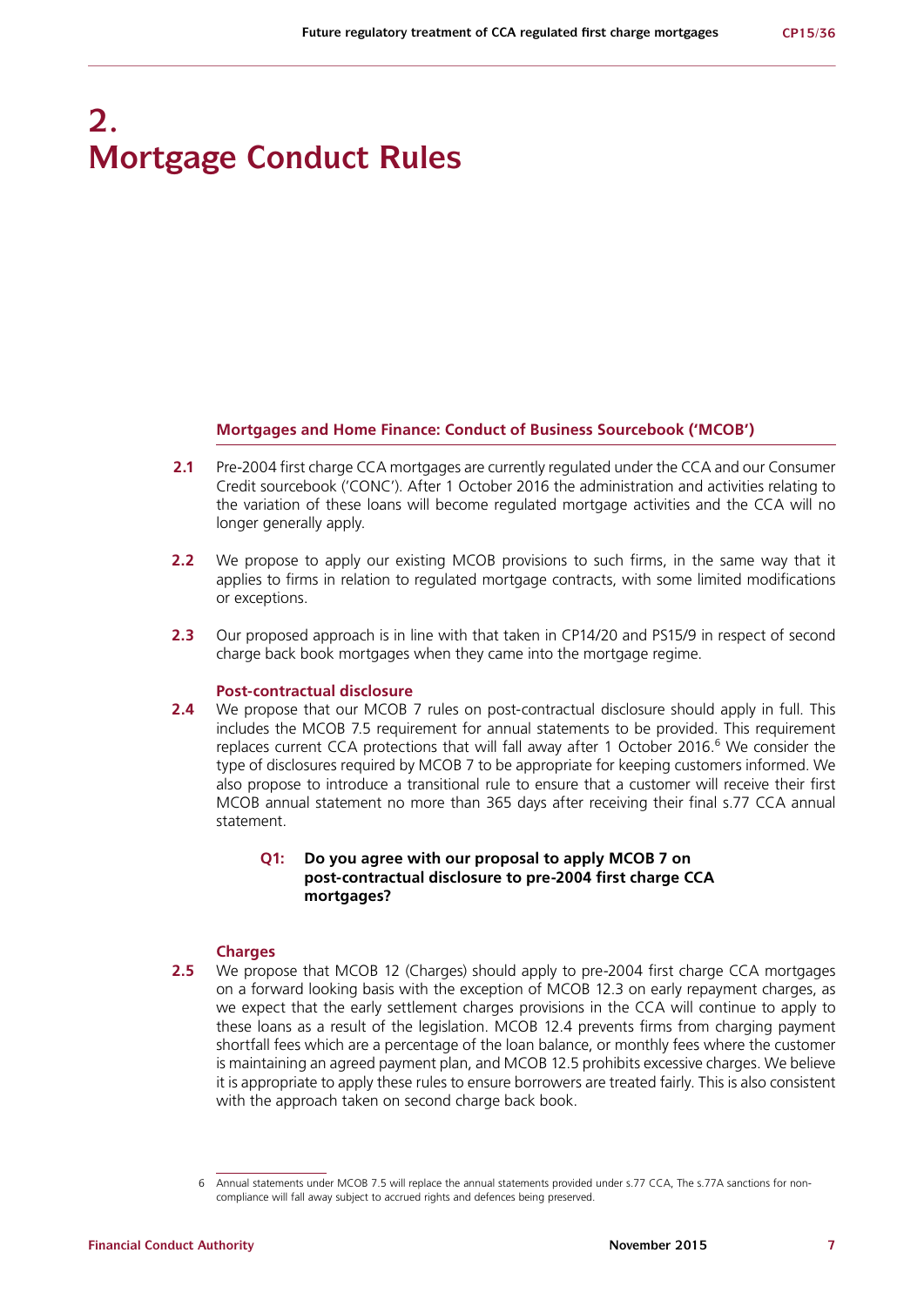**2.6** In PS15/9 we confirmed that MCOB 12.5.5R, which requires second charge lenders to charge interest on a simple basis on charges applied to a customer for breach of contract, would come into force on 21 March 2016. This rule mirrors a CCA protection restricting the charging of compound interest that will no longer apply to second charge lending from 21 March, or to pre-2004 first charge CCA mortgages from 1 October (or from earlier adoption of the new rules). However, as this rule addresses specific risks in the second charge market, we do not consider it appropriate to apply it to pre-2004 first charge CCA mortgages in the absence of evidence of specific risks to consumers.

#### **Q2: Do you agree with our proposed approach on MCOB 12 (Charges) for pre-2004 first charge CCA mortgages?**

#### **Treatment of customers with a payment shortfall**

**2.7** We propose that MCOB 13 (arrears, payment shortfalls and repossessions) should apply in full. We consider that the CCA protections that will cease to apply to pre-2004 first charge CCA mortgages should be replaced with Handbook rules to ensure consumers are adequately protected. Our MCOB 13 rules will help ensure customers are treated fairly and that appropriate forbearance is provided based on a customer's circumstances, in addition to providing protections for vulnerable customers and those at risk of possession. Firms who hold a back book of regulated mortgage contracts should already be familiar with the requirements in this area.

#### **Q3: Do you agree with our proposed approach on arrears, payment shortfalls and repossessions for pre-2004 first charge CCA mortgages?**

#### **Contract variations**

**2.8** We propose that our existing MCOB rules relating to contract variations should apply in the same way as they would for other regulated mortgage contracts, including the rules on product disclosure (MCOB 5), advised sales and execution-only sales (MCOB 4.7A and 4.8A) and responsible lending (MCOB 11). These rules are intended to help the customer understand the implications of a contract variation and ensure an affordability assessment is conducted where the variation involves further borrowing. Contract variations that do not involve further borrowing, or where the sale is non-interactive, can be carried out on an execution-only basis without an affordability assessment. Any variation of a pre-2004 first charge CCA mortgage that leads to a new regulated mortgage contract will be subject to our full MCOB pre-sales rules.

#### **Q4: Do you agree with our proposal to apply our rules on contract variations to pre-2004 first charge CCA mortgages?**

#### **Conduct of business standards: general (MCOB 2)**

**2.9** We propose that our high level conduct of business standards in MCOB 2 should apply in full, in line with our approach to all other regulated mortgage contracts. Although many of the provisions in MCOB 2 relate to the pre-contractual or contractual stages and will have minimal impact on firms administering pre-2004 first charge CCA mortgages, some will have an impact, such as MCOB 2.8, which requires firms to maintain adequate records to evidence compliance, and MCOB 2.5A on acting in the customer's best interests.

#### **Q5: Do you agree with our proposal to apply the general conduct of business standards set out in MCOB 2 to pre-2004 first charge CCA mortgages?**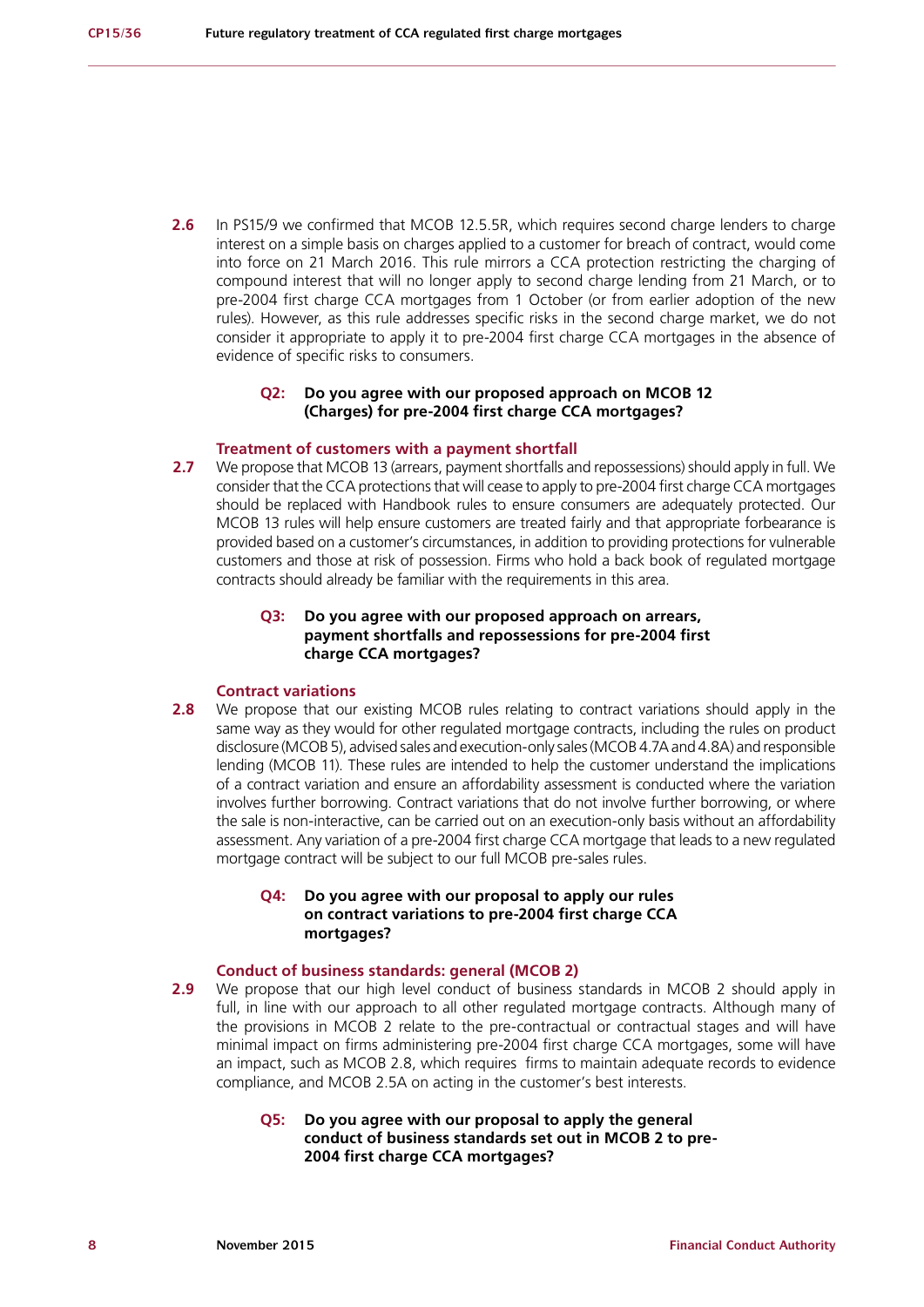#### **Lifetime mortgages**

- **2.10** Where a pre-2004 first charge CCA mortgage is a lifetime mortgage contract, we propose that our tailored lifetime mortgage rules should apply, including MCOB 8 on advising and selling standards and MCOB 9 on product disclosure. Although many of our tailored rules relate to pre-sales issues, they apply to firms with a back book of pre-2004 CCA regulated lifetime mortgage contracts in the event of a contract variation.
- **2.11** We consider that our tailored rules for lifetime mortgage products are effective in helping customers understand the specific risks in relation to such contracts and ensure that appropriate advice is given before varying such an agreement. We also consider that our other MCOB rules (e.g. conduct of business standards, charges) should apply to pre-2004 CCA regulated lifetime mortgages, to ensure a consistent level of consumer protection.

## **Q6: Do you agree with our proposal to introduce MCOB rules for pre-2004 CCA regulated lifetime mortgage agreements?**

#### **Glossary Changes**

- **2.12** The application of our rules in this chapter and the following chapter are predicated upon amendments to the Glossary definitions of "administering a regulated mortgage contract", "advising on a regulated mortgage contract", and "arranging a regulated mortgage contract".
	- **Q7: Are there any other impacts of amending the definition of 'administering a regulated mortgage contract' 'advising on a regulated mortgage contract' or 'arranging a regulated mortgage contract' to include pre-2004 first charge CCA mortgages which you wish to comment on?**
- **2.13** The FOS proposes adopting, for the purpose of the voluntary jurisdiction, the amendments to the Glossary set out in Annex A of the instrument attached to this consultation paper. For that purpose, this consultation is issued jointly with the FOS.
	- **Q8: Do you agree with the FOS mirroring these proposed changes to the Glossary for the voluntary jurisdiction?**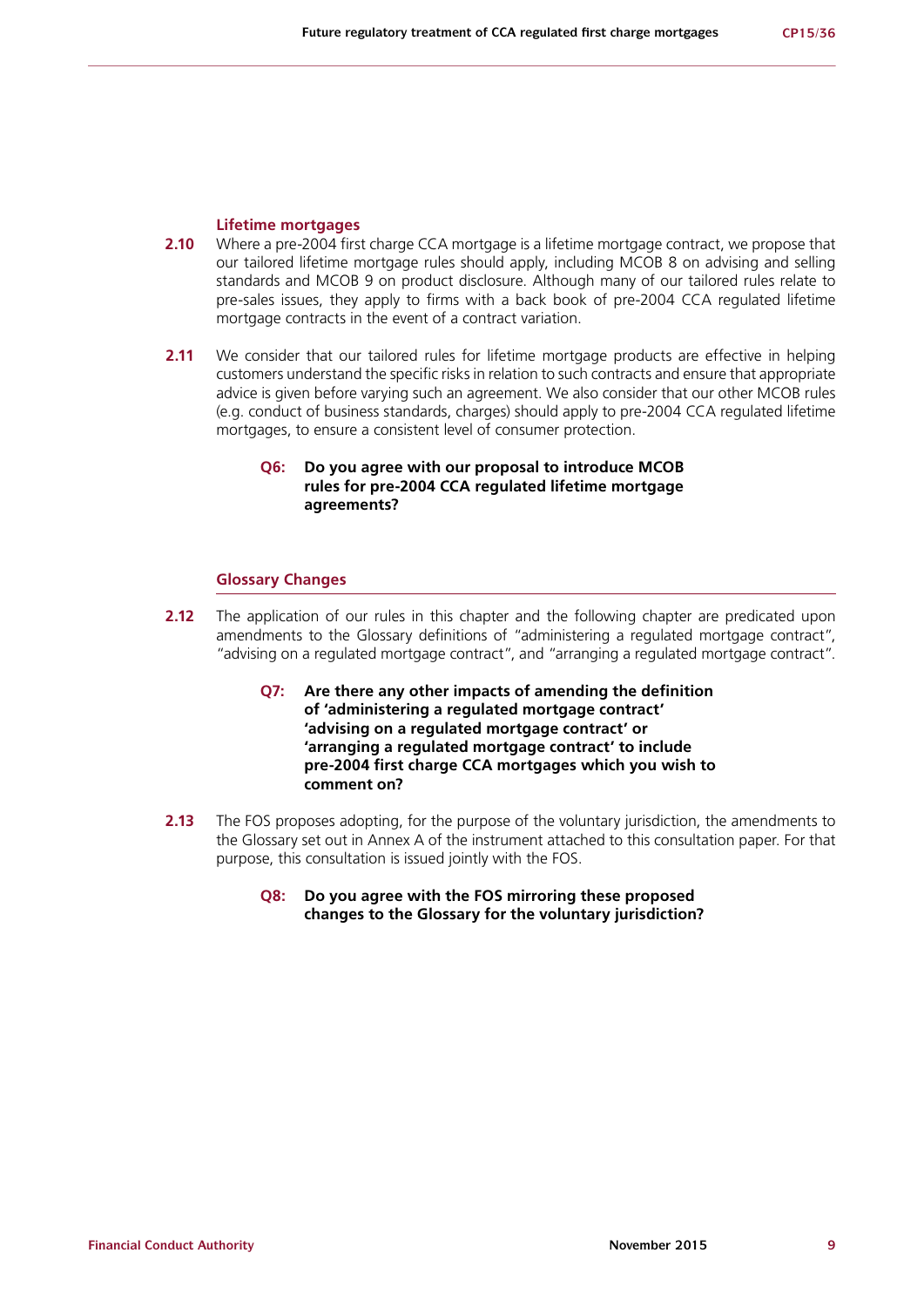## **3. Other Handbook rules**

**3.1** In most areas we propose to apply our non-MCOB rules to firms performing regulated activities in relation to pre-2004 first charge CCA mortgages in the same way that they apply to all firms conducting regulated activity in relation to any other first charge mortgages. This chapter highlights those areas where we do not propose to take this approach. We also highlight those areas where the application of non-MCOB rules under the mortgage regime differs from the application of those rules under the consumer credit regime.

#### **Prudential requirements**

- **3.2** The Prudential sourcebook for Mortgage and Home Finance Firms, and Insurance Intermediaries (MIPRU) imposes requirements on non-bank firms administering first charge mortgages including risk-based capital requirements, restrictions on the quality of eligible capital and a tailored liquidity requirement. We propose not applying these requirements to firms only administering pre-2004 first charge CCA mortgages. These firms are not currently subject to any prudential requirements under the consumer credit regime (if they do not perform activities in relation to first charge mortgages) and we believe that introducing them would be a disproportionate burden relative to the likely consumer protection benefit. This is in line with the approach that we took in relation to the second charge back book in CP14/20 and PS15/9. We also propose to exclude income from the pre-2004 mortgage activities from the calculation of annual income which determines firms' prudential requirements, to the extent they are at present, so firms which currently administer or undertake mediation activity in respect of regulated mortgage contracts will not be impacted.
	- **Q9: Do you agree with our proposal not to apply the prudential requirements in MIPRU to firms that only administer or undertake mediation activity in respect of pre-2004 first charge CCA mortgages? And to exclude income from pre-2004 first charge CCA mortgages from the income based capital calculations in MIPRU 4.3?**

#### **Data reporting**

- **3.3** Under SUP 16, firms are required to submit the following data reports to the FCA:
	- **•** Product Sales Data (PSD): transaction level data on all regulated mortgage sales made by a firm within the reporting period, and associated performance data including characteristics of loans and insight of payment difficulties, etc. These reports are submitted by lenders as well as, in the case of the performance report, authorised firms acting as lenders
	- **•** Mortgage Lenders and Administrators Return ('MLAR'): aggregated data covering a firm's regulated mortgage activity. This is submitted by lenders and administrators.
- **3.4** We do not propose to introduce PSD performance data reporting for pre-2004 first charge CCA mortgages as this is less useful for regulatory monitoring without the associated sales data, which we do not have for pre-2004 loans.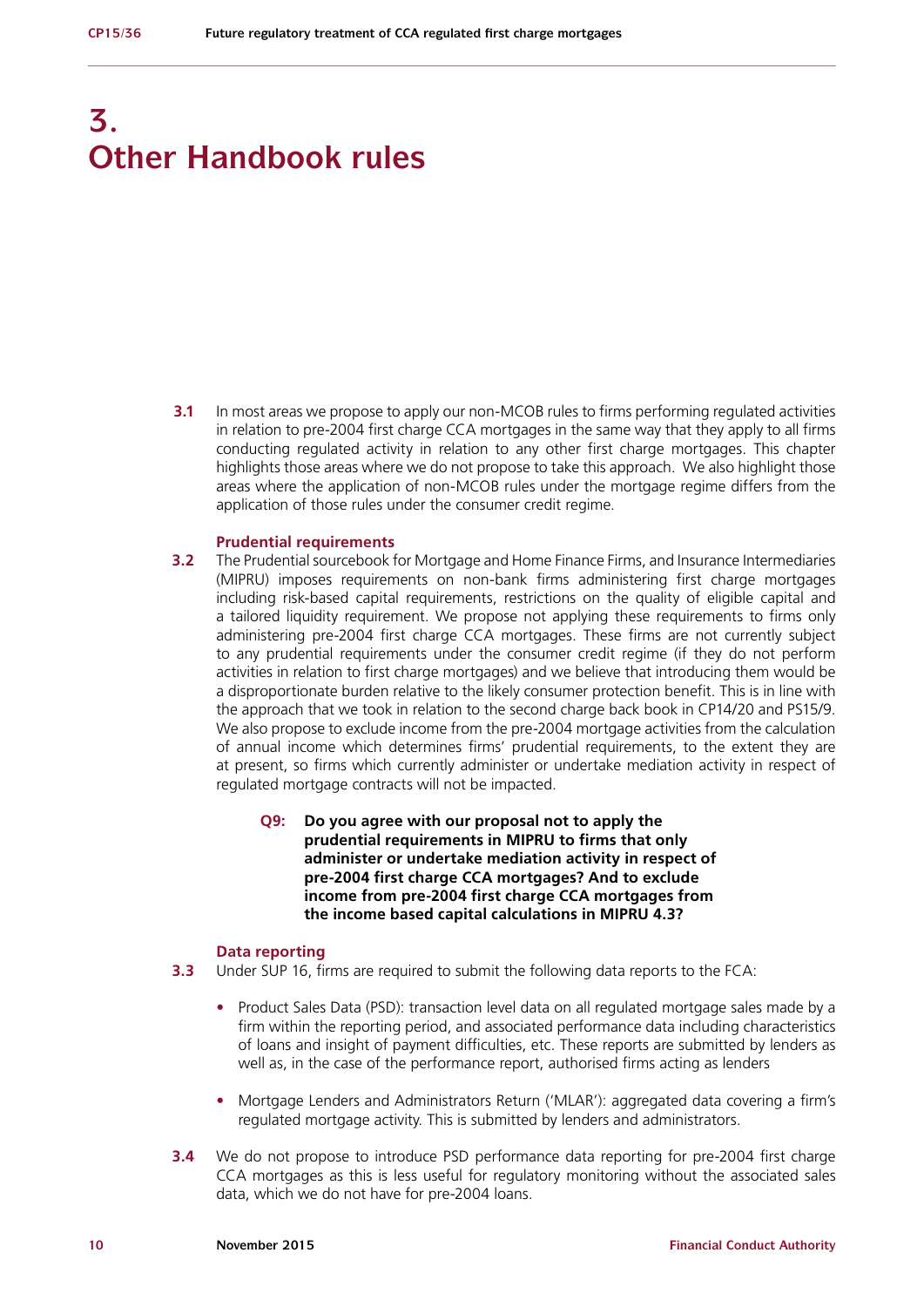**3.5** We do, however, propose to introduce MLAR requirements in order to monitor regulated mortgage activity. We believe that many firms administering pre-2004 first charge CCA mortgages will already be submitting these reports for their other mortgage business, but they will need to reconfigure reports to include pre-2004 first charge CCA mortgages in their reporting of regulated mortgage activity.

### **Q10: Do you agree with our proposal to introduce MLAR data reporting for pre-2004 first charge CCA mortgages, and not to introduce PSD reporting?**

#### **Training and Competency**

**3.6** We propose that firms that undertake contract variations of pre-2004 first charge CCA mortgages will need to follow our Training and Competency (TC) requirements and that mortgage qualifications will need to be held by relevant staff. We believe that most firms that perform variations of these loans will be likely to already have the appropriate qualifications in place for staff where they currently also carry on regulated mortgage activities. Staff performing variations of pre-2004 CCA lifetime mortgages will be required to hold the bespoke qualification for lifetime mortgage products.

## **Q11: Do you agree with our proposal that staff undertaking contract variations of pre-2004 first charge CCA mortgages should be subject to training and competency requirements?**

#### **Complaints reporting**

**3.7** Most of the rules in our Dispute Resolution: Complaints manual (DISP) will apply to firms performing activities in relation to pre-2004 first charge CCA mortgages in the same way as they do now. However, we also propose to apply the complaints reporting requirements under which mortgage firms are required to provide the FCA with a report twice a year concerning complaints they've received. Credit firms (with a revenue of less than or equal to £5m a year) are only required to submit the report once a year, so firms which administer only pre-2004 first charge CCA mortgages, and no other mortgages will be subject to the more onerous DISP rules for the first time. However, we think that many firms will already be subject to these rules as they currently perform other regulated mortgage activities.

## **Q12: Do you agree with our proposal to extend DISP rules for firms currently carrying on regulated mortgage activities to firms administering pre-2004 first charge CCA mortgages?**

#### **Fees**

**3.8** We propose to amend our Fees Manual (FEES) so that firms will be expected to include their administration of pre-2004 first charge CCA mortgages in their volume of business with regards to the calculation of annual tariffs.

#### **Q13: Do you agree with our proposed approach to FEES for firms administering pre-2004 first charge CCA mortgages?**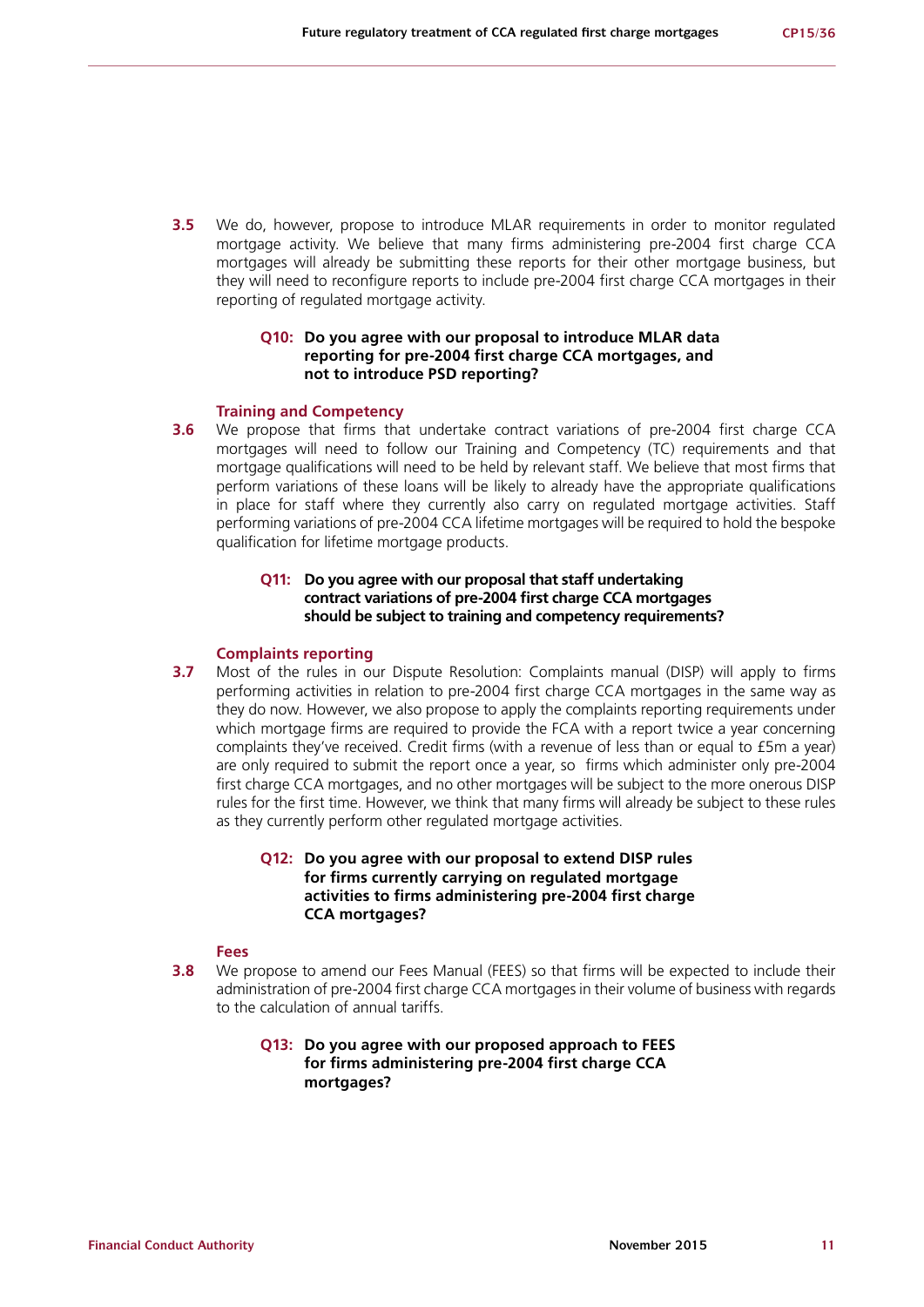#### **Perimeter Guidance Manual**

**3.9** We propose to amend certain guidance in our Perimeter Guidance Manual ('PERG') to make clear that pre-2004 first charge CCA mortgages are now to be treated as regulated mortgage contracts for the purposes of the Handbook.

### **Q14: Do you agree with our proposed changes to PERG?**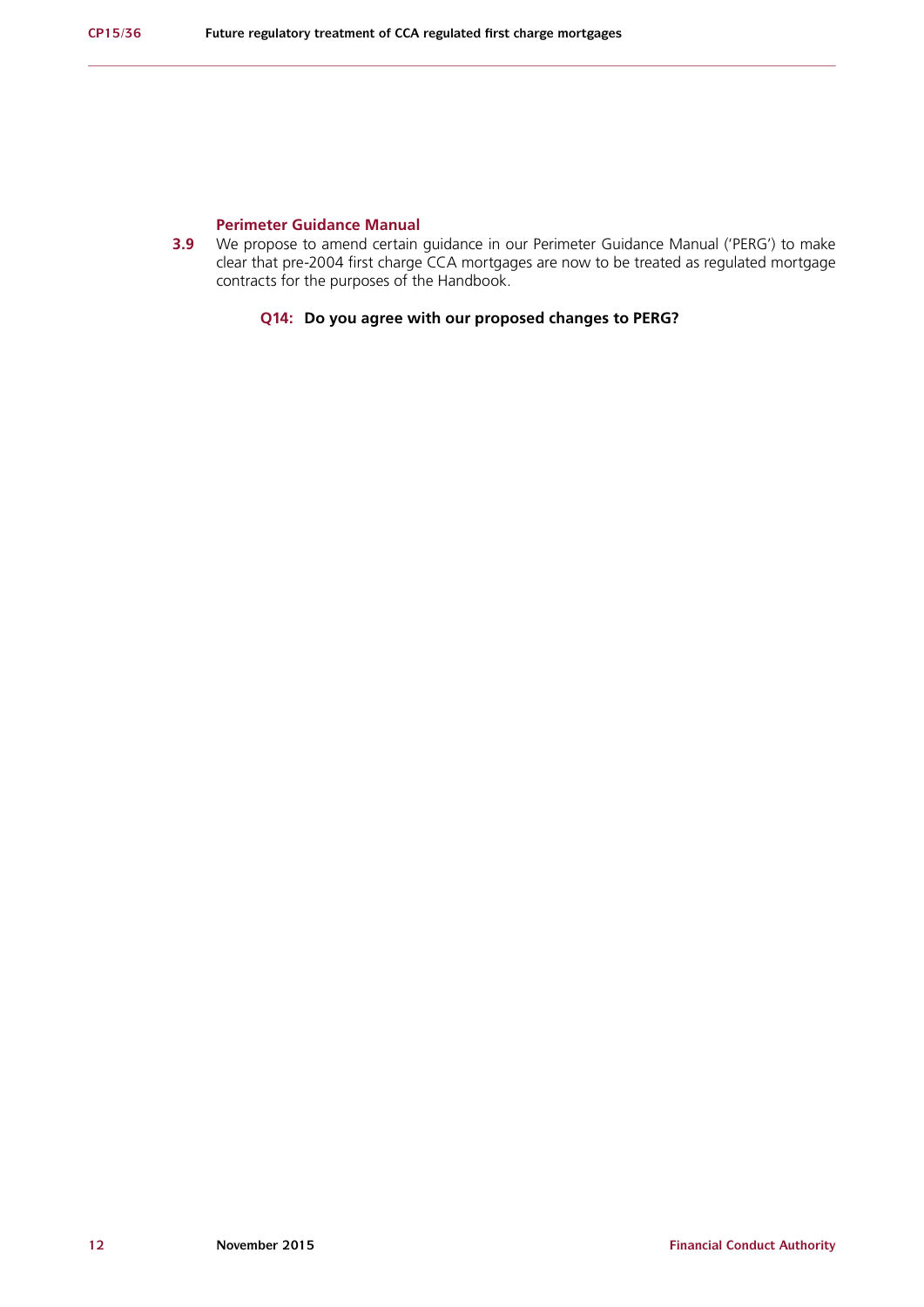## **Annex 1 Cost benefit analysis**

- **1.** Section 138I of the Financial Services and Markets Act 2000 (FSMA) requires us to publish a cost benefit analysis (CBA) alongside our proposed rules. A CBA is 'an analysis of the costs, together with an analysis of the benefits that will arise if the proposed rules are made' and 'an estimate of those costs and of those benefits.' If, in our opinion, the costs or benefits cannot reasonably be estimated or it is not reasonably practicable to produce an estimate, the CBA need not estimate them. Where this is the case, we must state our opinion and give an explanation of it.
- **2.** Section 138L(3) of FSMA provides that we are not required to publish a CBA if we consider that there will be no increase in costs or, if there is an increase, the increase will be of minimal significance.
- **3.** In line with the legislative changes being made by HM Treasury, we propose to amend the Glossary definitions of 'administering a regulated mortgage contract', 'advising on regulated mortgage contracts' and 'arranging (bringing about) regulated mortgage contracts' to include pre-2004 first charge CCA mortgages. This will make these loans subject to our mortgage rules for the first time. As detailed in this paper, we consider that the application to these mortgages of some of our rules would not be appropriate or proportionate, and so we propose not to apply them. This annex considers the costs and benefits of applying the rules on which we are consulting.
- **4.** In CP14/20 we consulted on proposals to bring second charge back book loans into our mortgage regime. The CBA attached to our consultation covered the regulatory treatment of all second charge back book mortgage contracts, irrespective of the date on which they were entered into. We published our rules designed to give effect to this proposal in PS15/9 in March 2015. Unfortunately, neither those rules nor the legislation made by HM Treasury at the same time delivered the policy intention in full: only second charge mortgage contracts entered into on or after 31 October 2004 were brought into the regulated mortgages regime. The rules attached to this CP will now transfer second charge mortgage contracts entered into before that date into the mortgage regime, in conjunction with the Treasury legislation.
- **5.** The rules attached to this CP will bring first charge mortgage contracts entered into before 31 October 2004 within the scope of our mortgage-related rules. Given that we have already consulted on the treatment of second charge mortgage contracts and produced a CBA in relation to them, the focus of this CP and of this CBA is on first charge mortgage contracts entered before 31 October 2004.

#### **Costs**

**6.** We gathered data from 12 firms on their portfolios of pre-2004 first charge CCA mortgages and the one-off and ongoing costs of administering and performing contract variations on these loans in compliance with our proposals. These firms' pre-2004 first charge CCA mortgage books ranged from 20 loans to 35,000 loans, totalling 71,000 loans and with a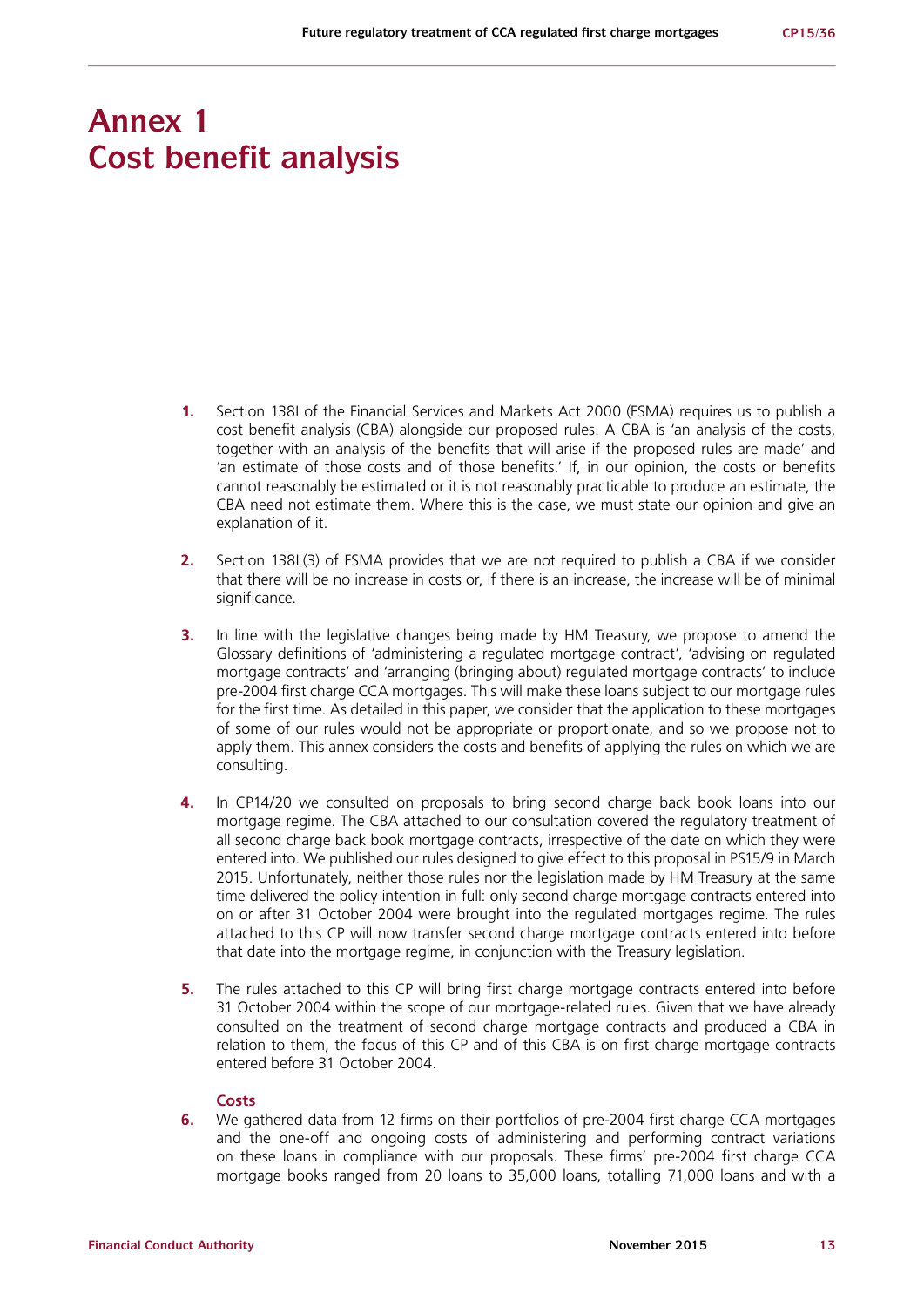total outstanding balance of  $f3.4$ bn.<sup>7</sup> Industry estimates suggest that, in total, approximately 100,000 pre-2004 first charge CCA mortgage loans remain outstanding. This suggests that the total outstanding book amounts to approximately £4.7bn.

- **7.** Six firms indicated that there would be non-negligible one-off costs associated with adoption of MCOB rules, with five firms estimating these costs to be between £16,000 and £100,000 and one firm estimating costs of £2,500,000. This was broken down into each area of our mortgage rules, with MCOB 12 and MCOB 13 resulting in the highest one-off costs.
- **8.** Most firms stated that there would be no one-off cost associated with our non-MCOB proposals (for example, on data reporting or training and competency) as they were already subject to rules for mortgage firms as a result of performing activities in relation to other regulated mortgage contracts. Two firms expect an increase in costs, with one firm stating that they would incur a one-off cost of £40,000, split between the introduction of mortgage rules from several sections of the Handbook. The other firm stated that they would incur a cost of £1.5m, but did not specify which of the conduct standards would result in costs. Industry responses indicate that total costs incurred by a firm are partially dependent on the size of a firm's outstanding loan book. Assuming there are 100,000 loans outstanding, we estimate the total one-off costs to industry associated with our proposals to be approximately £6.1m.
- **9.** However, many of the respondent firms stated that they would welcome the introduction of mortgage rules for pre-2004 first charge CCA mortgages, identifying benefits such as longterm cost savings and the opportunity to harmonise systems and processes for all secured lending. All of the firms that contacted us stated that the ongoing annual cost of compliance with all aspects of our mortgage rules would either be cost neutral or result in cost savings. Some firms stated that they currently maintain systems for CCA/CONC compliance for these loans only, so the introduction of mortgage rules would result in significant savings.
- **10.** The total estimated savings for industry amounted to approximately £3m per year. This suggests that the £6.1m total one-off cost to firms would be negated by cost savings after just over two years of compliance.
- **11.** All the firms that responded currently administer regulated mortgage contracts in addition to pre-2004 first charge CCA mortgages. There may be firms that currently administer pre-2004 first charge CCA mortgages who do not also administer any regulated mortgage contracts, for whom our proposals might have a more significant cost impact (e.g. the establishment of systems for MCOB compliance and additional requirements, and applying for mortgage permissions). However, we have not been able to identify any firms in this position. While the responses received may underestimate the materiality of impacts for such firms, it is not reasonably practicable to attempt to quantify the costs to such firms as none have been identified to date.
- **12.** It is possible that there will be some costs to consumers as a result of the removal of these loans from the current regulatory framework, for instance, if our MCOB rules provide for a lower standard of protection than the CCA/CONC. However, we do not consider that this is generally the case, as our MCOB rules afford adequate protection to consumers (see further assessment below) and accrued CCA rights and defences will be preserved by the legislative framework. We therefore consider that any costs to consumers caused by the transfer of pre-2004 first charge CCA mortgages would be of minimal significance.

<sup>7</sup> Based on figures provided on both the total volume of outstanding loans and the average outstanding balance.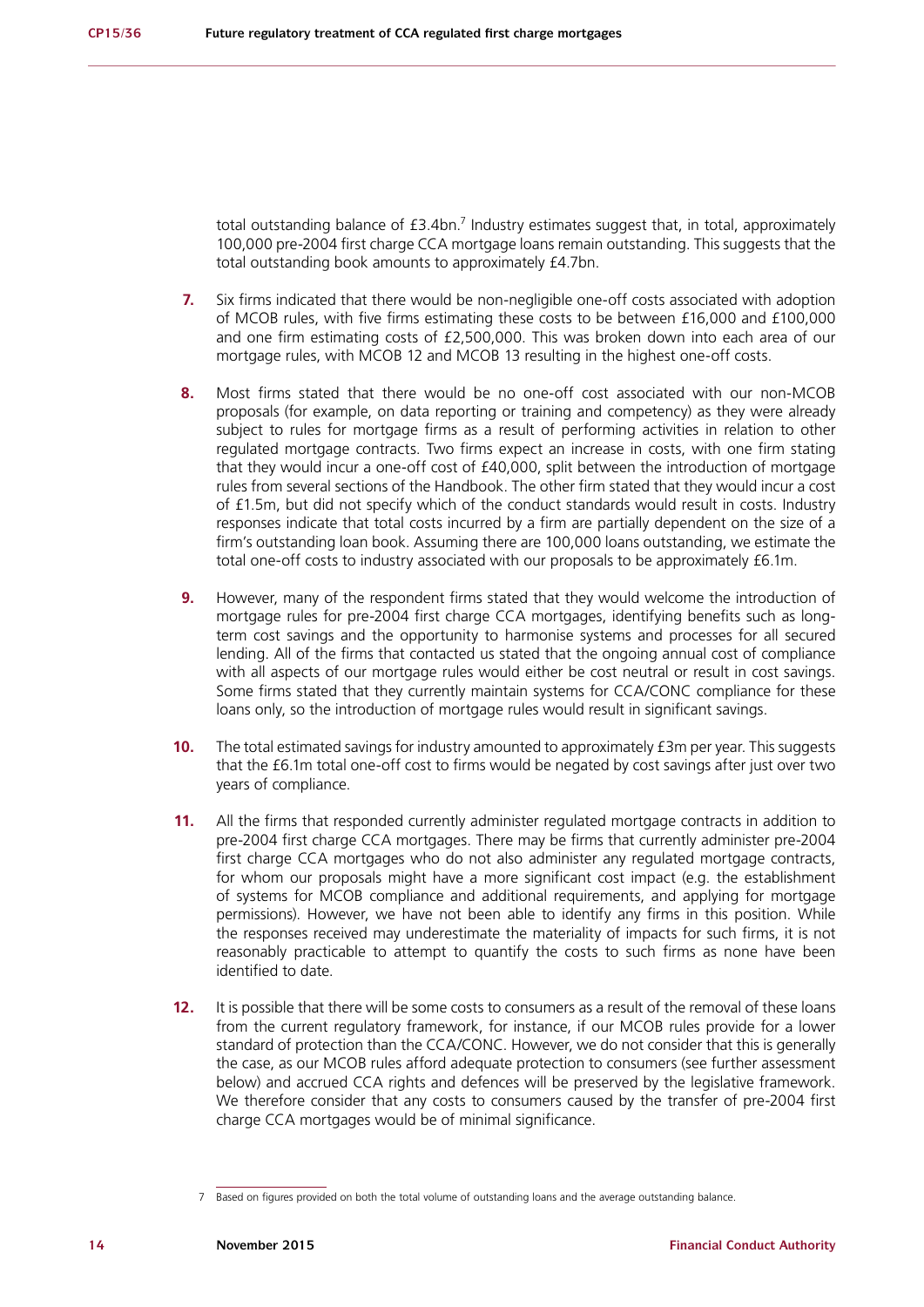#### **Benefits**

- **13.** We consider that the application of tailored mortgage rules and high-level standards will lead to some benefits and lower costs for mortgage consumers that hold pre-2004 first charge CCA mortgages. Benefits for consumers of our proposed approach include:
	- **•** More flexible forbearance options than those available under the CCA and strong consumer protections (e.g. options to help borrowers resolve the situation before any possession claim is issued, recording of telephone conversations with customers in arrears and requirements to obtain the best price of property upon repossession). These MCOB 13 protections may have benefits in terms of helping reduce arrears rates or helping borrowers deal with repayment problems. Under the CCA lenders may currently experience difficulties in modifying credit agreements under forbearance to allow for flexible payment solutions.
	- **•** A reduced likelihood of charges being imposed on customers in arrears as MCOB 13 requires firms to make reasonable efforts to reach an agreement with a customer over the method of repaying any payment shortfall and allow a reasonable time to repay the payment shortfall. This would result in reduced costs for consumers.
	- **•** Ensuring fees are fair and cost-reflective (including those for customers in arrears, as MCOB 12.4 is more prescriptive on how arrears charges can and cannot be calculated than the similar provision at CONC 7.7.5R). This will mean a lowering of costs for customers who fall into arrears on a consistent basis (as some, but not necessarily all, lenders may already charge fees which are cost-reflective), and given that firms anticipate medium term cost savings as a result of our proposals it seems unlikely that any costs associated with our proposals will be passed on to consumers.
	- **•** Cost savings associated with reduced Direct Debit charges as a result of MCOB 13.3.1A which prohibits firms from processing more than two direct debit requests in any one month where a customer has a payment shortfall.
	- **•** Adequate disclosures of post-contractual information as a result of our MCOB 7 rules (or MCOB 9 for lifetime mortgages). This will result in consumer benefits in terms of understanding their products and any event driven information (e.g. changes to the payments required resulting from interest rate changes) which will then allow them to better manage their borrowing. In contrast to the outgoing CCA protections, MCOB 7.5 requires annual statements to feature additional tailored content for customers in arrears, including details of any temporary payment plan.
	- **•** Appropriate standards of advice as a result of introducing training and competence requirements for staff performing variations of pre-2004 CCA mortgages (including tailored requirements for lifetime mortgages). This will ensure that relevant individuals are appropriately qualified to give advice which may lead to benefits for consumers by helping them make more informed decisions. This may lead in turn to reduced arrears rates and further cost savings.
- **14.** However, because many of the incoming MCOB protections replace existing protections which will no longer apply due to the proposed legislative changes we expect the additional benefits to consumers to be relatively small compared with the existing regulatory regime. For example, s.77 of the CCA sets out the content and form requirements for annual statements at present, and our CONC rules include rules on treatment of customers in arrears. Although we are introducing arrears management rules in line with our approach to other regulated mortgage contracts, we are not aware of any issues faced by consumers in arrears under the current approach, so savings may not be significant. It may also be the case that firms already have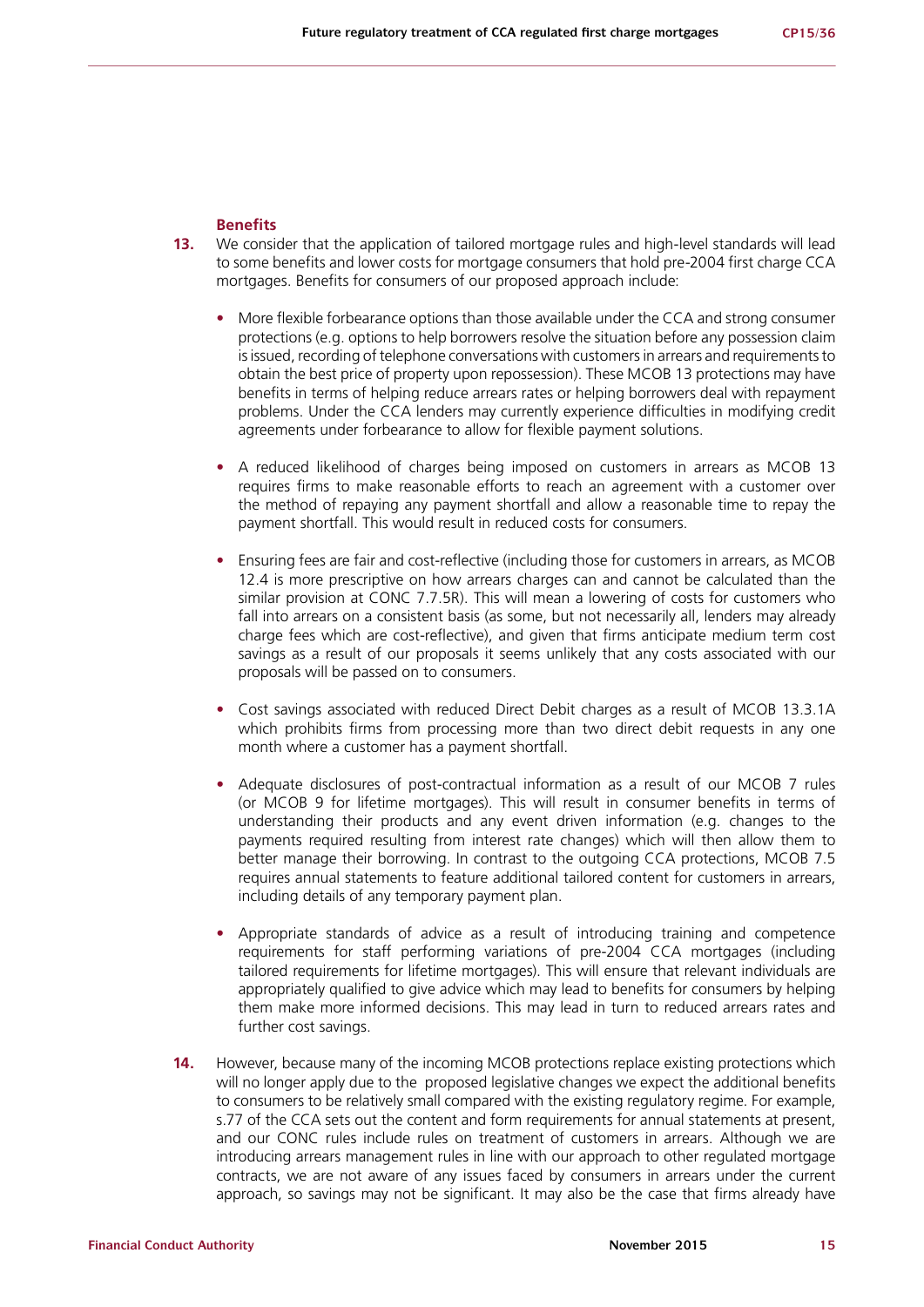practices in place to meet the new MCOB requirements (e.g. cost-reflective charges, greater forbearances measures) voluntarily as a result of applying the same processes for all of their first charge mortgage back book.

- **15.** We consider the differences between the existing regulatory treatment and our proposed approach will, on balance, be cost-neutral for consumers. That being the case, we consider that it is not reasonably practicable to produce an estimate of the relevant costs and benefits because it would be a disproportionate use of our resources to do so.
- **16.** We do not consider that our proposed approach will result in any increase in costs for the FCA. The proposed changes will not result in any systems changes, and we can subsume regulation of the loans in question within our existing supervisory activity.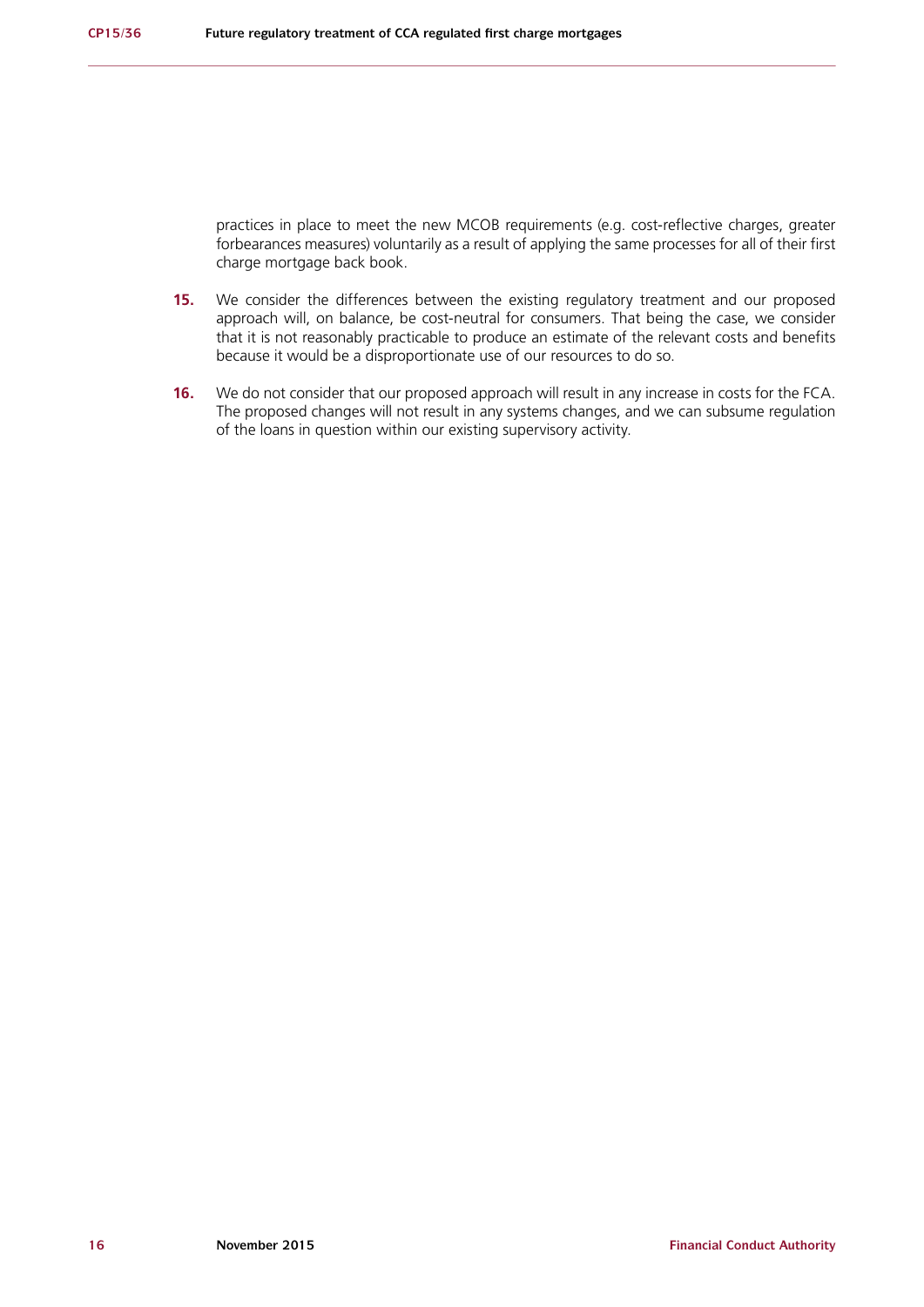## **Annex 2 Compatibility statement**

#### **Compatibility with the FCA's General Duties**

- **1.** This annex explains how we satisfy the requirements set out in section 138I(2)(d) of the Financial Services and Markets Act (FSMA). When consulting on new rules, we are required by FSMA to include an explanation of why we believe making the proposed rules is compatible with our strategic objective, advances one or more of our operational objectives, and has regard to the regulatory principles in s.3B FMSA. We are also required by section 138K(2) of FSMA to state our opinion on whether the proposed rules will have a significantly different impact on mutual societies as opposed to other authorised persons.
- **2.** This annex also sets out our view of how the proposed rules are compatible with the duty on us to carry out our general functions (which include rule making) in a way that promotes effective competition in the interests of consumers (s.1B(4)). This duty applies in so far as promoting competition is compatible with advancing our consumer protection and/or integrity objectives.
- **3.** This annex must be read in conjunction with the rest of the consultation paper and the cost benefit analysis (in Annex 1) in demonstrating that we meet our statutory duties and objectives.

#### **Compatibility with our statutory objectives**

- **4.** The policy proposals and draft rules in this CP primarily advance our operational objective of 'securing an appropriate degree of protection for consumers.'
- **5.** We consider these proposals to be compatible with our strategic objectives of ensuring that the relevant markets<sup>8</sup> function well.

### **Consumer protection**

**6.** We consider that in light of the government's decision to make activities in relation to pre-2004 first charge CCA mortgages regulated mortgage activities (removing the loans from the scope of the CCA) our existing MCOB rules for firms administering regulated mortgage contracts provide the most appropriate standard and form of consumer protection. These proposals will provide consumers who still have a pre-2004 first charge CCA mortgage with the same protection as other forms of secured lending. This also provides consistency in the regulated secured lending context.

#### **Promoting effective competition in the interests of consumers**

**7.** In preparing the proposals as set out in this consultation paper, we consider we have met our duty under s.1B(4) FSMA, which provides that we must, so far as is compatible with acting in a way that advances the consumer protection objective or the integrity objective, carry out our general functions in a way that promotes effective competition in the interests of consumers.

<sup>8 &#</sup>x27;Relevant markets' are defined by s.1F FSMA.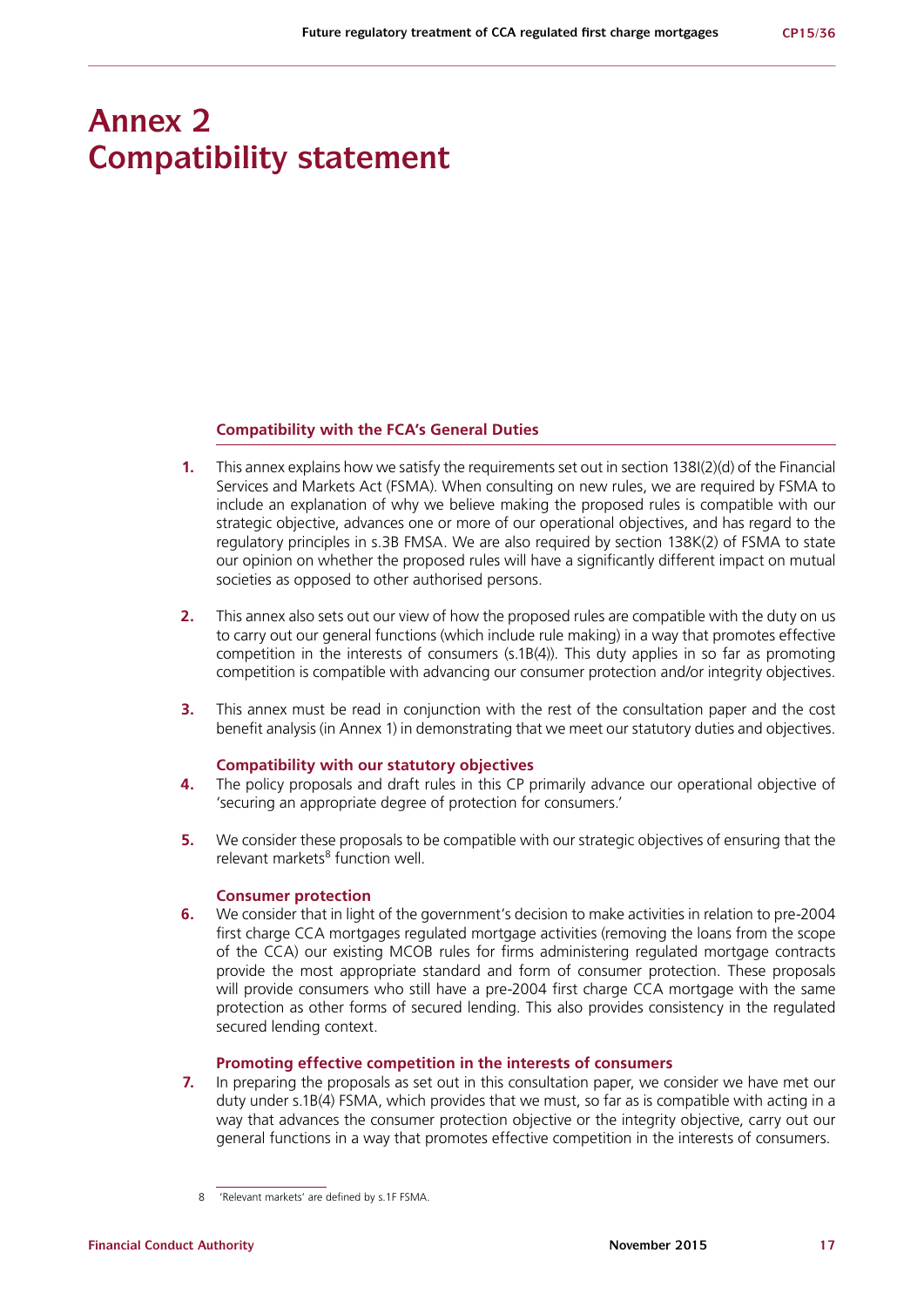- **8.** We believe that our proposals will promote competition as our analysis indicates that many firms will enjoy cost savings in the long term due to being able to apply a consistent form of regulatory treatment across all secured lending.
- **9.** This statement should be read together with the cost benefit analysis.

#### **Compatibility with the principles of good regulation**

**10.** In preparing the proposals set out in this consultation paper, we have had regard to the regulatory principles set out in s.3B FSMA. We set out below how our proposals demonstrate such regard for each of the regulatory principles.

#### **The need to use our resources in the most efficient and economical way**

**11.** By applying consumer protections to pre-2004 first charge CCA mortgages that are similar to consumer protections for first charge mortgages we anticipate that we may achieve efficiencies in the supervision of firms.

#### **The principle that a burden or restriction which is imposed should be proportionate to the benefits**

**12.** The proportionality of our approach is addressed in the CBA at Annex 1. Our conclusion is that the costs of our proposals are relatively low, and are proportionate to the associated benefits. The government's decision to take these mortgages out of the scope of the CCA means that we need to put rules in place to ensure a consistent and appropriate level of consumer protection. We could have put a bespoke regime in place, but we consider it preferable and more proportionate (e.g. in terms of convenience for firms) to apply existing rules for firms administering regulated mortgage contracts. This was also the approach for second charge back book mortgages.

#### **The desirability of sustainable growth in the economy of the United Kingdom in the medium or long term**

**13.** Our proposals have regard to the desirability of sustainable growth in the medium and long term. We do not expect the proposals to have a material impact on growth in the UK. The proposals set out in this consultation paper primarily affect pre-2004 first charge CCA mortgages, a very small market that is diminishing as the loans mature.

#### **The general principle that consumers should take responsibility for their decisions**

**14.** Our proposals are founded in the principle that consumers should take responsibility for their decisions, although our proposals primarily relate to post-sales matters.

#### **The responsibilities of the senior management of persons subject to requirements imposed by or under FSMA, including those affecting customers in relation to compliance with those requirements**

**15.** The requirements around approved persons will remain the same for firms performing activities in relation to pre-2004 first charge CCA mortgages. As part of the authorisation process firms will have to identify the individuals who will be performing controlled functions and so must be approved by us.

#### **The desirability, where appropriate, of the FCA exercising its functions in a way which recognises differences in the nature and objectives of the business it regulates**

**16.** We have designed our proposals in a way that recognises the similar risks to consumers in relation to pre-2004 first charge CCA mortgages and loans which are currently regulated mortgage contracts, but also the differences between the two categories of mortgage.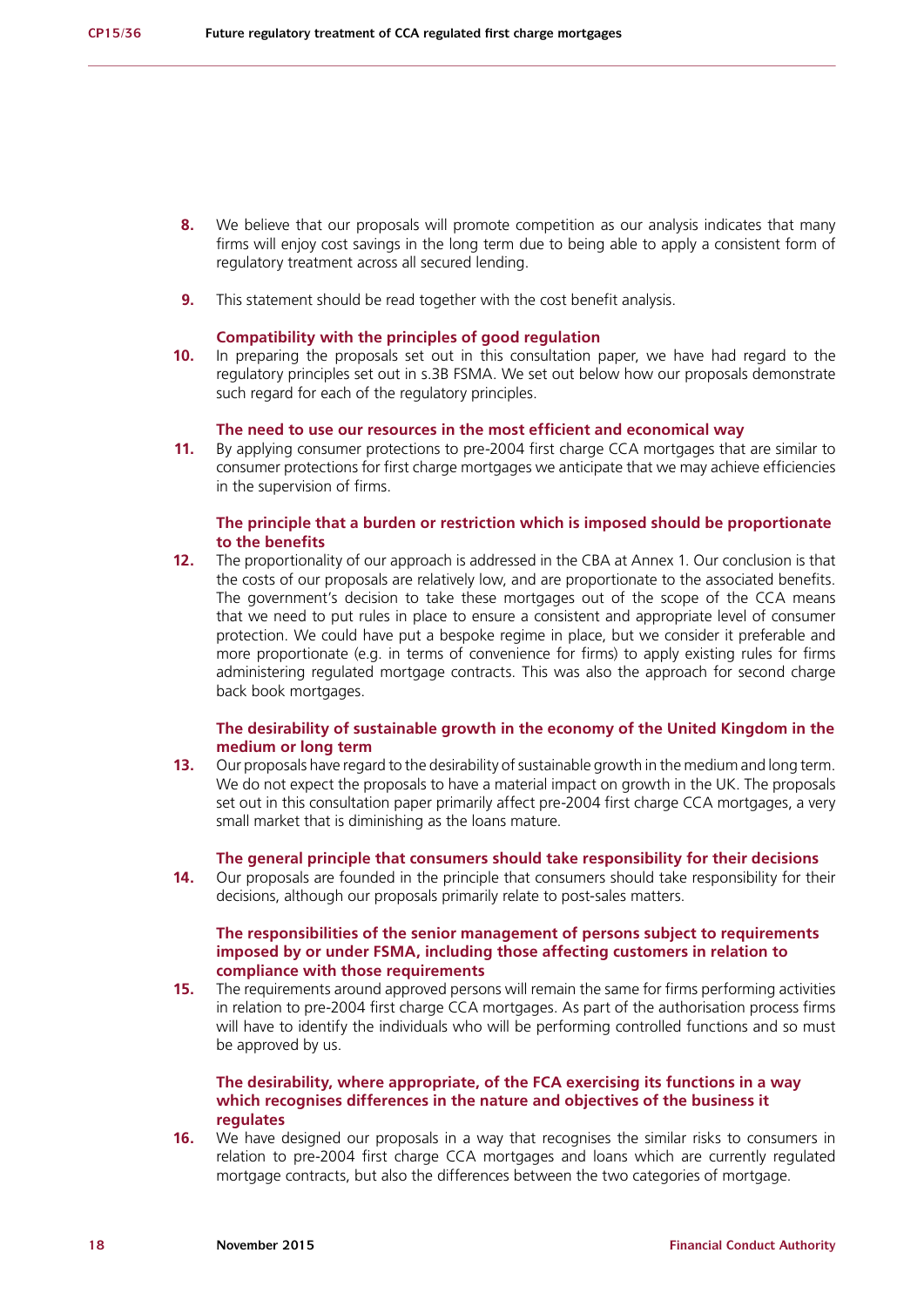#### **The desirability of publishing information relating to persons**

**17.** We have the power to publish information relating to investigations into firms and individuals. However, as set out in the Enforcement Guide<sup>9</sup>, we will not normally make investigations, our findings or our conclusions public except in exceptional circumstances.

#### **The principle that we should exercise our functions as transparently as possible**

**18.** We are an open and transparent regulator. As we have developed the proposals we have engaged with industry and consumer groups to explain our approach.

#### **Any impact of changes in our proposals on mutual societies**

- **19.** Section 138K of FSMA requires us to prepare a statement about the impact of proposed rules on mutual societies. In particular, we are required to set out whether this will be significantly different from their impact on other authorised persons and, if so, details of the difference.
- **20.** We have considered the potential impact of our proposals in relation to building societies, credit unions, industrial and provident societies, friendly societies and EEA mutual societies. We understand that some building societies may hold pre-2004 first charge CCA mortgages, but our engagement to date indicates that they would welcome the opportunity to harmonise their treatment of secured lending. To the extent that our proposals may have a differential impact on mutual societies, this will be positive in that such societies are less likely to require permissions and systems for other consumer credit business than other authorised persons that hold a book of pre-2004 first charge CCA mortgages.
- **21.** We welcome any comments or information respondents may have on any issues relating to mutual societies that they believe would arise from our proposals.

#### **Legislative and Regulatory Reform Act 2006 (LRRA)**

- **22.** We are required under the LRRA to have regard to the principles in the LRRA and to the Regulators' Compliance Code when determining general policies and principles and giving general guidance (but this duty does not apply to regulatory functions exercisable through our rules).
- **23.** We have had regard to the principles in the LRRA and the Regulators' Compliance Code for the parts of the proposals that consist of general policies, principles or guidance. We have engaged with firms throughout this process, and consider that the proposals are proportionate and result in an appropriate level of consumer protection, when balanced with impacts on firms and on competition.

#### **Equality impact assessment**

**24.** We are required by the Equality Act 2010 to consider whether our proposals could have a potentially discriminatory impact on groups with protected characteristics (age, sex, disability, race or ethnicity, marriage and civil partnership, pregnancy and maternity, religion, sexual orientation and gender reassignment). We are also required to have due regard to the need to eliminate discrimination and advance equality of opportunity when carrying out our activities.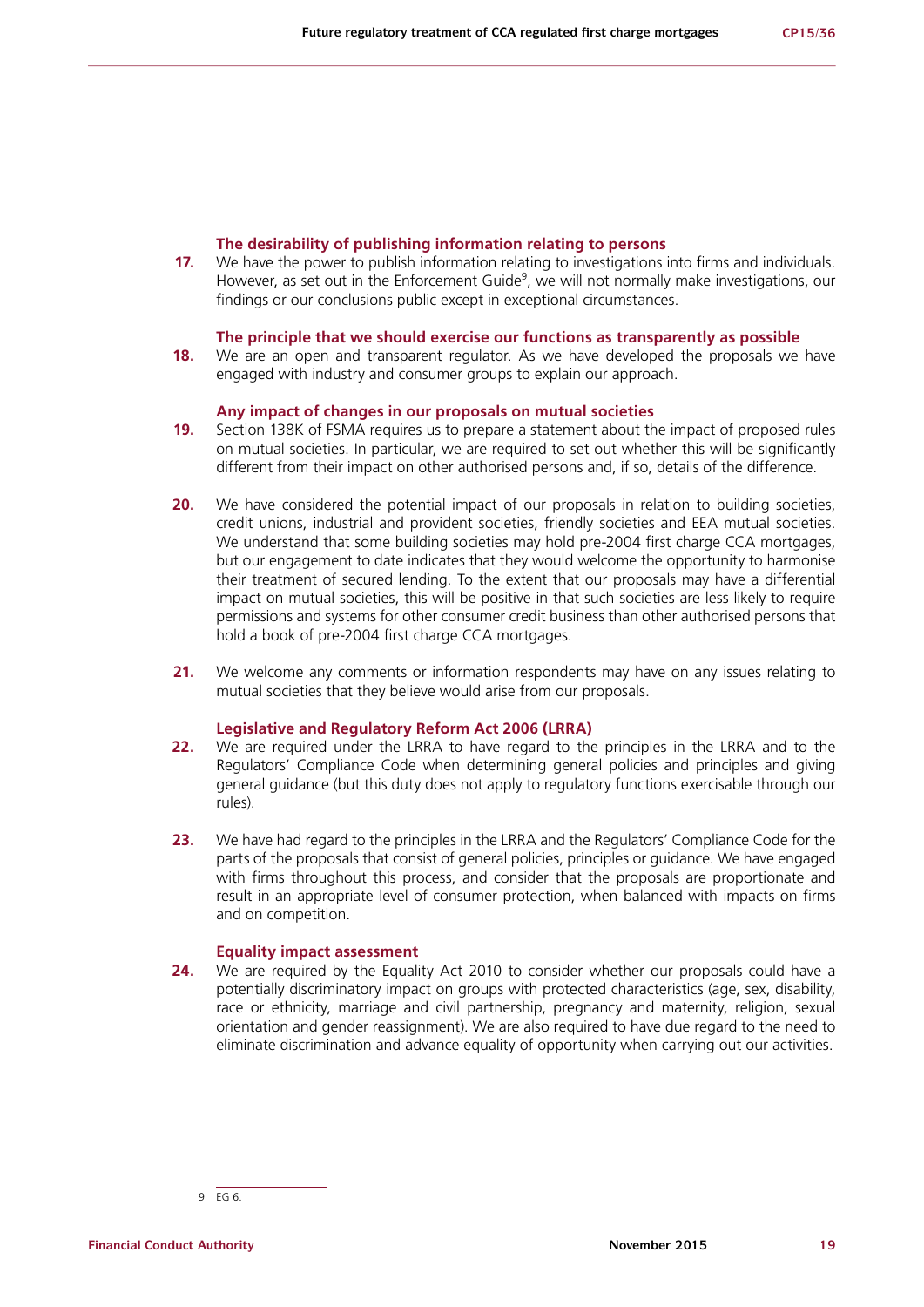- **25.** Although the majority of our proposals will not have any differential impact on protected groups, we are aware that some of the loans impacted by the proposed changes are lifetime mortgage agreements which are primarily held by older borrowers. Though the majority of our bespoke regime for lifetime mortgage relate to pre-sales matters, we consider that where introducing bespoke rules has an impact on consumers it will be positive e.g. allowing them to receive tailored disclosure documents specific to lifetime mortgage agreements.
- 26. We will continue to consider the equality and diversity implications of the proposals during the consultation period, and will revisit them when publishing the final rules. In the interim we welcome any input to this consultation on such matters.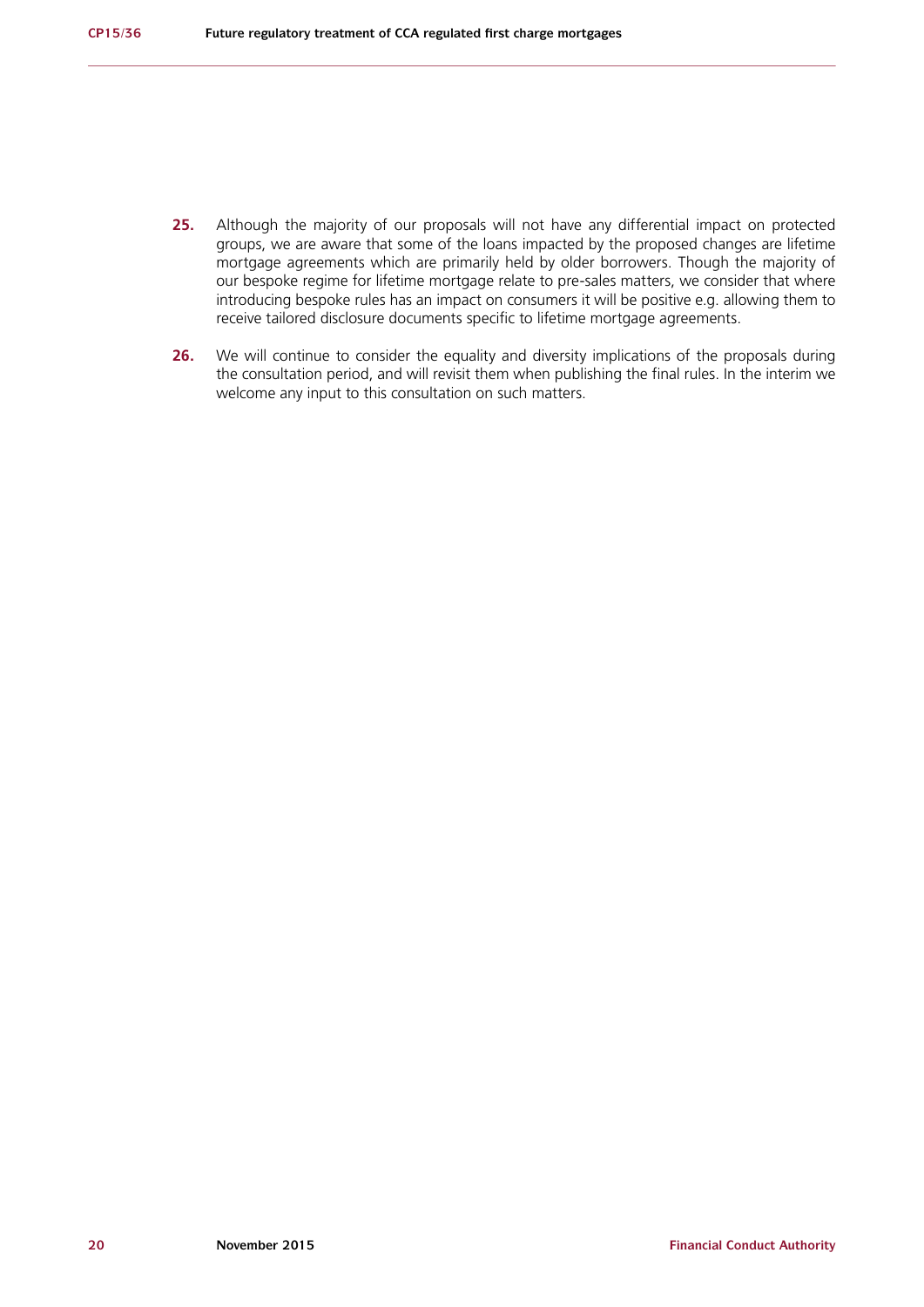## **Annex 3 List of questions**

- **Q1: Do you agree with our proposal to apply MCOB 7 on post-contractual disclosure to pre-2004 first charge CCA mortgages?**
- **Q2: Do you agree with our proposed approach on MCOB 12 (Charges) for pre-2004 first charge CCA mortgages**
- **Q3: Do you agree with our proposed approach on arrears, payment shortfalls and repossessions for pre-2004 first charge CCA mortgages?**
- **Q4: Do you agree with our proposal to apply our rules on contract variations to pre-2004 first charge CCA mortgages?**
- **Q5: Do you agree with our proposal to apply the general conduct of business standards set out in MCOB 2 to pre-2004 first charge CCA mortgages?**
- **Q6: Do you agree with our proposal to introduce MCOB rules for pre-2004 CCA regulated lifetime mortgage agreements?**
- **Q7: Are there any other impacts of amending the definition of 'administering a regulated mortgage contract' 'advising on a regulated mortgage contract' or 'arranging a regulated mortgage contract' to include pre-2004 first charge CCA mortgages which you wish to comment on?**
- **Q8: Do you agree with the FOS mirroring these proposed changes to the Glossary for the voluntary jurisdiction?**
- **Q9: Do you agree with our proposal not to apply the prudential requirements in MIPRU to firms that only administer or undertake mediation activity in respect of pre-2004 first charge CCA mortgages? And to exclude income from pre-2004 first charge CCA mortgages from the income based capital calculations in MIPRU 4.3?**
- **Q10: Do you agree with our proposal to introduce MLAR data reporting for pre-2004 first charge CCA mortgages, and not to introduce PSD reporting?**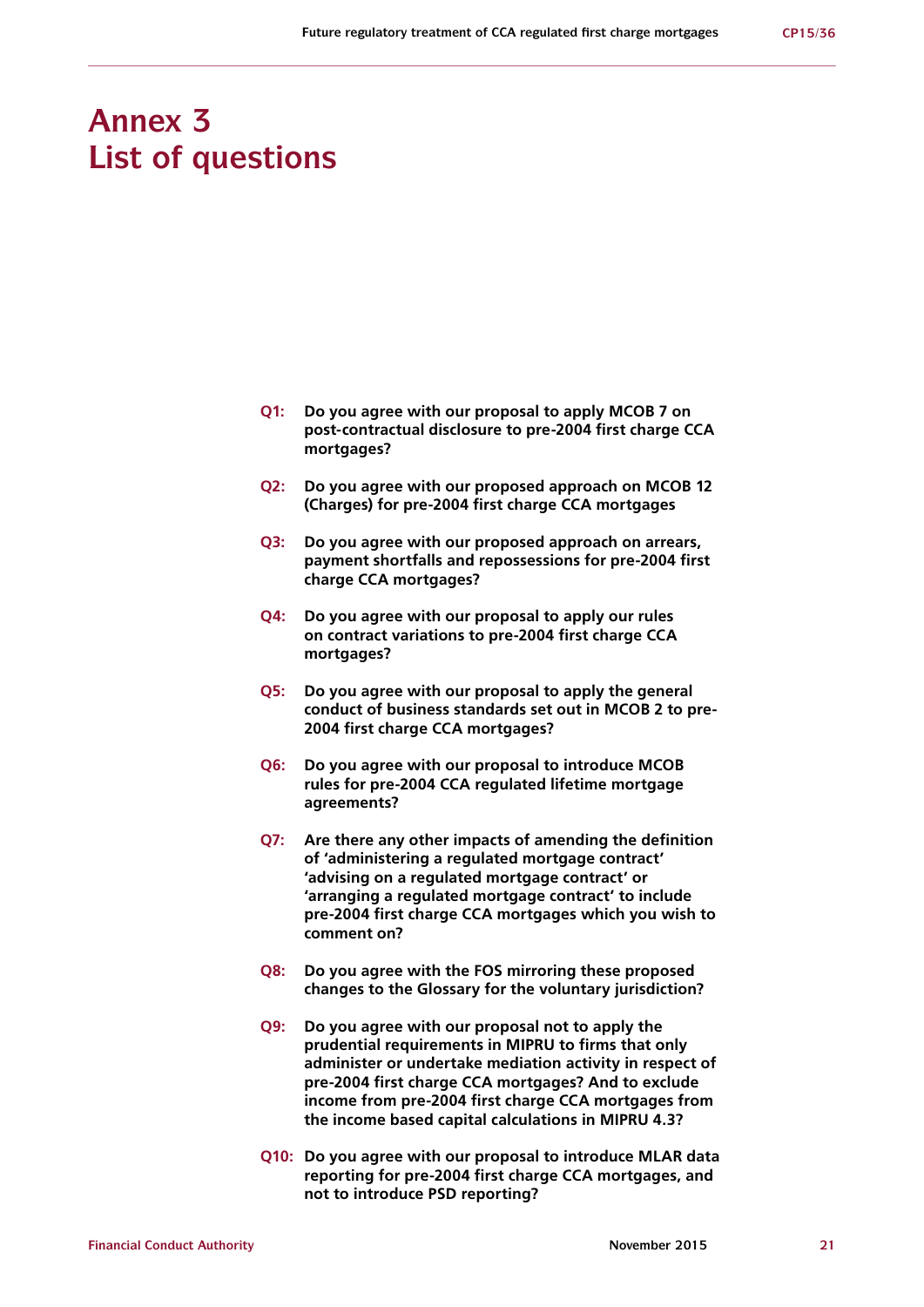- **Q11: Do you agree with our proposal that staff undertaking contract variations of pre-2004 first charge CCA mortgages should be subject to training and competency requirements?**
- **Q12: Do you agree with our proposal to extend DISP rules for firms currently carrying on regulated mortgage activities to firms administering pre-2004 first charge CCA mortgages?**
- **Q13: Do you agree with our proposed approach to FEES for firms administering pre-2004 first charge CCA mortgages?**
- **Q14: Do you agree with our proposed changes to PERG?**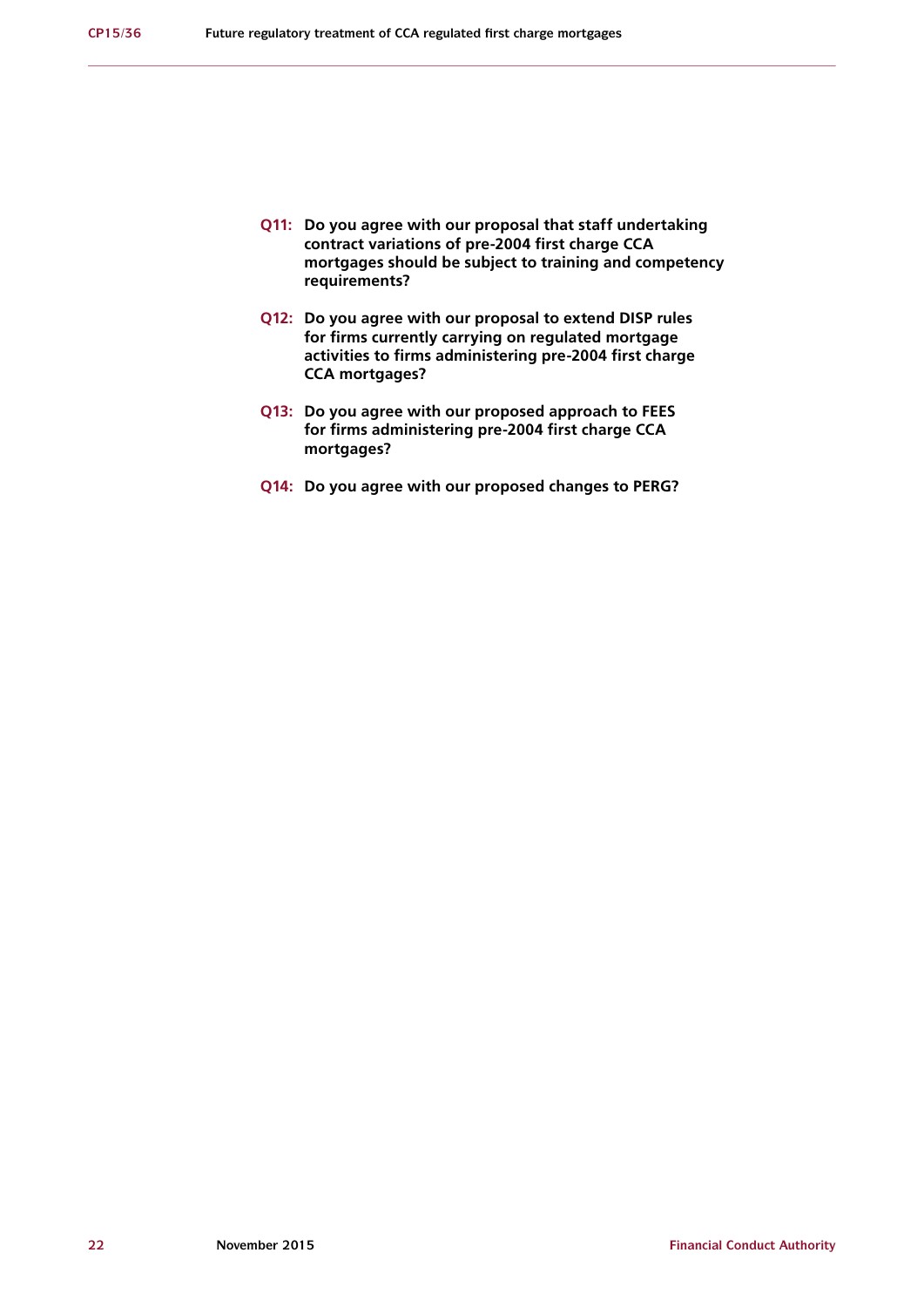## **Appendix 1 Draft Handbook text**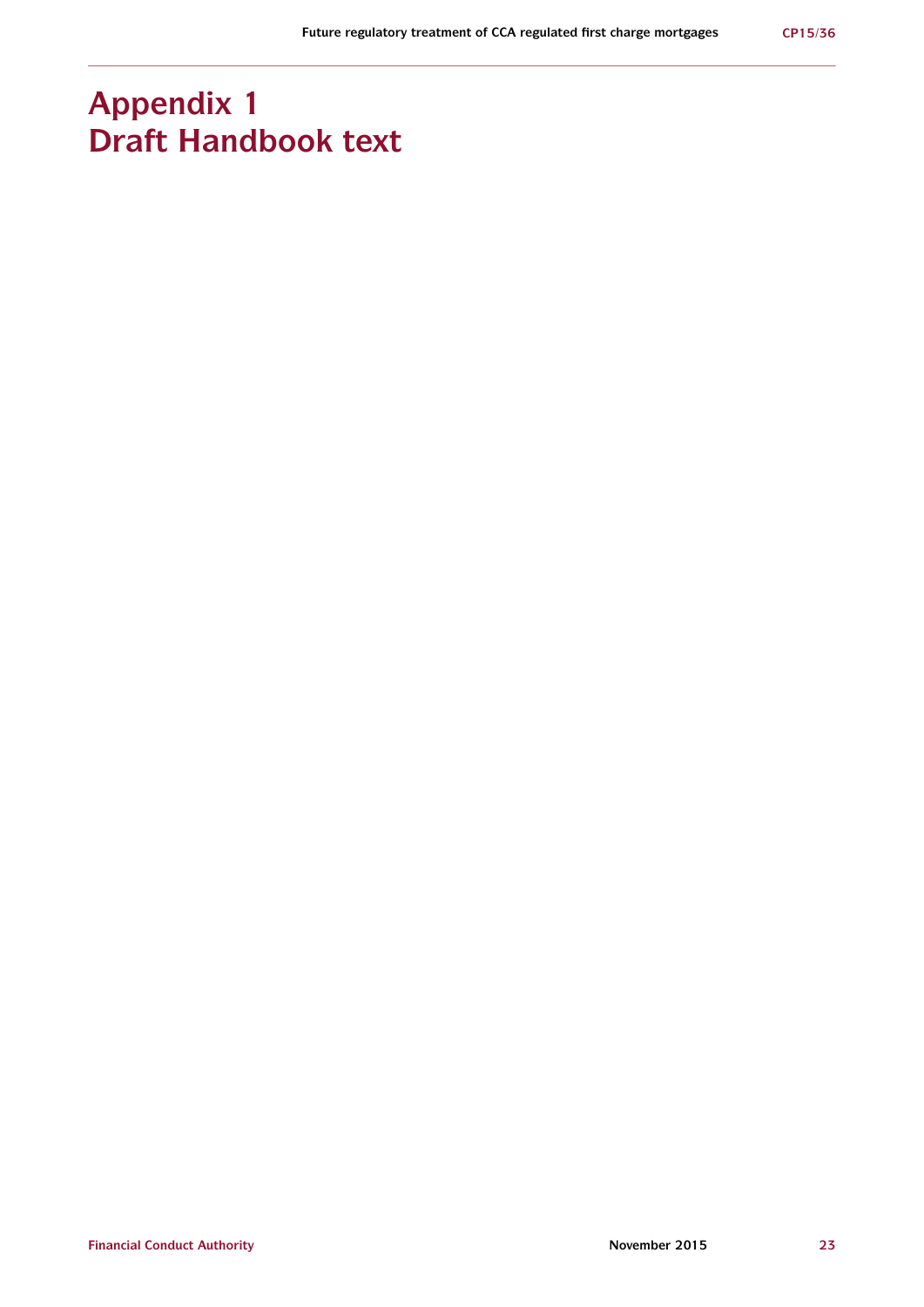## **MORTGAGE CREDIT DIRECTIVE (AMENDMENT NO 3) INSTRUMENT 2015**

## **Powers exercised by the Financial Ombudsman Service Limited**

- A. The Financial Ombudsman Service Limited makes and amends the voluntary jurisdiction rules and fixes and varies the standard terms for voluntary jurisdiction participants relating as set out in Annex A to this instrument in the exercise of the following powers and related provisions in the Financial Services and Markets Act 2000 ("the Act"):
	- (1) section 227 (Voluntary jurisdiction);
	- (2) paragraph 18 (Terms of reference to the scheme) of Schedule 17; and
	- (3) paragraph 22 (Consultation) of Schedule 17.
- B. The making and amendment of the voluntary jurisdiction rules and the fixing and variation of the standard terms by the Financial Ombudsman Service Limited, as set out in Annex A, is subject to the approval of the Financial Conduct Authority.

## **Powers exercised by the Financial Conduct Authority**

- C. The Financial Conduct Authority makes this instrument in the exercise of the powers and related provisions in or under the following sections of the Act:
	- (1) section 137A (The FCA's general rules);
	- (2) section 137T (General supplementary powers);
	- (3) section 139A (Power of the FCA to give guidance);
	- (4) section 226 (Compulsory jurisdiction); and
	- (5) paragraph 13 (FCA's procedural rules) of Schedule 17 (The Ombudsman Scheme).
- D. The rule-making powers listed above are specified for the purpose of section 138G (Rule-making instruments) of the Act.
- E. The Financial Conduct Authority approves the voluntary jurisdiction rules made and amended and the standard terms fixed and varied by the Financial Ombudsman Service Limited in this instrument.

## **Commencement**

F. This instrument comes into force on 21 March 2016 immediately after the Mortgage Credit Directive (Amendment No 2) Instrument 2015 comes into force.

## **Amendments to the Handbook**

G. The modules of the FCA's Handbook of rules and guidance listed in column (1) below are amended in accordance with the Annexes to this instrument listed in column (2) below: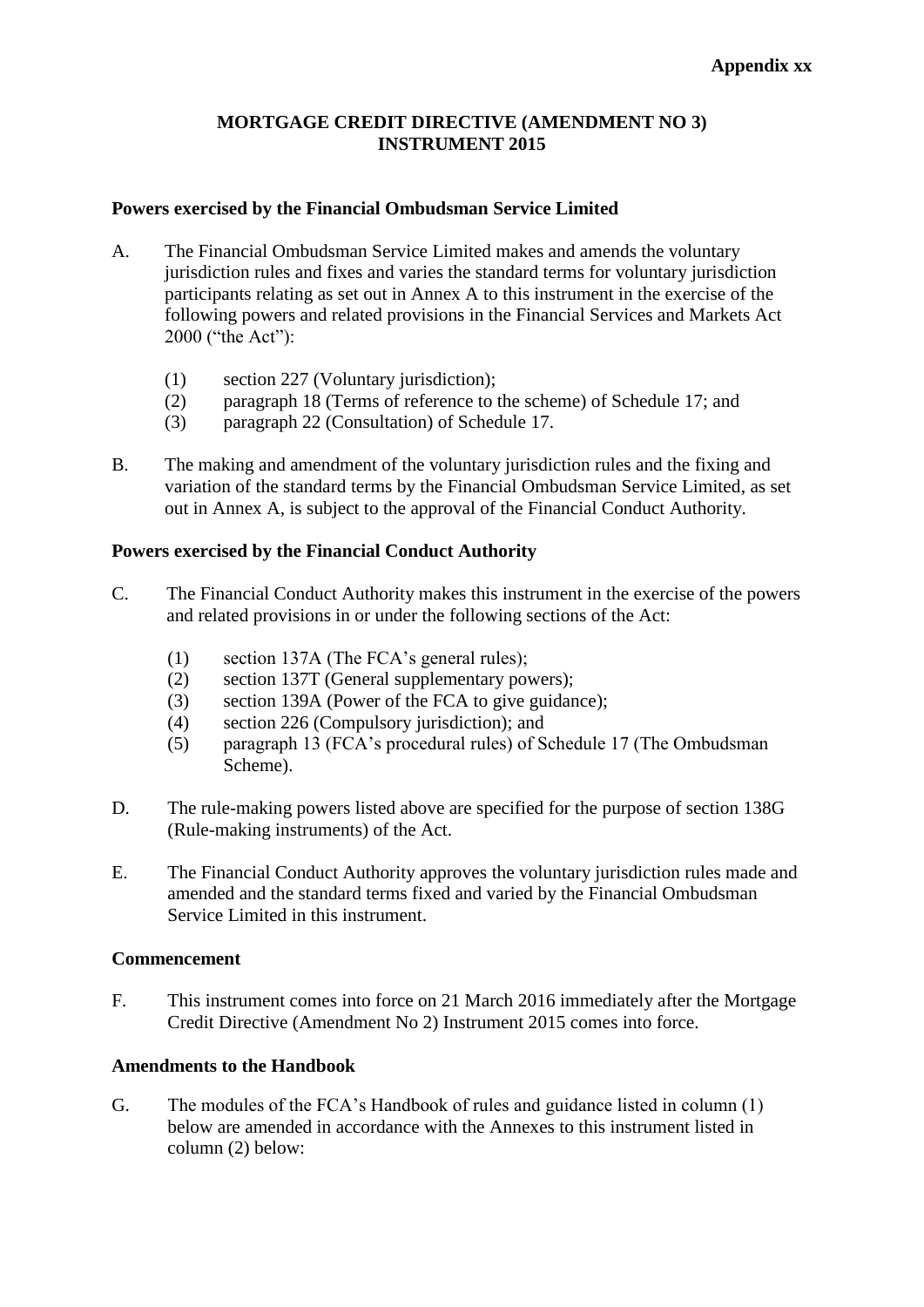|                                                                | $\mathcal{L}$ |
|----------------------------------------------------------------|---------------|
| Glossary of definitions                                        | Annex A       |
| Prudential sourcebook for Mortgage and Home Finance Firms, and | Annex B       |
| Insurance Intermediates (MIPRU)                                |               |
| Mortgages and Home Finance: Conduct of Business sourcebook     | Annex $C$     |
| (MCOB)                                                         |               |
| Supervision manual (SUP)                                       | Annex D       |
| Compensation sourcebook (COMP)                                 | Annex E       |

## **Amendments to material outside the Handbook**

H. The Perimeter Guidance manual (PERG) is amended in accordance with Annex F to this instrument.

## **Citation**

I. This instrument may be cited as the Mortgage Credit Directive (Amendment No 3) Instrument 2015.

By order of the Board of the Financial Conduct Authority [date] 2015

By order of the Board of the Financial Ombudsman Service Ltd [date] 2015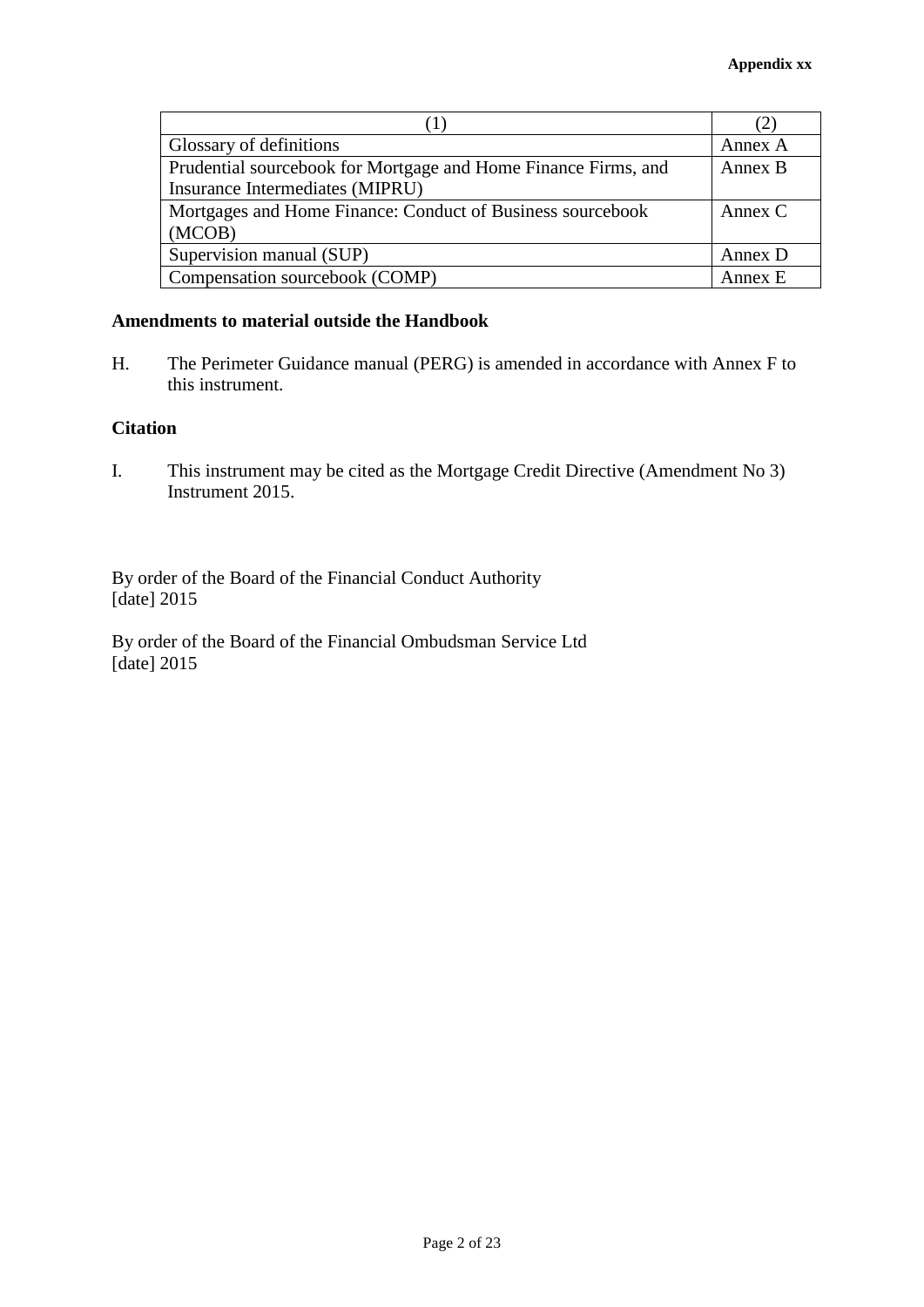## **Annex A**

## **Amendments to the Glossary of definitions**

In this Annex, underlining indicates new text and striking through indicates deleted text, unless otherwise stated.

Insert the following new definition in the appropriate alphabetical position. This text is not underlined.

*legacy CCA mortgage*  a *regulated mortgage contract* which: *contract*

- (a) was entered into before 31 October 2004; and
- (b) was a *regulated credit agreement* immediately before 21 March 2016.

Amend the following definitions as shown.

…

| administering a<br>regulated mortgage<br>contract             |            | the <i>regulated activity</i> , specified in article $61(2)$ of the <i>Regulated</i><br>Activities Order, which is in summary: administering a regulated<br><i>mortgage contract</i> where: |                                                                                                                                                                                                                                      |  |
|---------------------------------------------------------------|------------|---------------------------------------------------------------------------------------------------------------------------------------------------------------------------------------------|--------------------------------------------------------------------------------------------------------------------------------------------------------------------------------------------------------------------------------------|--|
|                                                               | <u>(a)</u> |                                                                                                                                                                                             | the contract was entered into by way of business on or after<br>31 October 2004; or                                                                                                                                                  |  |
|                                                               | <u>(b)</u> |                                                                                                                                                                                             | the contract was entered into by way of business before that<br>date and is a <i>legacy CCA mortgage contract</i> .                                                                                                                  |  |
| <i>advising on regulated</i><br>mortgage contracts            | advice:    | the regulated activity, specified in article 53A of the Regulated<br>Activities Order, which is in summary: advising a person if the                                                        |                                                                                                                                                                                                                                      |  |
|                                                               | .          |                                                                                                                                                                                             |                                                                                                                                                                                                                                      |  |
|                                                               | (b)        |                                                                                                                                                                                             | is advice on the merits of his:                                                                                                                                                                                                      |  |
|                                                               |            | (i)                                                                                                                                                                                         | $\ldots$ ; or                                                                                                                                                                                                                        |  |
|                                                               |            | (ii)                                                                                                                                                                                        | varying the terms of a regulated mortgage contract<br>entered into by him on or after 31 October 2004, or a<br>legacy CCA mortgage contract entered into by him, in<br>such a way as to vary his obligations under that<br>contract. |  |
| arranging (bringing<br>about) regulated<br>mortgage contracts |            | the <i>regulated activity</i> , specified in article $25A(1)$ and $(2A)$ of the<br>Regulated Activities Order which is, in summary, making<br>arrangements:                                 |                                                                                                                                                                                                                                      |  |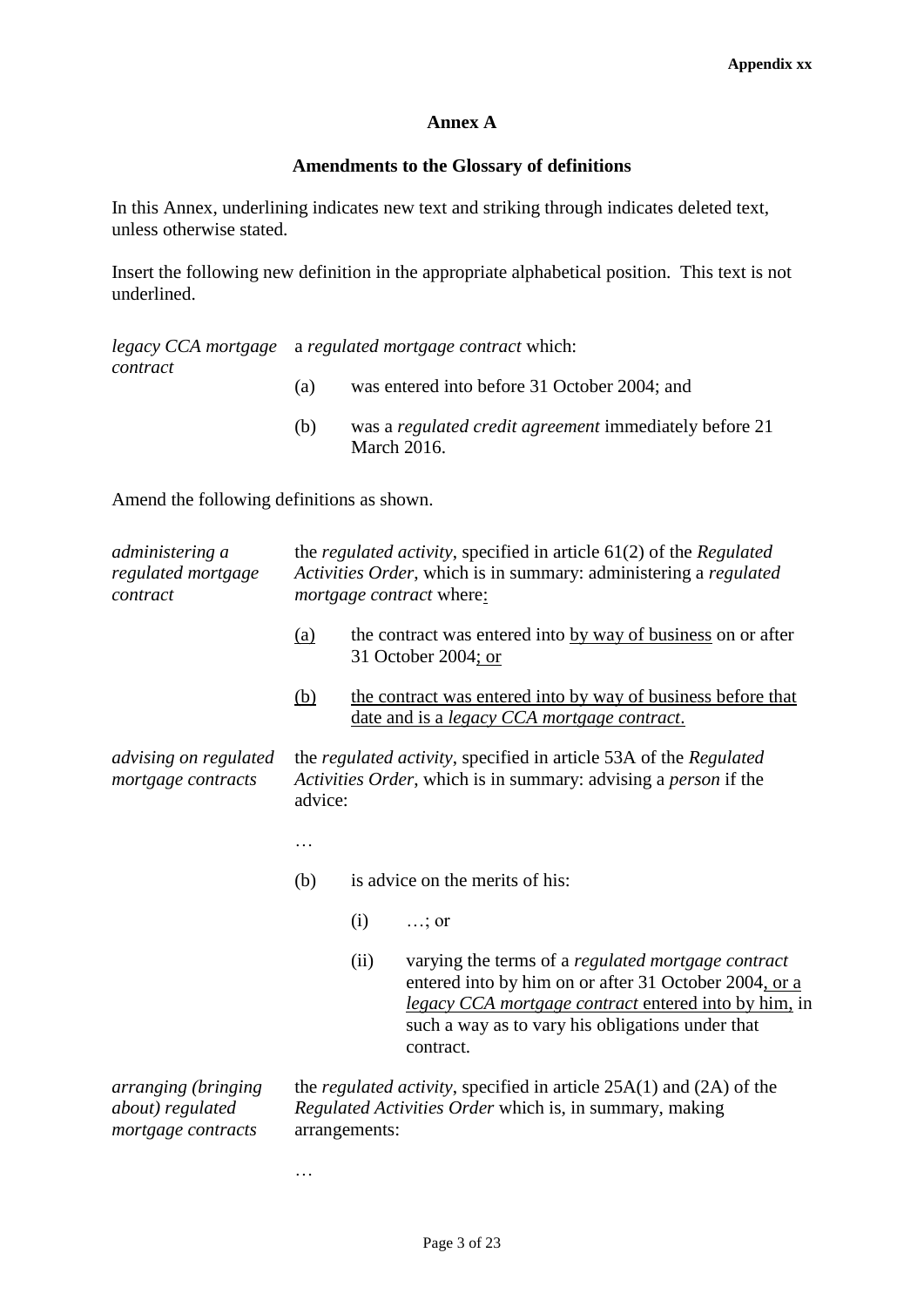- (b) for another person to vary the terms of:
	- (i) a *regulated mortgage contract* entered into by him as borrower on or after 31 October 2004; or
	- (ii) a *legacy CCA mortgage contract* entered into by him as borrower; or

(a) (in relation to a contract) a contract which:

- (ii) is not a *home purchase plan*, a limited payment second charge bridging loan, a second charge business loan, an investment property loan, an exempt consumer buy-to-let mortgage contract, an exempt equitable mortgage bridging loan or a limited interest second charge credit union loan within the meaning of article 61A(1) or (2) of the *Regulated Activities Order*; and
- (iii) if the contract was entered into before 21 March 2016 and entering into the contract was not, at the time it was entered into, a *regulated activity* of the kind specified by article 61(1) of the *Regulated Activities Order*, is a consumer credit back book mortgage contract within the meaning of article 2 of the Mortgage Credit Directive Order 2015.

*regulated mortgage contract*

…

…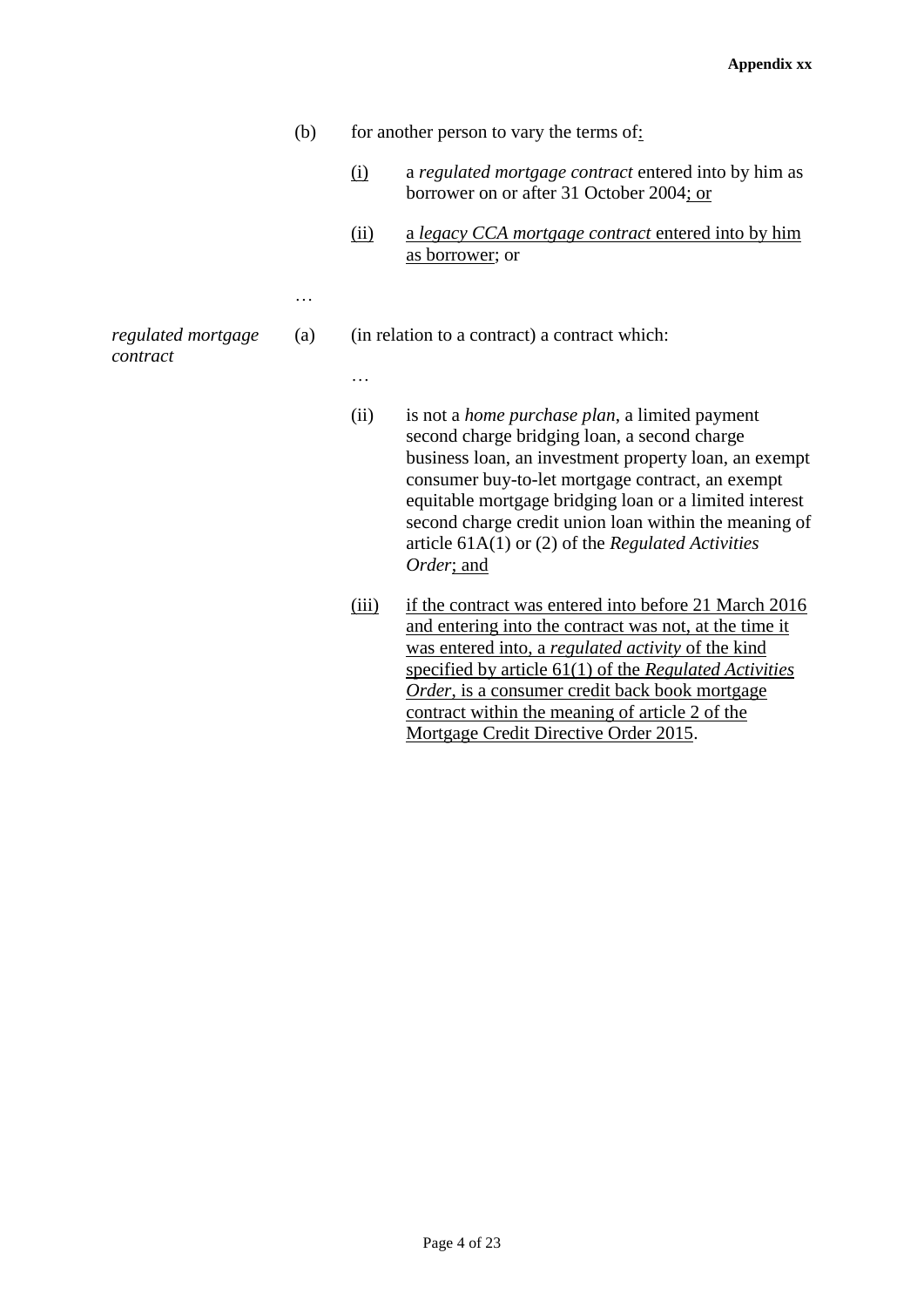## **Annex B**

## **Amendments to the Prudential sourcebook for Mortgage and Home Finance Firms, and Insurance Intermediates (MIPRU)**

In this Annex, underlining indicates new text and striking through indicates deleted text.

## **3 Professional indemnity insurance**

## **3.1 Application and purpose**

## Application

- 3.1.1 R This chapter applies to a *firm* with *Part 4A permission* to carry on any of the activities:
	- …

…

- (4) in relation to *home finance mediation activity*, this chapter does not apply to:
	- (c) a *firm* which carries on *home finance mediation activity*  exclusively for *legacy CCA mortgage contracts*;

## **4 Capital resources**

## **4.1 Application and purpose**

…

…

…

## Application: MCD firms

- 4.1.13A R This chapter does not apply to a *firm* which only carries on one or more of the following:
	- $(1)$  ...
	- (1A) *home finance mediation activity* exclusively for *legacy CCA mortgage contracts*; or
	- $(2)$  ...
	- (3) *home finance administration* exclusively for *second charge regulated mortgage contracts*; or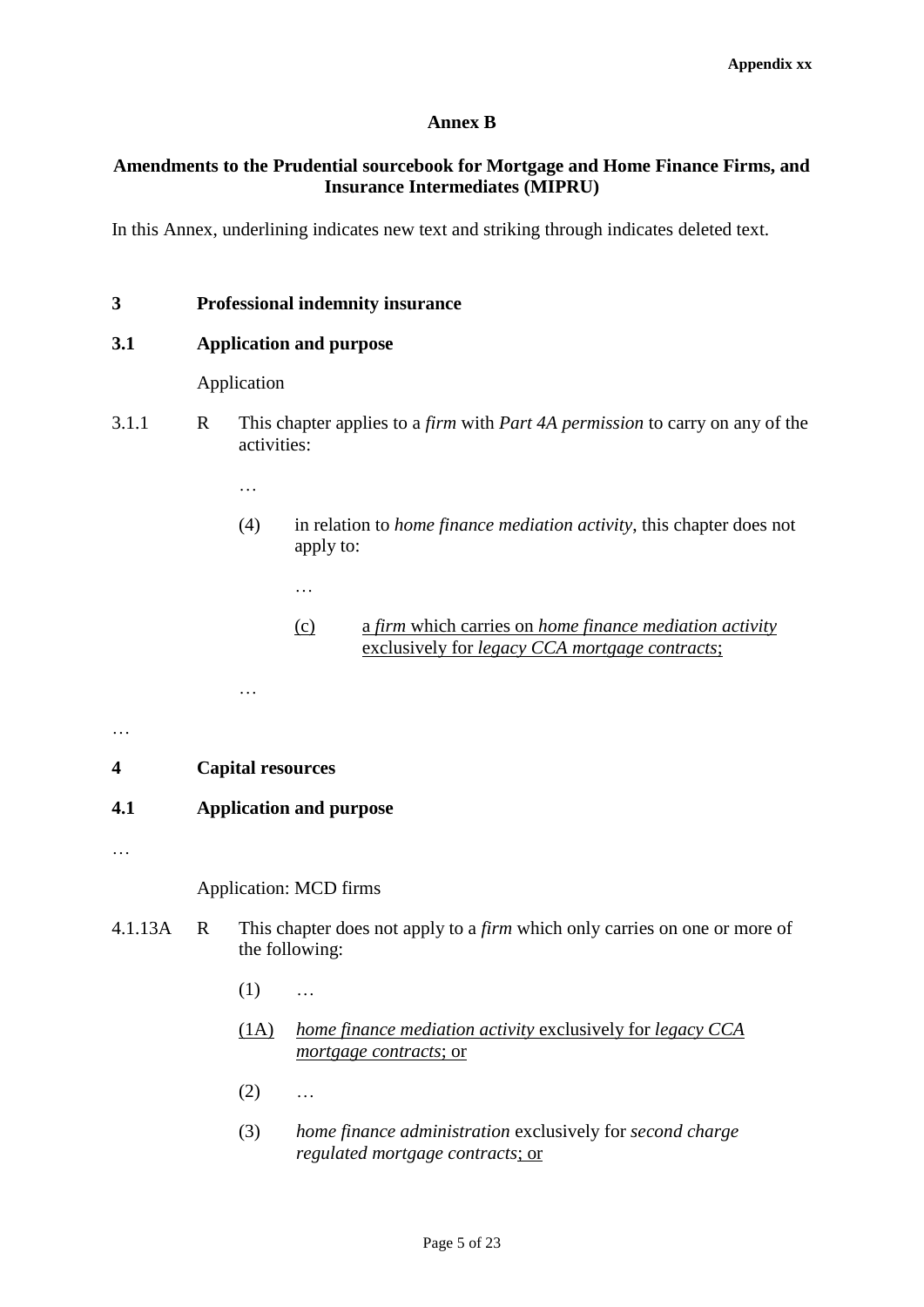## (4) *home finance administration* exclusively for *legacy CCA mortgage contracts*.

…

…

## **4.3 Calculation of annual income**

Annual income

- …
- 4.3.3 R For a *firm* which carries on *insurance mediation activity* or *home finance mediation activity*, *annual income* is the amount of all brokerage, fees, *commissions* and other related income (for example, administration charges, overriders, profit shares) due to the *firm* in respect of or in relation to those activities. But it does not include income generated from carrying on any *home finance mediation activity* for:
	- (1) *second charge regulated mortgage contracts*; or
	- (2) *legacy CCA mortgage contracts*.

…

Annual income for home finance administration

- …
- 4.3.7A R In the calculation of the capital resources of a *firm* that carries on any *home finance administration activity*, the *annual income* does not include annual income from:
	- (1) *second charge regulated mortgage contracts*; or
	- (2) *legacy CCA mortgage contracts*.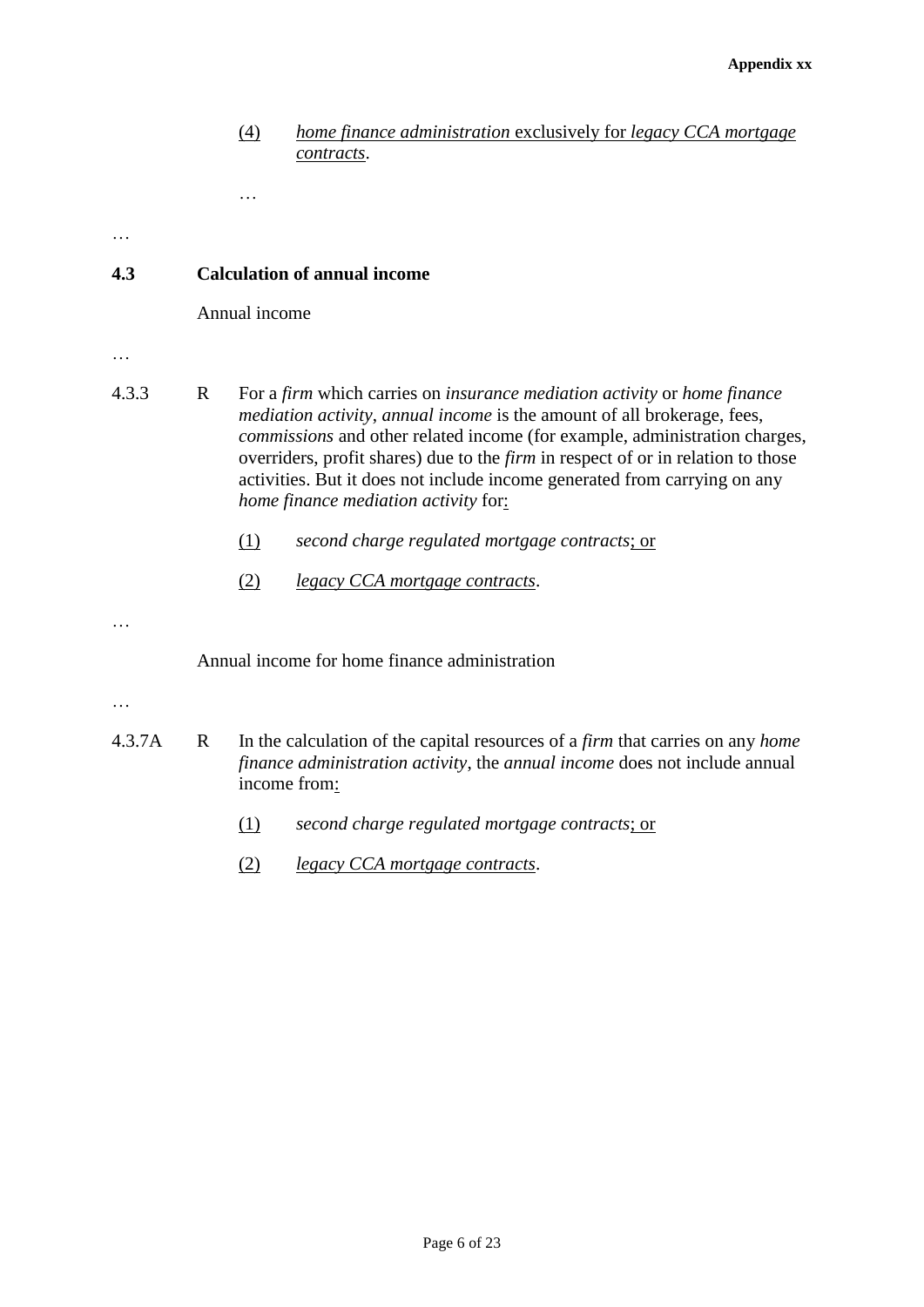## **Annex C**

## **Amendments to the Mortgages and Home Finance: Conduct of Business sourcebook (MCOB)**

In this Annex, underlining indicates new text and striking through indicates deleted text, unless otherwise stated.

**1 Application and purpose**

## **1.2 General application: who? what?**

…

Requirement for evidence before treating a loan as being solely for business purposes, or a customer as a high net worth mortgage customer or a professional customer

…

| 1.2.9CA | G | Where the <i>regulated mortgage contract</i> is a <i>legacy CCA mortgage</i>                |
|---------|---|---------------------------------------------------------------------------------------------|
|         |   | contract, the firm should not treat the customer as a high net worth                        |
|         |   | <i>mortgage customer</i> for the purposes of <i>MCOB</i> unless it is aware from            |
|         |   | evidence in its possession that the <i>customer</i> satisfied the definition of <i>high</i> |
|         |   | <i>net worth mortgage customer</i> at the time the contract was entered into.               |

…

Applicability of MCOB to second charge regulated mortgage contracts entered into before 21 March 2016 which had previously been regulated credit agreements

- 1.2.20 G From 21 March 2016, where a *second charge mortgage contract* was entered into before 21 March 2016 (subject to certain exceptions in article 28 of the Mortgage Credit Directive Order 2015) the provisions of *MCOB* that apply include:
	- (1) *MCOB* 7 (disclosure at start of contract and after sale);
	- (2) *MCOB* 12 (charges);
	- (3) *MCOB* 13 (arrears, payment shortfalls and repossessions: regulated mortgage contracts and home purchase plans).

## [deleted]

1.2.21 G (1) By virtue of amendments to the *Regulated Activities Order* made by the Mortgage Credit Directive Order 2015 and the Financial Services and Markets Act 2000 (Regulated Activities) (Amendment) (No 3) Order 2015, certain *regulated credit agreements* became *regulated*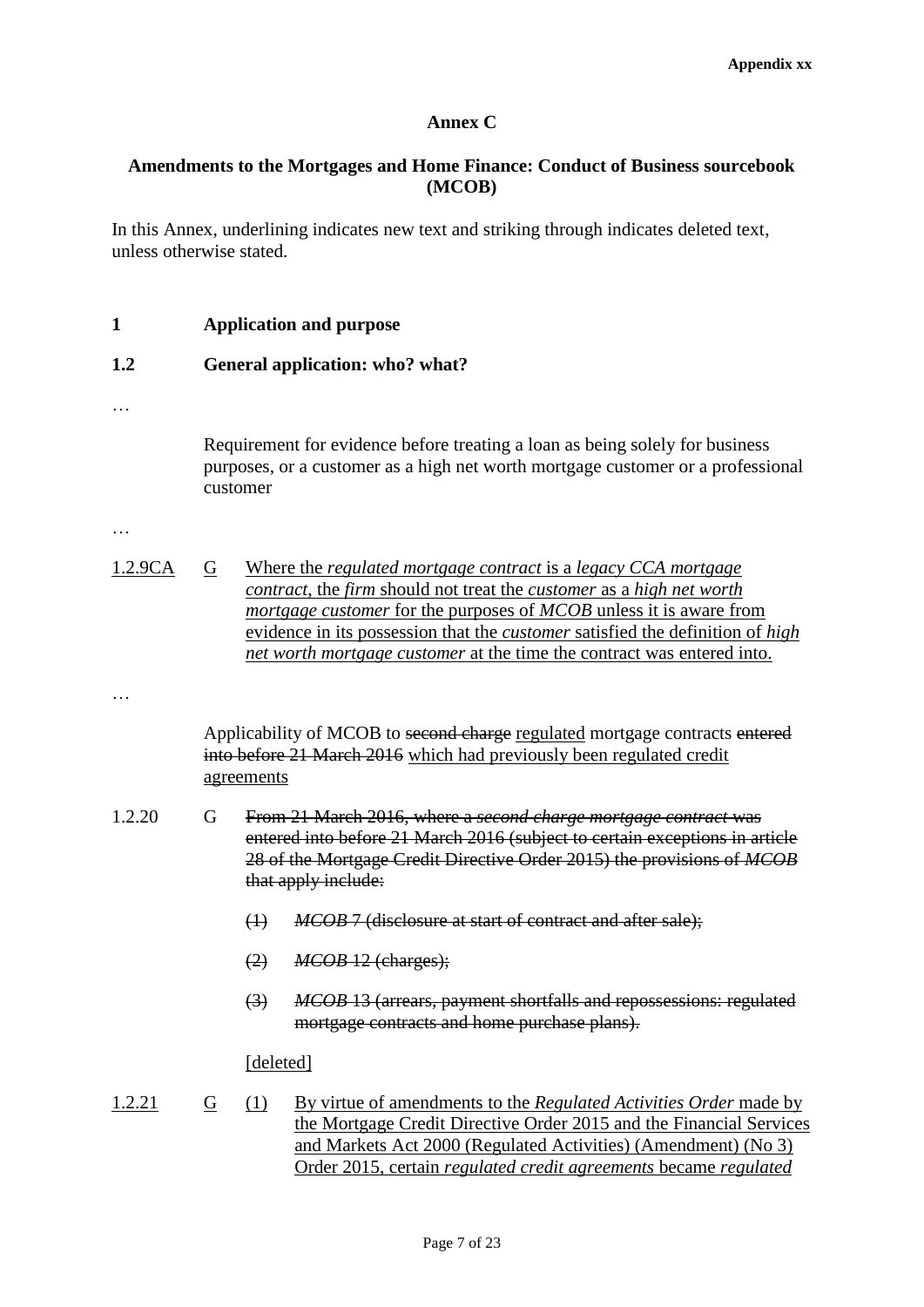*mortgage contracts*. The provisions of *MCOB* that apply to these *regulated mortgage contracts* include:

- (a) *MCOB* 7 (Disclosure at start of contract and after sale);
- (b) *MCOB* 12 (Charges);
- (b) *MCOB* 13 (Arrears, payment shortfalls and repossessions: regulated mortgage contracts and home purchase plans).
- (2) Where a *regulated mortgage contract* is a *second charge regulated mortgage contract* which was entered into before 21 March 2016, *MCOB* applies to the contract from 21 March 2016.
- (3) Where a *regulated mortgage contract* is a *legacy CCA mortgage contract* secured by a *first charge legal mortgage*, *MCOB* applies to the contract from the earliest of:
	- (a) the date on which the *lender* first acts in compliance or purported compliance with *rules* in the *FCA Handbook* which apply to *regulated mortgage contracts* in respect of the contract;
	- (b) the date from which the *lender* notifies the borrower in writing that it will act in compliance with such *rules* in respect of the contract; and
	- (c) 1 October 2016.

…

## **1.6 Distinguishing regulated mortgage contracts and regulated credit agreements**

1.6.1 G *MCOB* applies to *regulated mortgage contracts* entered into on or after 31 October 2004. For certain categories of *regulated mortgage contract*, *MCOB* applies from the dates mentioned in *MCOB* 1.2.21G to *regulated mortgage contracts* in the relevant category. A contract credit agreement secured on land that was entered into before 31 October 2004, and that is subsequently varied on or after that date, will is not be a *regulated mortgage contract* but, for example because the borrower is not an individual or a trustee, may be a *regulated credit agreement* to which the *CCA* and *CONC* apply (see *CONC* 1.2.7G). If, however, a new contract is entered into on or after 31 October 2004, replacing the previous contract, this may be a *regulated mortgage contract*. *PERG* 4.4.13G contains *guidance* on the variation of contracts entered into before 31 October 2004.

…

**12 Charges**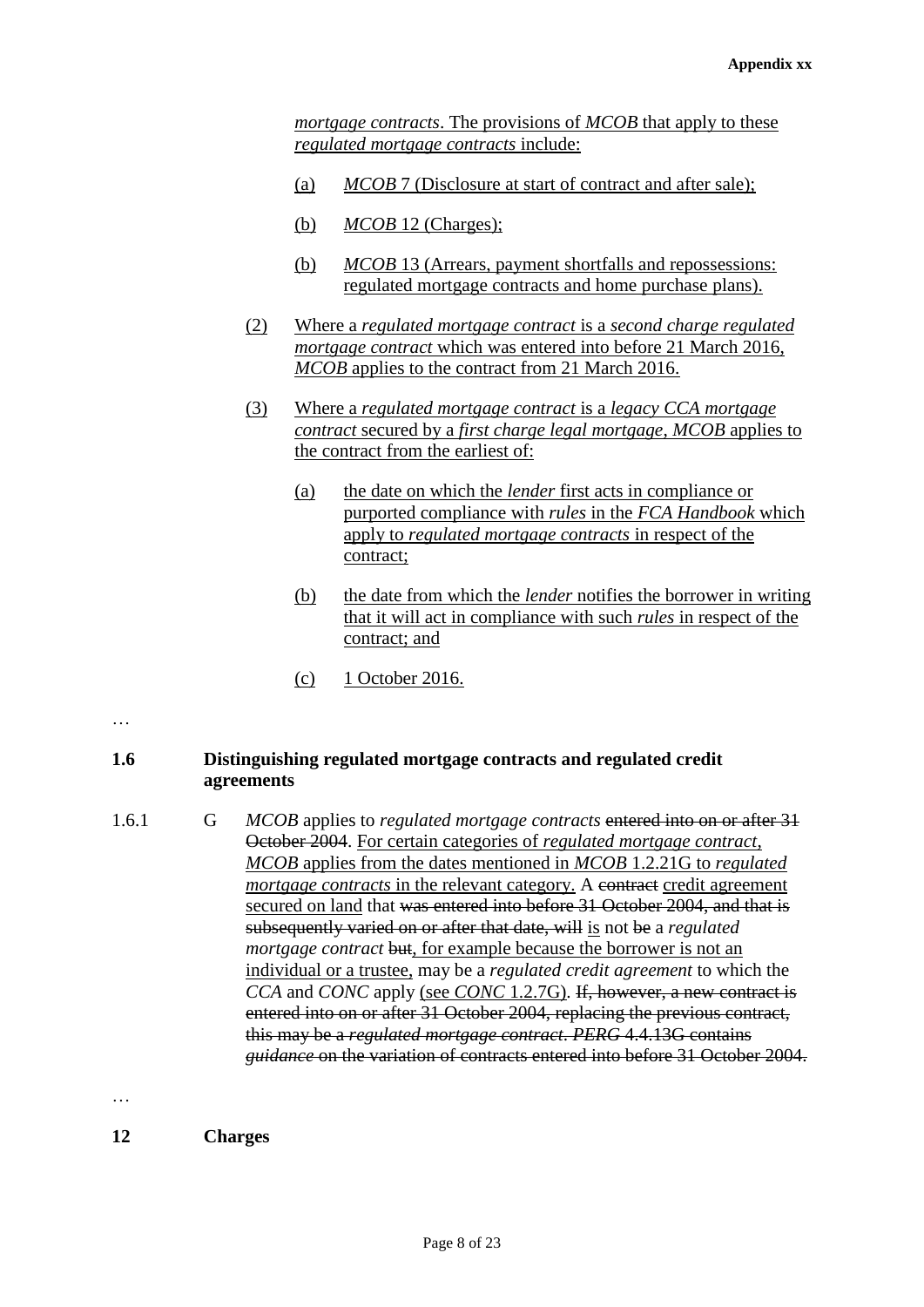Charges under second charge regulated mortgage contracts which had previously been regulated credit agreements

- 12.1.5A R The rules in *MCOB* 12.4 (Payment shortfall charges: regulated mortgage contracts) and *MCOB* 12.5 (Excessive charges: regulated mortgage contracts, home reversion plans and regulated sale and rent back agreements) apply to:
	- (1) *second charge regulated mortgage contracts* entered into before 21 March 2016, in relation to charges imposed on a customer for events occurring from that date onwards on or after 21 March 2016; and
	- (2) *regulated mortgage contracts* which are *legacy CCA mortgage contracts* secured by a *first charge legal mortgage*, in relation to charges imposed on a customer for events occurring on or after the earliest of:
		- (a) the date on which the *lender* first acts in compliance or purported compliance with *rules* in the *FCA Handbook* which apply to *regulated mortgage contracts* in respect of the contract;
		- (b) the date from which the *lender* notifies the borrower in writing that it will act in compliance with such *rules* in respect of the contract; and
		- (c) 1 October 2016.

…

…

After TP 1 (Transitional Provisions) insert the following new transitional provisions. The text is not underlined.

## **TP 2 Transitional Provisions: Regulated mortgage contracts**

TP 2.1 Transitional provisions for regulated mortgage contracts entered into before 31 October 2004

| (1) | (2)<br><b>Material to</b><br>which the<br>transitional<br>provision<br>applies | (3) | (4) Transitional provision                                                            | (5)<br><b>Transitional</b><br>provision:<br>dates in force | (6)<br><b>Handbook</b><br>provision:<br>coming into<br>force |
|-----|--------------------------------------------------------------------------------|-----|---------------------------------------------------------------------------------------|------------------------------------------------------------|--------------------------------------------------------------|
|     | <b>MCOB</b><br>7.5.1R                                                          | R   | In relation to a <i>legacy CCA</i><br><i>mortgage contract</i> , the <i>firm</i> must | 21 March<br>2016 to 30                                     | 31 October<br>2006                                           |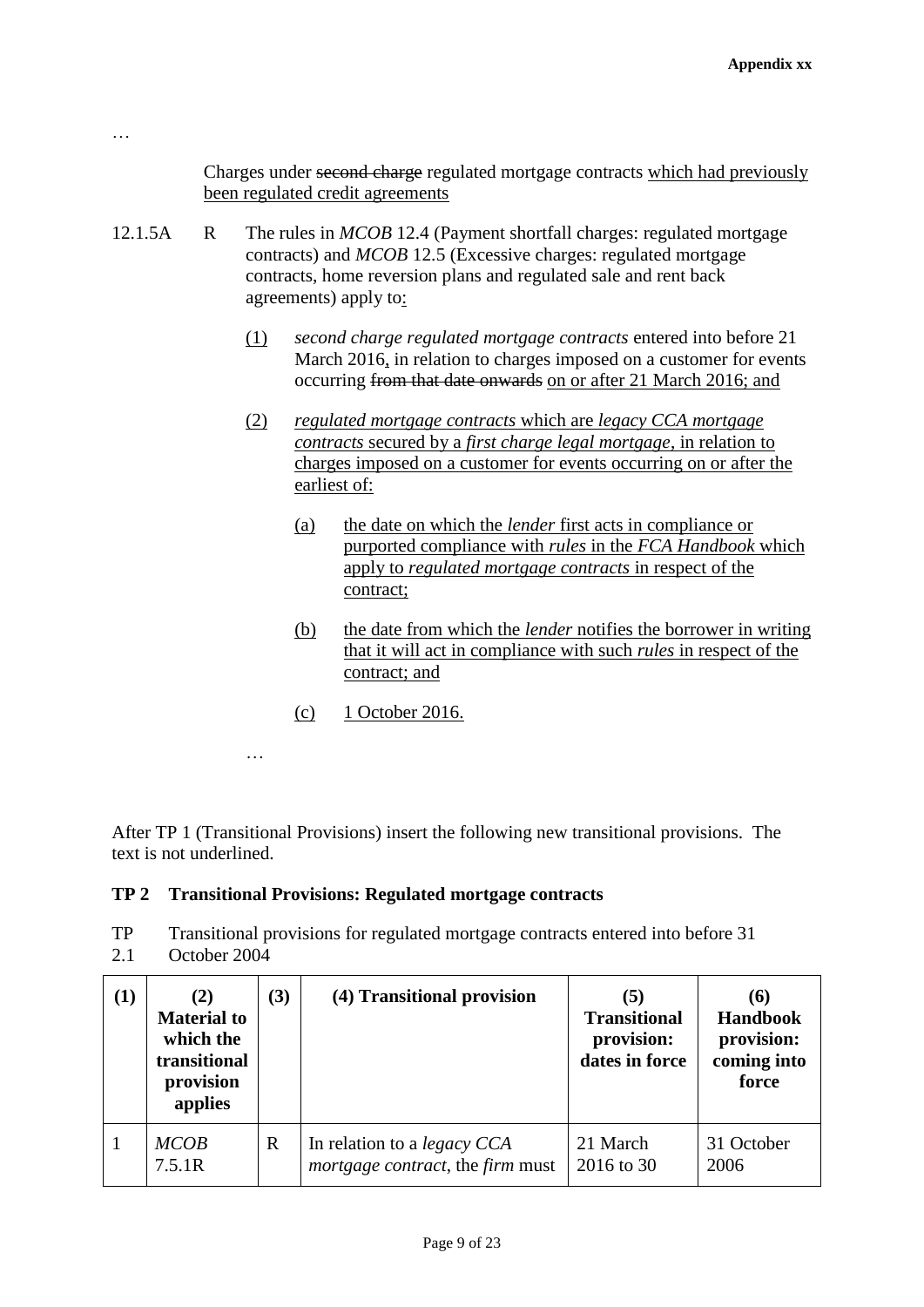|  | provide the first statement in<br>respect of the contract required<br>by MCOB 7.5.1R no later than<br>twelve months after the date on<br>which the last statement in<br>respect of the contract required<br>under section 77A of the CCA<br>was due. | September<br>2017 |  |
|--|------------------------------------------------------------------------------------------------------------------------------------------------------------------------------------------------------------------------------------------------------|-------------------|--|
|--|------------------------------------------------------------------------------------------------------------------------------------------------------------------------------------------------------------------------------------------------------|-------------------|--|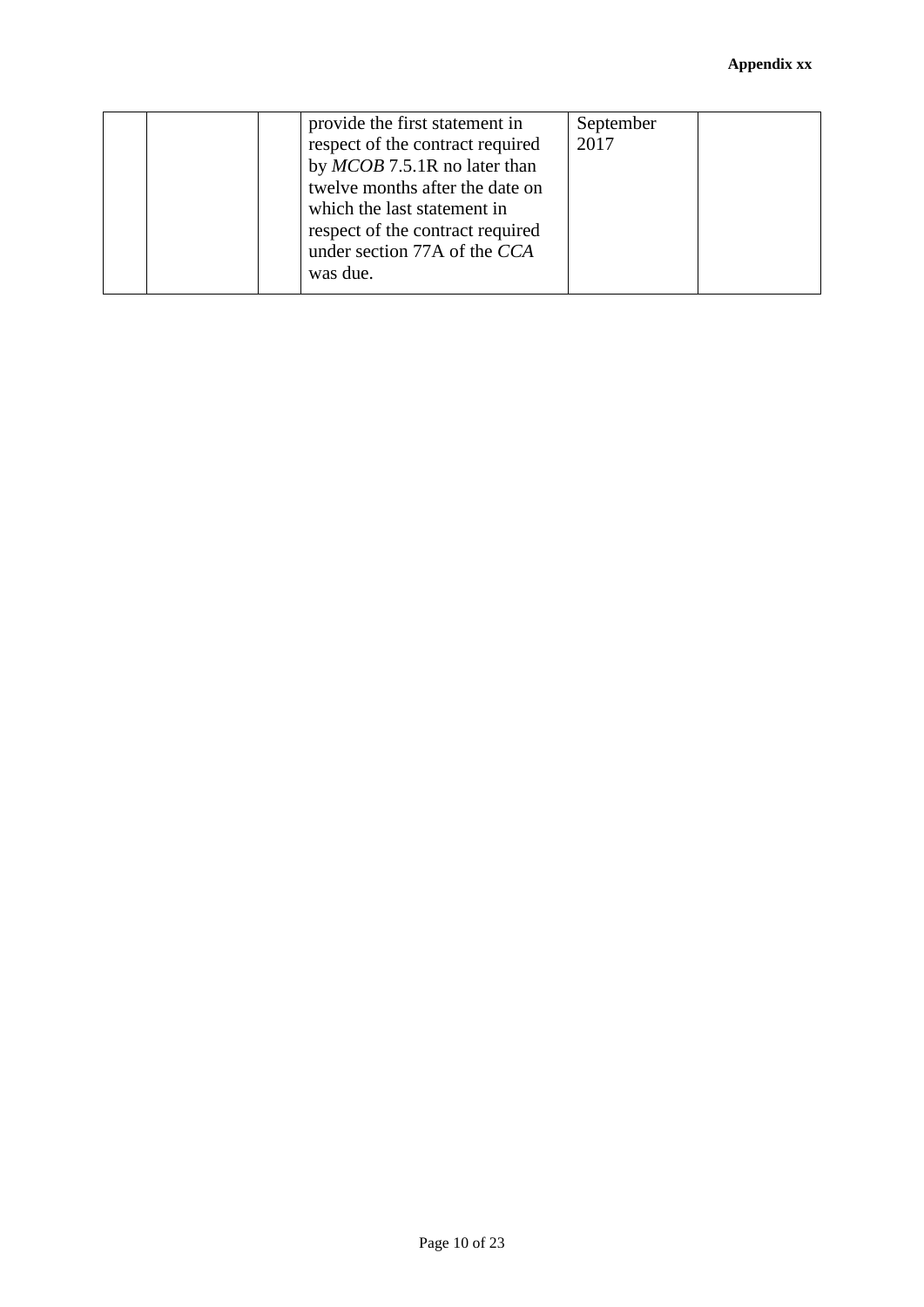## **Annex D**

## **Amendments to the Supervision manual (SUP)**

In this Annex, underlining indicates new text and striking through indicates deleted text..

## **12 Appointed representatives**

…

## **12.5 Contracts: required terms**

Required contract terms for all appointed representatives

…

## 12.5.2 G …

- (2) Under the *Appointed Representative Regulations*, an *appointed representative* is treated as representing other counterparties if, broadly, it:
	- …
	- (e) *arranges*:
		- $(i)$  …
		-
		- (ii) for a *person* to vary a *home finance transaction* entered into by a *person* as customer (or as plan provider in the case of a *home reversion plan*) before 31 October 2004 (in the case of a *legacy CCA mortgage contract*), or on or after 31 October 2004 (in the case of a any other *regulated mortgage contract*) or 6 April 2007 (in all other cases) with other counterparties;
	- (f) gives advice (within articles 53A, 53B or 53C of the *Regulated Activities Order*) on the merits of:
		- $(i)$  …
		- (ii) *persons* varying *home finance transactions* entered into by them as customer (or as plan provider in the case of a *home reversion plan*) before 31 October 2004 (in the case of a *legacy CCA mortgage contract*), or on or after 31 October 2004 (in the case of a any other *regulated mortgage contract*) or 6 April 2007 (in all other cases) with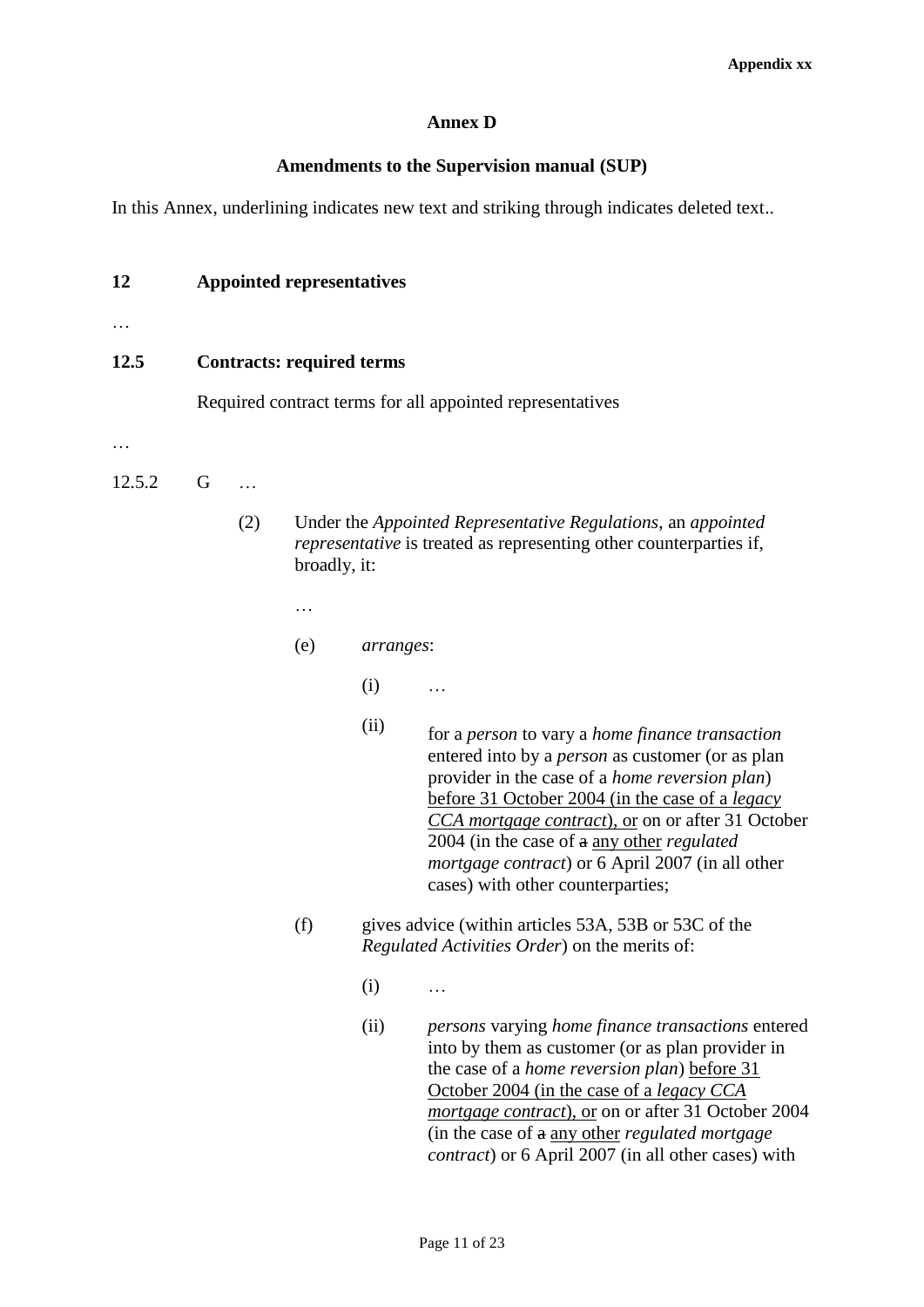## other counterparties;

| <b>16</b> | <b>Reporting requirements</b>                                                                                                                                   |
|-----------|-----------------------------------------------------------------------------------------------------------------------------------------------------------------|
|           |                                                                                                                                                                 |
| 16.11     | <b>Product Sales Data Reporting</b>                                                                                                                             |
|           |                                                                                                                                                                 |
|           | Content of the report                                                                                                                                           |
|           |                                                                                                                                                                 |
| 16.11.5A  | A performance data report must contain performance data in respect of<br>$\mathbf{R}$<br>regulated mortgage contracts other than legacy CCA mortgage contracts. |
|           |                                                                                                                                                                 |
| 16.12     | <b>Integrated Regulatory Reporting</b>                                                                                                                          |
|           |                                                                                                                                                                 |

Regulated Activity Group 5

…

…

16.12.18B R …

| Note 4 | (or both). | Not applicable if the <i>firm</i> exclusively carries on <i>home</i><br>finance administration or home finance providing<br>activities in relation to second charge regulated<br>mortgage contracts or legacy CCA mortgage contracts |  |
|--------|------------|--------------------------------------------------------------------------------------------------------------------------------------------------------------------------------------------------------------------------------------|--|

…

Regulated Activity Group 9

…

16.12.28A R …

| Note 3 | This item does not apply to <i>firms</i> who only carry on<br>home finance mediation activities exclusively in relation |  |  |  |
|--------|-------------------------------------------------------------------------------------------------------------------------|--|--|--|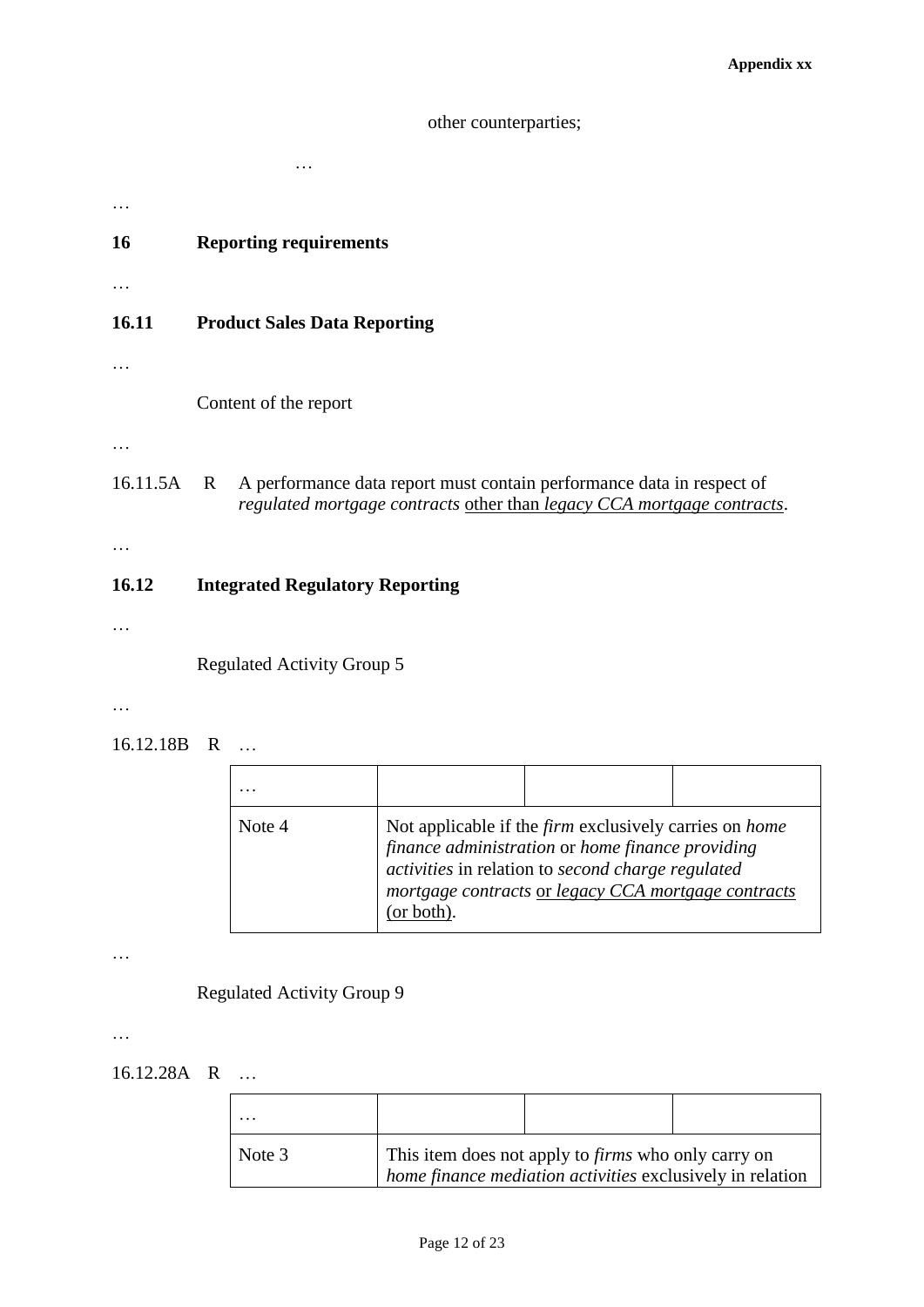| $\vert$ to second charge regulated mortgage contracts or<br>legacy CCA mortgage contracts (or both) and who are |
|-----------------------------------------------------------------------------------------------------------------|
| not otherwise expected to complete it by virtue of<br>carrying out other regulated activities.                  |

## **16 Annex 18B Notes for Completion of the Retail Mediation Activities Return ('RMAR')**

…

## G **Section C: Client Money and assets**

…

**Note 4**: this *data item* does not apply to *firms* who only carry on *home finance mediation activities* exclusively in relation to *second charge regulated mortgage contracts* or *legacy CCA mortgage contracts* (or both) and who are not otherwise expected to complete it by virtue of carrying out other *regulated activities*: see *SUP* 16.12.28AR, Note 3).

… …

## G **Section D: Capital Resources**

…

(i) Section **D1** covers the appropriate capital resources and connected requirements in *MIPRU* chapter 4 for *firms* carrying on *home finance mediation activity* (save for *firms* carrying on *home finance mediation activities* exclusively in relation to *second charge regulated mortgage contracts* or *legacy CCA mortgage contracts*, or both), and/or *insurance mediation activity* relating to *non-investment insurance contracts* (the requirements have to be completed for all applicable categories), or both. …

…

## **16 Annex 19B Notes for Completion of the Mortgage Lenders & Administrators Return ('MLAR')**

## **Introduction: General Notes on the Return**

- $G$ 
	- **8. Loans made before 31 October 2004**
		- (i) **Classifying the 'back book'**

Many loans made before 31 October 2004 became regulated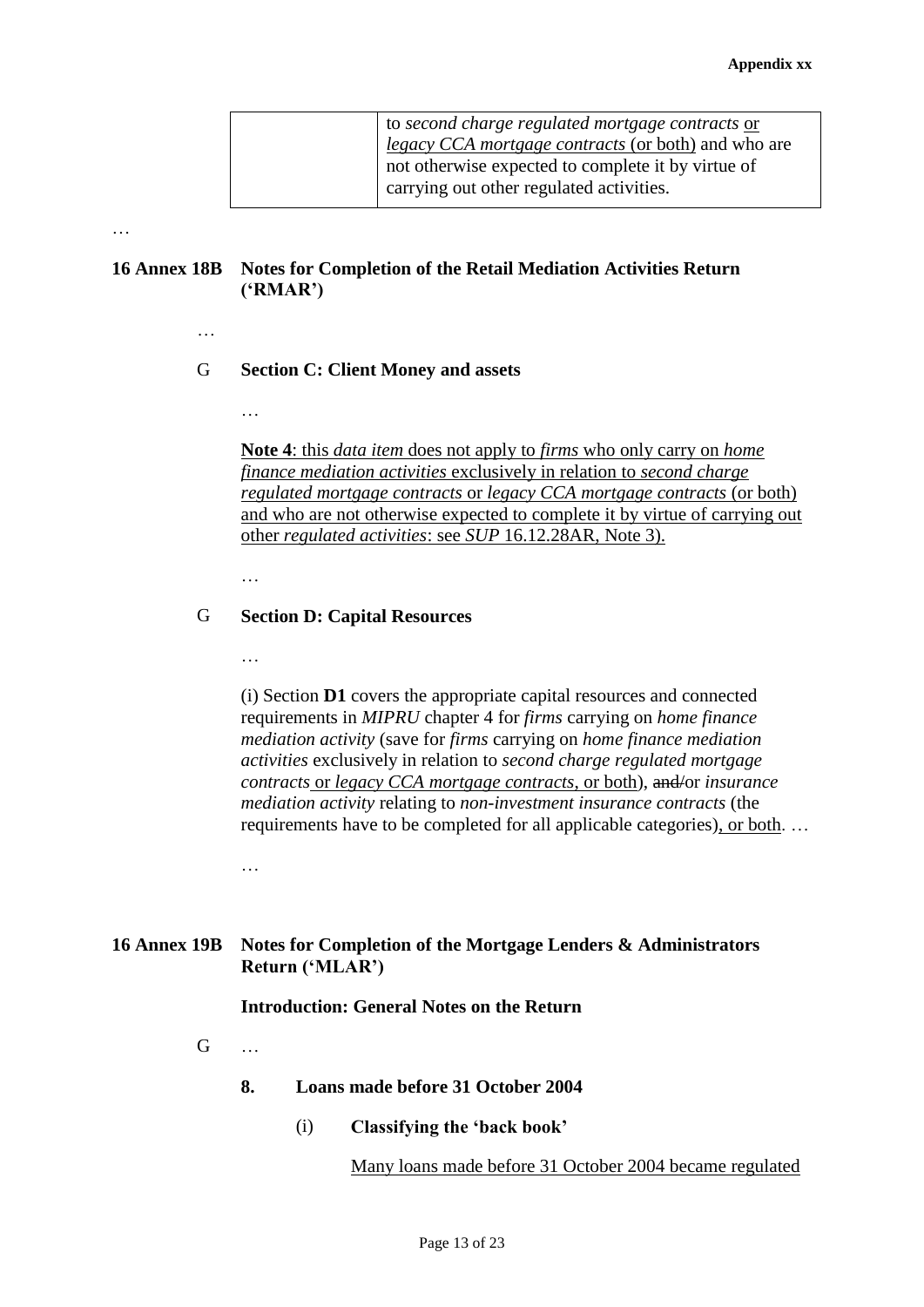as *regulated mortgage contracts* on 21 March 2016 or, depending on nature of the loan and the applicable transitional provisions, on a date no later than 1 October 2016; these loans should be treated as *regulated mortgage contracts* in the *MLAR* accordingly. Loans made before 31 October 2004 which continue not to be regulated as *regulated mortgage contracts* fall into the following categories:

**…**

## (ii) **Specific treatment of residential loans to individuals**

Any loans made before 31 October 2004, that otherwise satisfy the specific requirements of a *regulated mortgage contract* have not become regulated as *regulated mortgage contracts*, should be reported as **non-regulated loans** in the various parts of the *MLAR*.

This reporting basis for loans made before 31 October 2004 should continue until such time, if ever, that a subsequent transaction on the loan causes it to be formally treated as a regulated contract.

## (iii) **Further advances on loans made before 31 October 2004 which have not already become regulated as** *regulated mortgage contracts*

We cannot be prescriptive about whether, after the onset of mortgage regulation, a further advance (or any other variation) to a pre-31 October 2004 mortgage which has not already become regulated as a *regulated mortgage contract*  (see (i) above) will have the effect of creating a new *regulated mortgage contract*. Our perimeter guidance (at AUTH App *PERG* 4.4.13G) considers the effect of variations to contracts entered into before the onset of mortgage regulation. Whether a variation amounts to creating a new contract will depend on each lender's individual mortgage documentation. This documentation will differ, possibly significantly, between firms. Each lender will need to review its existing documentation and take a view on the scope that this provides for making changes.

In practice this means that:

• if the lender can make a further advance without creating a new contract (i.e. makes a variation to the existing mortgage contract), then the further advance should be added to the original loan and the combined loan treated as a single loan for MLAR reporting. This combined loan should be reported as 'non-regulated'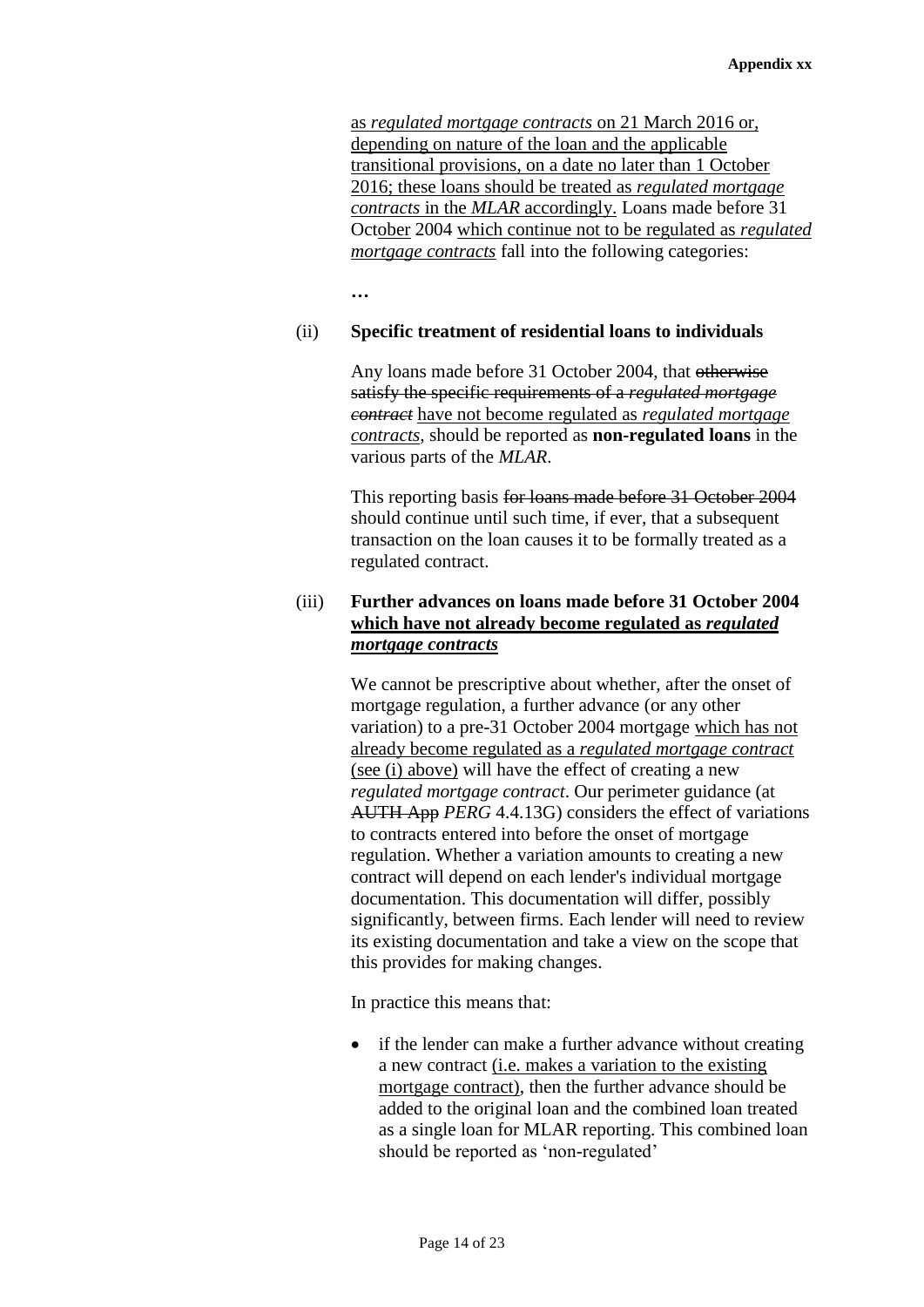- if making a further advance creates a new contract, (and this further advance is a *regulated mortgage contract*) then the correct reporting approach will be determined as follows:
- (a) where the original loan was made before 31 October 2004, but would otherwise satisfy the specific requirements of a *regulated mortgage contract*, the original loan and further advance may be treated as one for MLAR reporting, being shown as "Regulated" under "Residential loans to individuals". [deleted]
- (b) where the original loan did not satisfy the defined conditions of a *regulated mortgage contract* at the time it was entered into and has not in the meantime become a *regulated mortgage contract*, and the further advance is documented in a new loan agreement separate from the original loan (and is not a variation to the existing mortgage contract), the old loan and further advance will be treated as two separate loans for most aspects of MLAR reporting, the former being 'unregulated' while the latter will be reported as 'regulated'. …
- (c) where the lender decides to combine the original loan and the further advance to create a single new contract that replaces the existing mortgage contract and is a *regulated mortgage contract*, this should be reported as 'regulated'.

### **SECTION L: CREDIT RISK**

## **INTRODUCTION**

The purpose of this *data item* is so that a *firm* can provide an analysis of its credit risk capital requirement as calculated under *MIPRU* 4.2A, 4.2B and 4.2C. But this section does not apply to a *firm* which exclusively carries on *home finance administration* or *home finance providing activities* (or both) in relation to *second charge regulated mortgage contracts* or *legacy CCA mortgage contracts* (or both): see SUP 16.12.18BR, Note 4.

…

#### **SECTION M: LIQUIDITY**

## **INTRODUCTION**

The purpose of this *data item* is for a *firm* to comply with the liquidity resources requirements in *MIPRU* 4.2D. But this section does not apply to a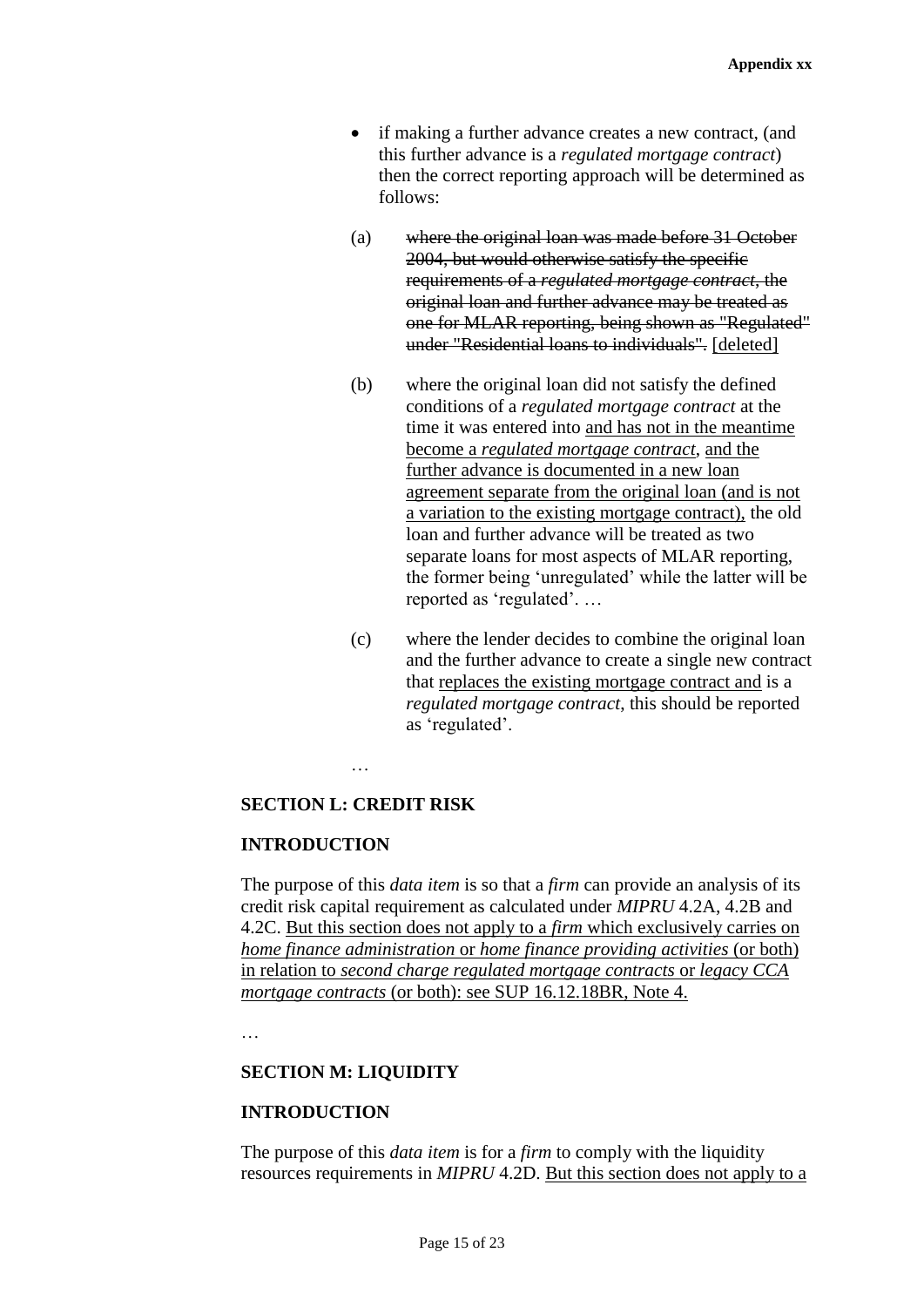*firm* which exclusively carries on *home finance administration* or *home finance providing activities* (or both) in relation to *second charge regulated mortgage contracts* or *legacy CCA mortgage contracts* (or both): see SUP 16.12.18BR, Note 4.

…

## **16 Annex 20 Products covered by the reporting requirement in SUP 16.11**

G …

*SUP* 16.11.3R, *SUP* 16.11.5R and *SUP* 16.11.5AR require certain *firms* to report product sales data and, in respect of *regulated mortgage contracts* other than *legacy CCA mortgage contracts*, performance data. For reporting purposes, a reportable sale applies (other than in the case of a mortgage transaction) where the contract has been made and the premium has been paid.

*…*

## **16 Annex 21 Reporting fields**

R …

## **2 SPECIFIC REPORTING FIELDS**

…

**(c) Mortgages**

**The following data reporting fields must be completed, where applicable for all relevant** *regulated mortgage contracts***, except any** *second charge regulated mortgage contract* **that is entered into before 1 April 2017 and any** *regulated mortgage contract* **which is a** *legacy CCA mortgage contract***:**

…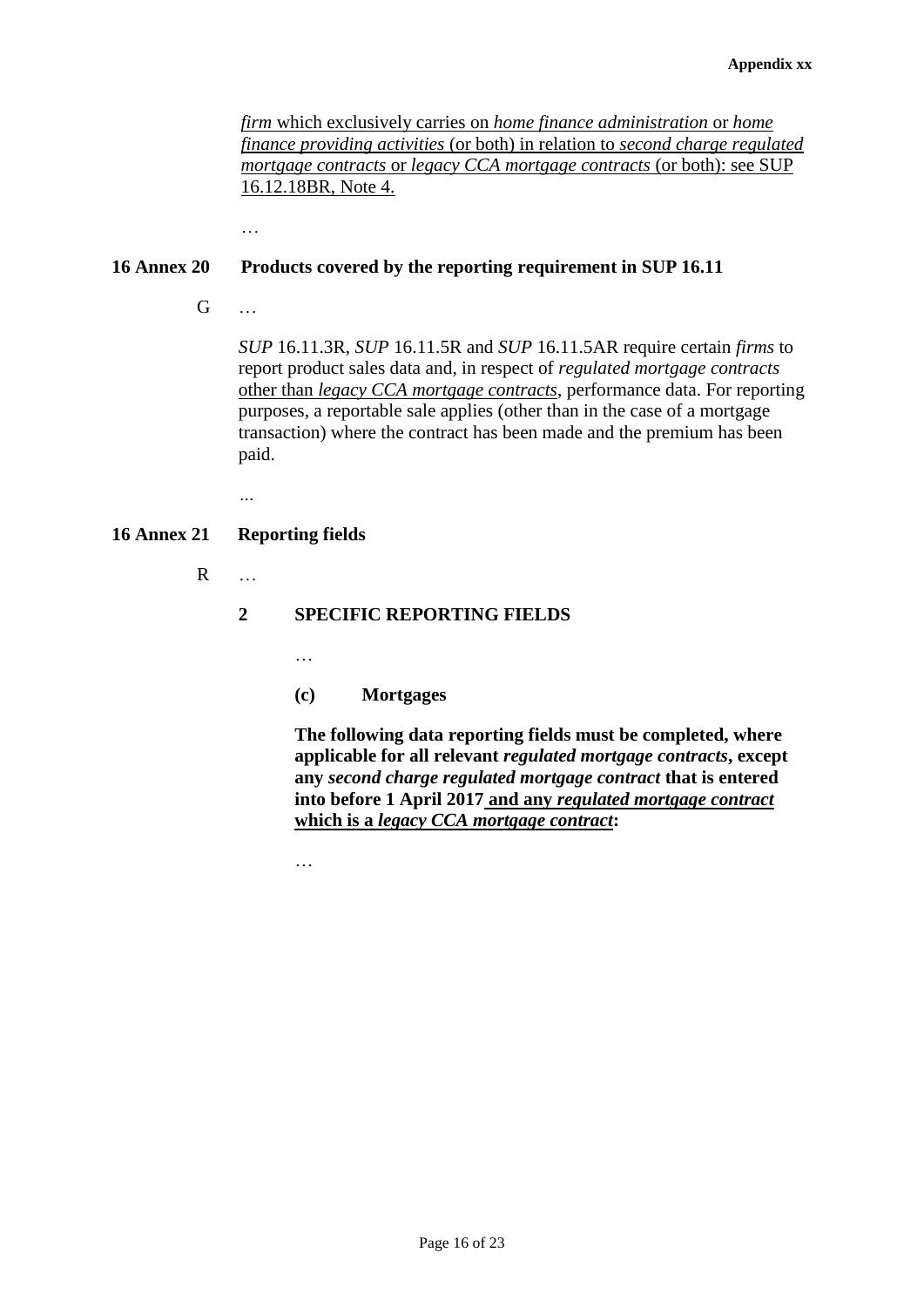## **Annex E**

## **Amendments to the Compensation sourcebook (COMP)**

In this Annex, underlining indicates new text.

- **5 Protected claims**
- **5.6 Protected home finance mediation**
- …
- 5.6.3 R This section does not apply in respect of a *regulated mortgage contract* which is a *legacy CCA mortgage contract*.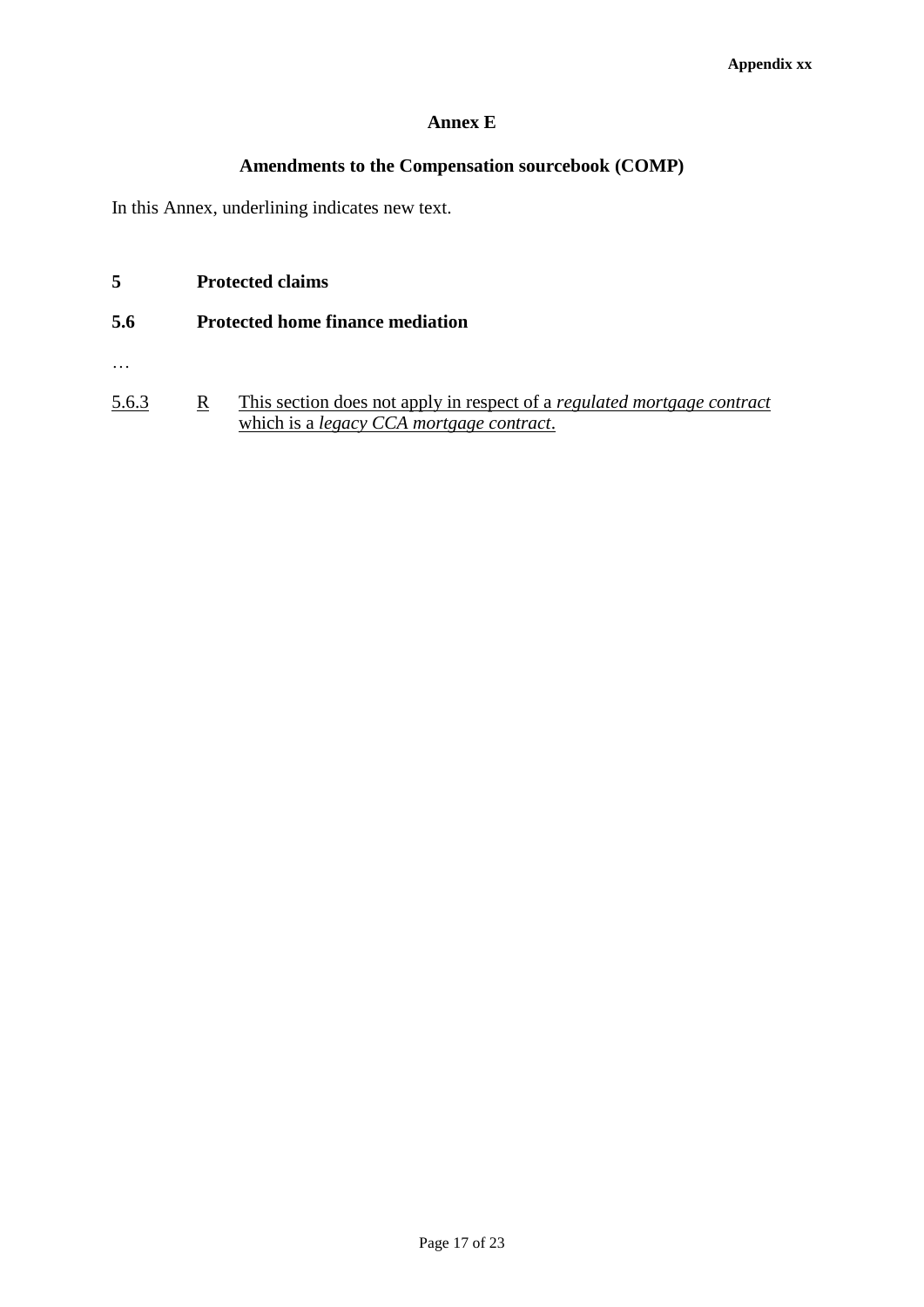## **Annex F**

## **Amendments to the Perimeter Guidance manual (PERG)**

In this Annex, underlining indicates new text and striking through indicates deleted text.

| $\boldsymbol{2}$ | <b>Authorisation and regulated activities</b><br><b>Activities: a broad outline</b>                                                                                                                                                                                                                                                                                                                                                                                    |  |  |  |
|------------------|------------------------------------------------------------------------------------------------------------------------------------------------------------------------------------------------------------------------------------------------------------------------------------------------------------------------------------------------------------------------------------------------------------------------------------------------------------------------|--|--|--|
| 2.7              |                                                                                                                                                                                                                                                                                                                                                                                                                                                                        |  |  |  |
|                  | Arranging deals in investments and arranging a home finance transaction                                                                                                                                                                                                                                                                                                                                                                                                |  |  |  |
| 2.7.7A           | G<br>There are ten arranging activities that are <i>regulated activities</i> under the<br>Regulated Activities Order. These are:                                                                                                                                                                                                                                                                                                                                       |  |  |  |
|                  |                                                                                                                                                                                                                                                                                                                                                                                                                                                                        |  |  |  |
|                  | (3)<br>arranging (bringing about) regulated mortgage contracts, which<br>includes arranging for another <i>person</i> to vary the terms of a<br>regulated mortgage contract entered into by him as borrower after<br>31 October 2004 or a legacy CCA mortgage contract entered into by<br>him as <b>borrower</b> (article $25A(1)$ and $(2A)$ );                                                                                                                       |  |  |  |
|                  |                                                                                                                                                                                                                                                                                                                                                                                                                                                                        |  |  |  |
|                  | Advising on regulated mortgage contracts                                                                                                                                                                                                                                                                                                                                                                                                                               |  |  |  |
| 2.7.16B          | G                                                                                                                                                                                                                                                                                                                                                                                                                                                                      |  |  |  |
|                  | Advice on varying terms as referred to in (2) comes within article 53A only<br>where the borrower entered into the <i>regulated mortgage contract</i> on or after<br>31 October 2004, or the contract is a <i>legacy CCA mortgage contract</i> , and the<br>variation varies the borrower's obligations under the contract. Further<br>guidance on the scope of the regulated activity under article 53A is in PERG<br>4.6 (Advising on regulated mortgage contracts). |  |  |  |
|                  |                                                                                                                                                                                                                                                                                                                                                                                                                                                                        |  |  |  |
|                  | Exemptions relating to the nature of the agreement                                                                                                                                                                                                                                                                                                                                                                                                                     |  |  |  |
| 2.7.19C          | G                                                                                                                                                                                                                                                                                                                                                                                                                                                                      |  |  |  |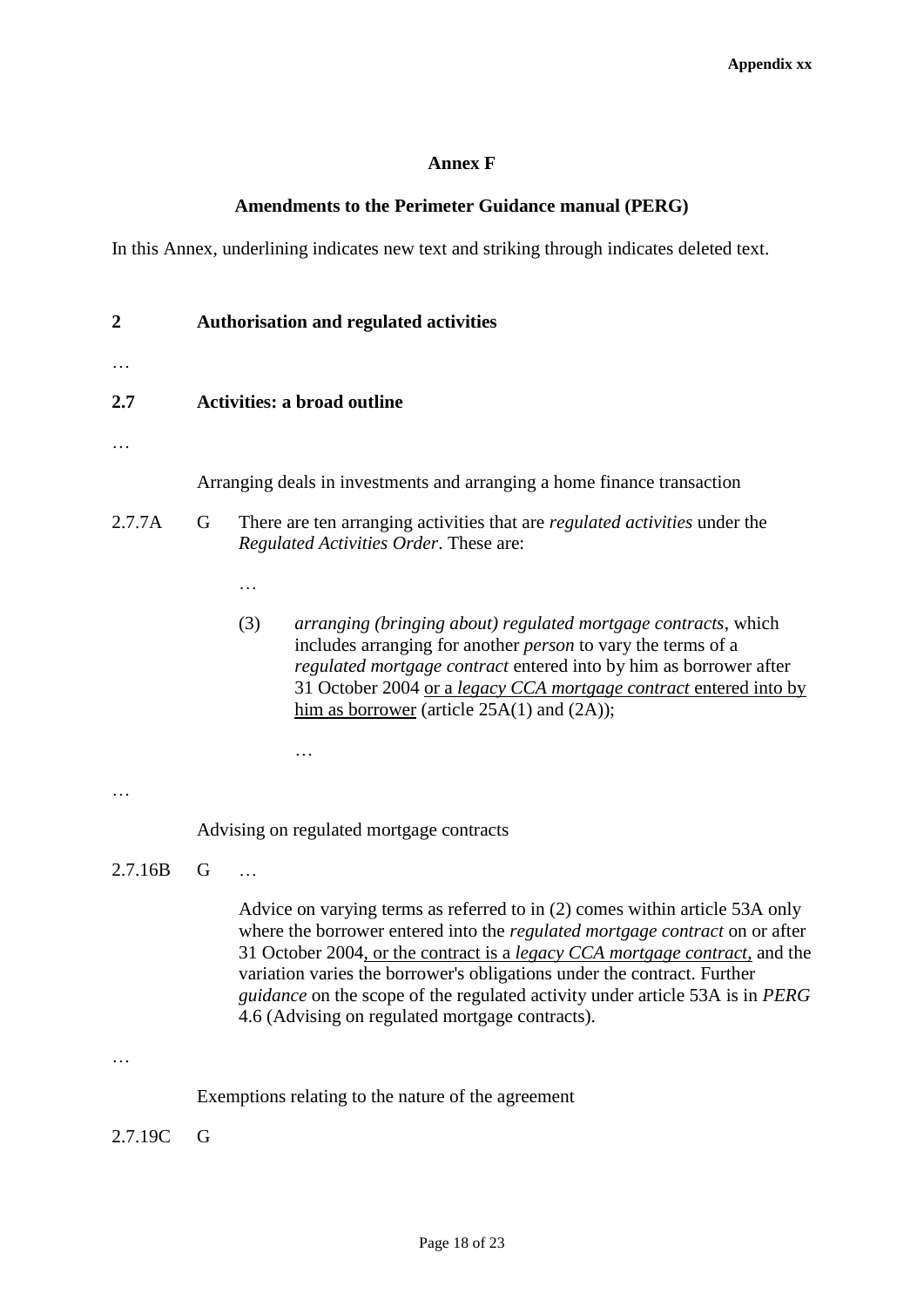| 2.8    | <b>Exclusions applicable to particular regulated activities</b>         |                                                                                                                                                                                                     |                                                                                                                                                                                                                                                                                                                                                                                                                                                                                                                                            |  |  |
|--------|-------------------------------------------------------------------------|-----------------------------------------------------------------------------------------------------------------------------------------------------------------------------------------------------|--------------------------------------------------------------------------------------------------------------------------------------------------------------------------------------------------------------------------------------------------------------------------------------------------------------------------------------------------------------------------------------------------------------------------------------------------------------------------------------------------------------------------------------------|--|--|
|        |                                                                         |                                                                                                                                                                                                     |                                                                                                                                                                                                                                                                                                                                                                                                                                                                                                                                            |  |  |
|        | Arranging deals in investments and arranging a home finance transaction |                                                                                                                                                                                                     |                                                                                                                                                                                                                                                                                                                                                                                                                                                                                                                                            |  |  |
| .      |                                                                         |                                                                                                                                                                                                     |                                                                                                                                                                                                                                                                                                                                                                                                                                                                                                                                            |  |  |
| 2.8.6A | G                                                                       |                                                                                                                                                                                                     |                                                                                                                                                                                                                                                                                                                                                                                                                                                                                                                                            |  |  |
|        |                                                                         | (5)                                                                                                                                                                                                 | Under article 29A, an <i>unauthorised person</i> is excluded from the<br>regulated activity of arranging for another person to vary the terms<br>of a regulated mortgage contract entered into on or after 31 October<br>2004 or a legacy CCA mortgage contract (article 25A(1)(b)) or a<br>home reversion plan or home purchase plan entered into on or after<br>6 April 2007 (articles $25B(1)(b)$ and $25C(1)(b)$ ) or a <i>regulated sale</i><br>and rent back agreement entered into on or after 1 July 2009 (article<br>$25E(1)(b))$ |  |  |
| 4      | Guidance on regulated activities connected with mortgages               |                                                                                                                                                                                                     |                                                                                                                                                                                                                                                                                                                                                                                                                                                                                                                                            |  |  |
|        |                                                                         |                                                                                                                                                                                                     |                                                                                                                                                                                                                                                                                                                                                                                                                                                                                                                                            |  |  |
| 4.3    | Regulated activities related to mortgages                               |                                                                                                                                                                                                     |                                                                                                                                                                                                                                                                                                                                                                                                                                                                                                                                            |  |  |
| 4.3.1  | $\mathbf R$                                                             | There are six regulated mortgage activities requiring authorisation or<br>exemption if they are carried on in the United Kingdom. These are set out in<br>the Regulated Activities Order. They are: |                                                                                                                                                                                                                                                                                                                                                                                                                                                                                                                                            |  |  |
|        |                                                                         | .                                                                                                                                                                                                   |                                                                                                                                                                                                                                                                                                                                                                                                                                                                                                                                            |  |  |
|        |                                                                         | (5)                                                                                                                                                                                                 | administering a regulated mortgage contract where that contract is<br>entered into by way of business on or after 31 October 2004 or the<br>contract was entered into by way of business before that date and is a<br>legacy CCA mortgage contract (article 61(2) (Regulated mortgage<br>contracts)); and                                                                                                                                                                                                                                  |  |  |

## **4.5 Arranging regulated mortgage contracts**

…

Definition of the regulated activities involving arranging

4.5.1 G Article 25A of the *Regulated Activities Order* describes two types of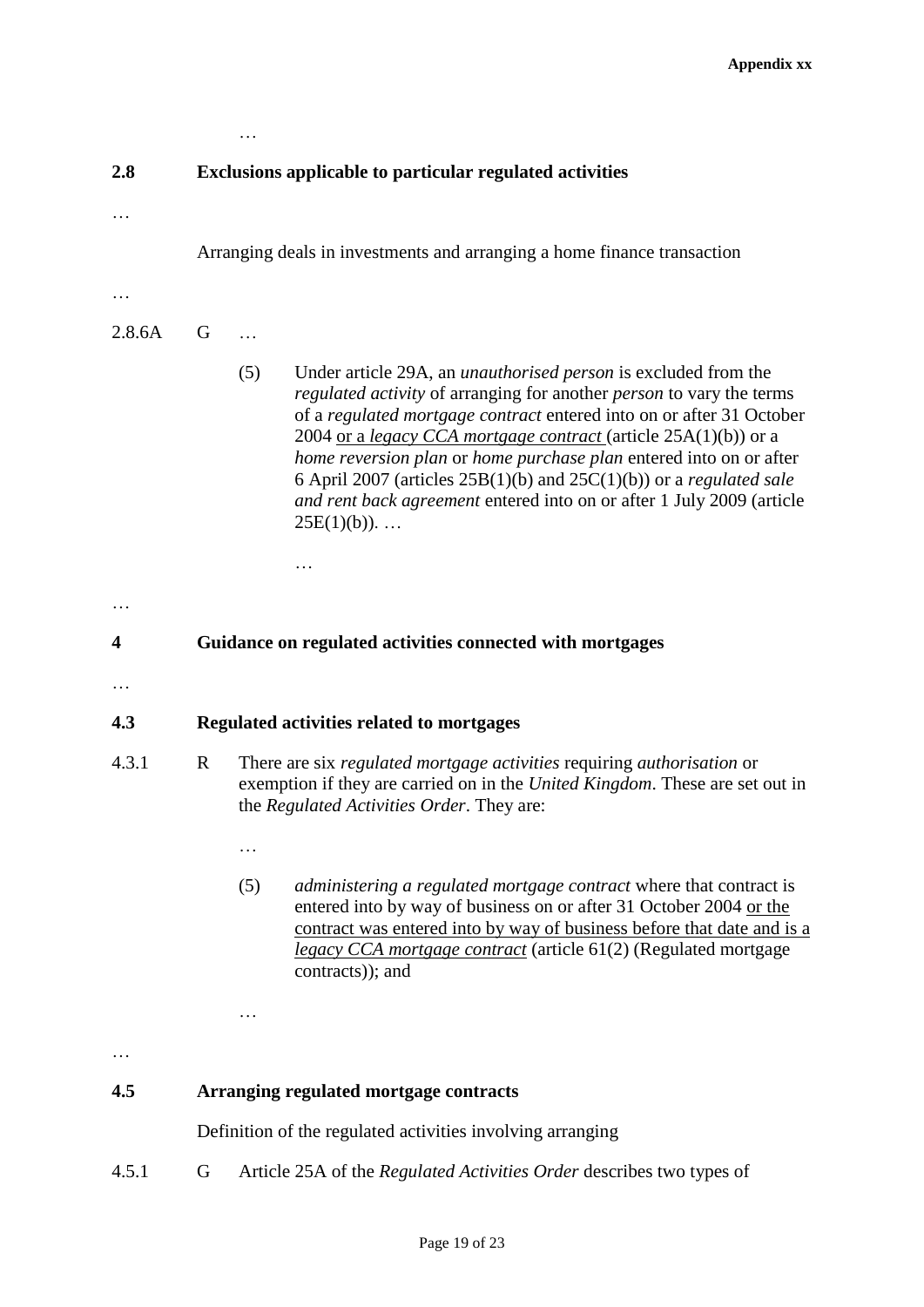*regulated activities* concerned with *arranging regulated mortgage contracts*. These are:

- (1) making arrangements:
	- …
		- (c) for another person to vary the terms of a *regulated mortgage contract* entered into by him that person as borrower on or after 31 October 2004 or a *legacy CCA mortgage contract* entered into by that person as borrower in such a way as to vary him that person's obligations under the contract; and

…

## **4.6 Advising on regulated mortgage contracts**

Definition of 'advising on regulated mortgage contracts'

- 4.6.1 G Article 53A of the *Regulated Activities Order* (Advising on regulated mortgage contracts) makes *advising on regulated mortgage contracts* a *regulated activity*. This covers advice which is both:
	- …

…

- (2) advice on the merits of the borrower:
	- …
	- (b) varying the terms of a *regulated mortgage contract* entered into by the borrower on or after 31 October 2004, or a *legacy CCA mortgage contract* entered into by the borrower, in such a way as to vary the borrower's obligations under the contract.
- 4.6.2 G …

Although advice on varying the terms of a *regulated mortgage contract* is not a *regulated activity* if the contract was entered into before 31 October 2004, unless the contract is a *legacy CCA mortgage contract*, there may be instances where the variation to the old contract is so fundamental that it amounts to *entering into a new regulated mortgage contract* (see *PERG* 4.4.4G). In that case, giving the advice would be a *regulated activity*.

…

### **4.8 Administering a regulated mortgage contract**

Definition of 'administering a regulated mortgage contract'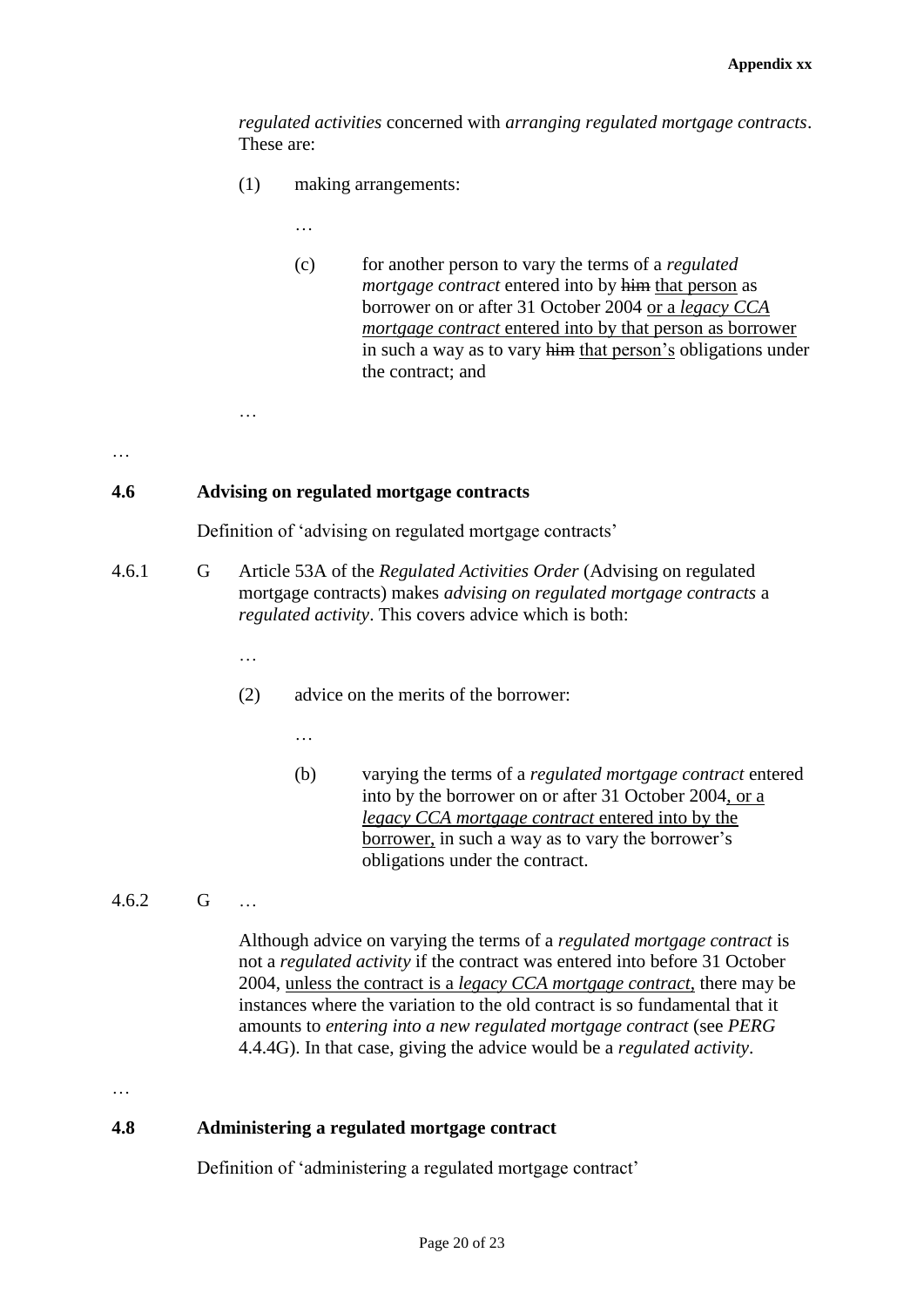- 4.8.1 G Article 61(2) of the *Regulated Activities Order* makes *administering a regulated mortgage contract* a *regulated activity* 'where the contract was entered into by way of business' on or after 31 October 2004 or the contract was entered into 'by way of business' before that date and is a *legacy CCA mortgage contract*.
- 4.8.2 G The definition does not include administration of a *regulated mortgage contract* which was not entered into by way of business. See *PERG* 4.3.3G for a discussion of the 'by way of business' test. The definition also does not include administration of a mortgage which was entered into before 31 October 2004 unless the contract is a *legacy CCA mortgage contract*. See, however, *PERG* 4.4.4G for a discussion of how a variation of a mortgage contract entered into before 31 October 2004 could amount to the entry into a new regulated mortgage contract on or after 31 October 2004.

## **4.17 Interaction with the Consumer Credit Act and consumer credit regulated activities**

Entering into and administering a regulated mortgage contract

…

- 4.17.3 G *Regulated mortgage contracts* that were in place at 31 October 2004 and which are subject to the *CCA* will remain subject to the regime in the *CCA* and may be *regulated credit agreements* for the purposes of the *creditrelated regulated activities* in Chapter 14A of Part 2 of the *Regulated Activities Order*. But there may be instances where a variation of an existing contract amounts to entering into a new *regulated mortgage contract* (see *PERG* 4.4.4G and *PERG* 4.4.13G). [deleted]
- …
- **7 Periodical publications, news services and broadcasts: applications for certification**

…

## **7.4 Does the article 54 exclusion apply?**

…

The formats

…

7.4.2 G But the exclusion applies only if the principal purpose of the publication or service is not:

…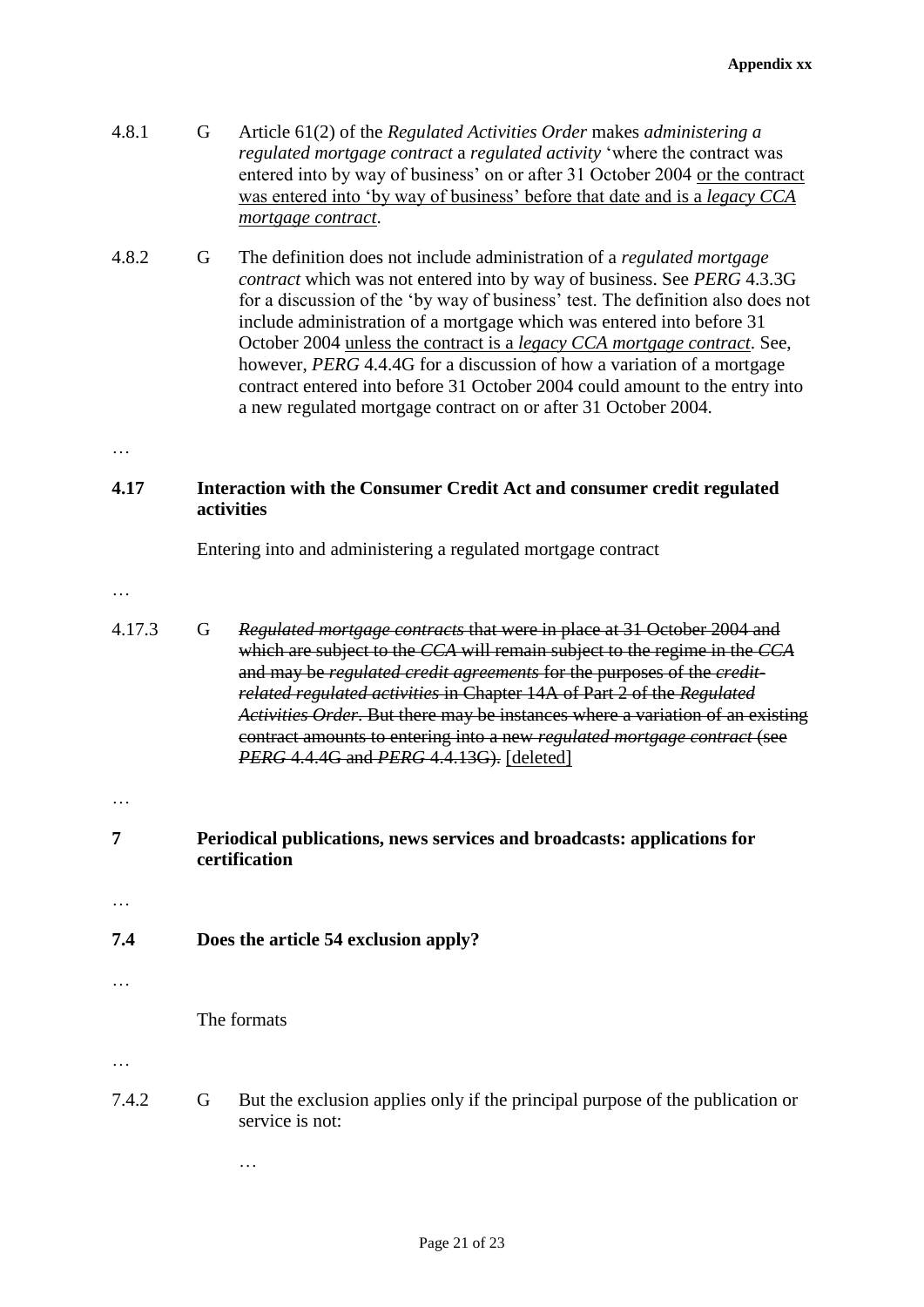- (2) to lead or enable *persons*:
	- …
		- (b) to enter as *borrower* into *regulated mortgage contracts*, or vary the terms of *regulated mortgage contracts* entered into by them as borrower on or after 31 October 2004 or the terms of *legacy CCA mortgage contracts* entered into by them as borrower; or

The principal purpose test

…

- 7.4.5 G The exclusion applies only if the principal purpose of the publication or service is not:
	- …

…

- (2) to lead or enable *persons* to:
	- …
	- (b) to enter as *borrower* into *regulated mortgage contracts*, or vary the terms of *regulated mortgage contracts* entered into by them as borrower on or after 31 October 2004 or the terms of *legacy CCA mortgage contracts* entered into by them as borrower; or
- … **8 Financial promotion and related activities** … **8.17 Financial promotions concerning agreements for qualifying credit** … Controlled activities
- …
- 8.17.6 G *Arranging qualifying credit* is a *controlled activity* under paragraph 10A of Schedule 1 to the *Financial Promotion Order*; that is, making arrangements:
	- …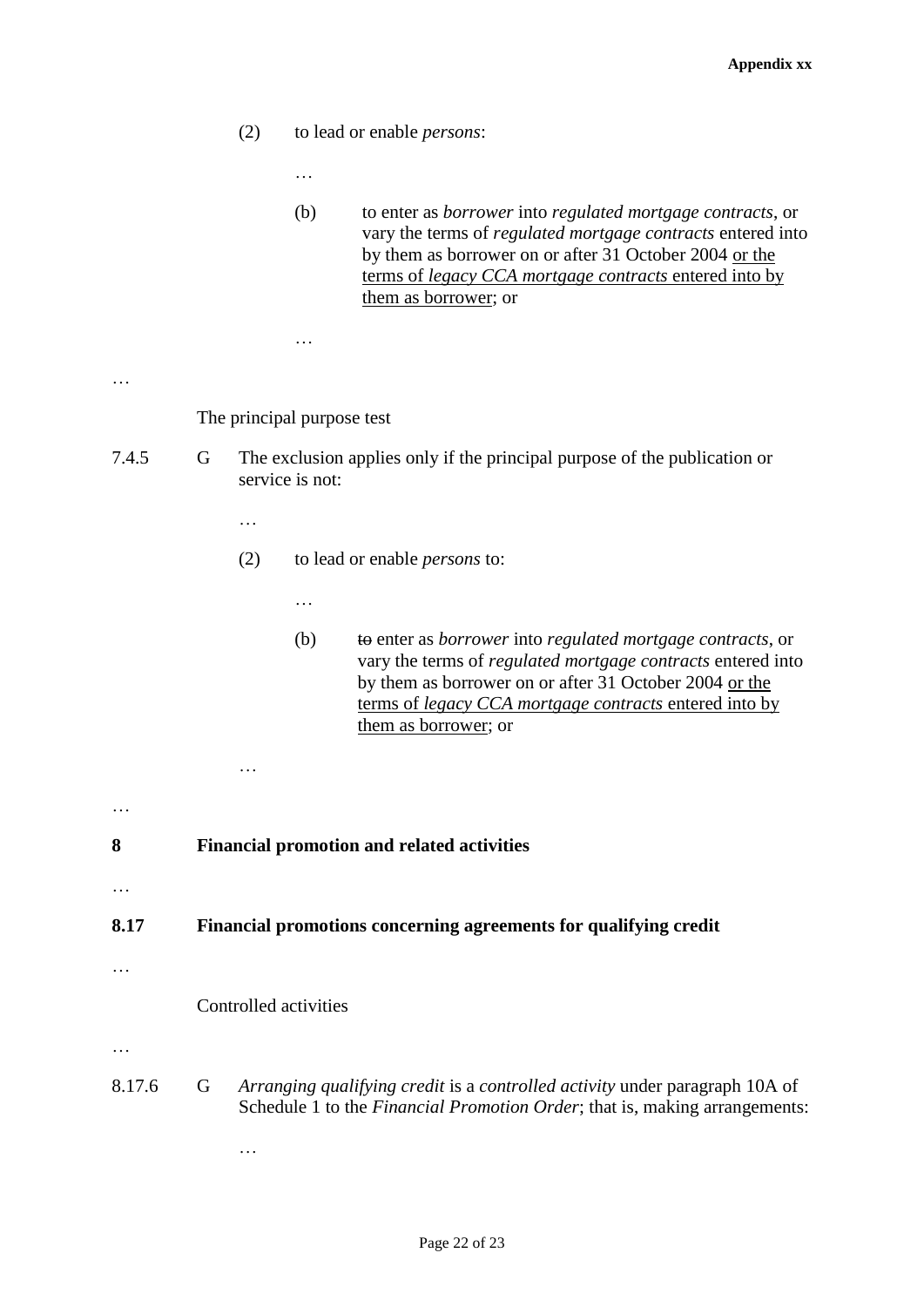- (2) for a borrower under a *regulated mortgage contract* entered into on or after 31 October 2004 or a borrower under a *legacy CCA mortgage contract* to vary the terms of that contract in such a way as to vary his that person's obligations under that contract.
- 8.17.7 G Advising on qualifying credit is a *controlled activity* under paragraph 10B of Schedule 1 to the *Financial Promotion Order*; that is, advising a *person* if the advice is:
	- …

…

- (2) advice on the merits of his that person doing any of the following:
	- …
	- (b) varying the terms of a *regulated mortgage contract* entered into by his that person on or after 31 October 2004 or the terms of a *legacy CCA mortgage contract* entered into his that person in such a way as to vary his that person's obligations under that contract.

Page 23 of 23